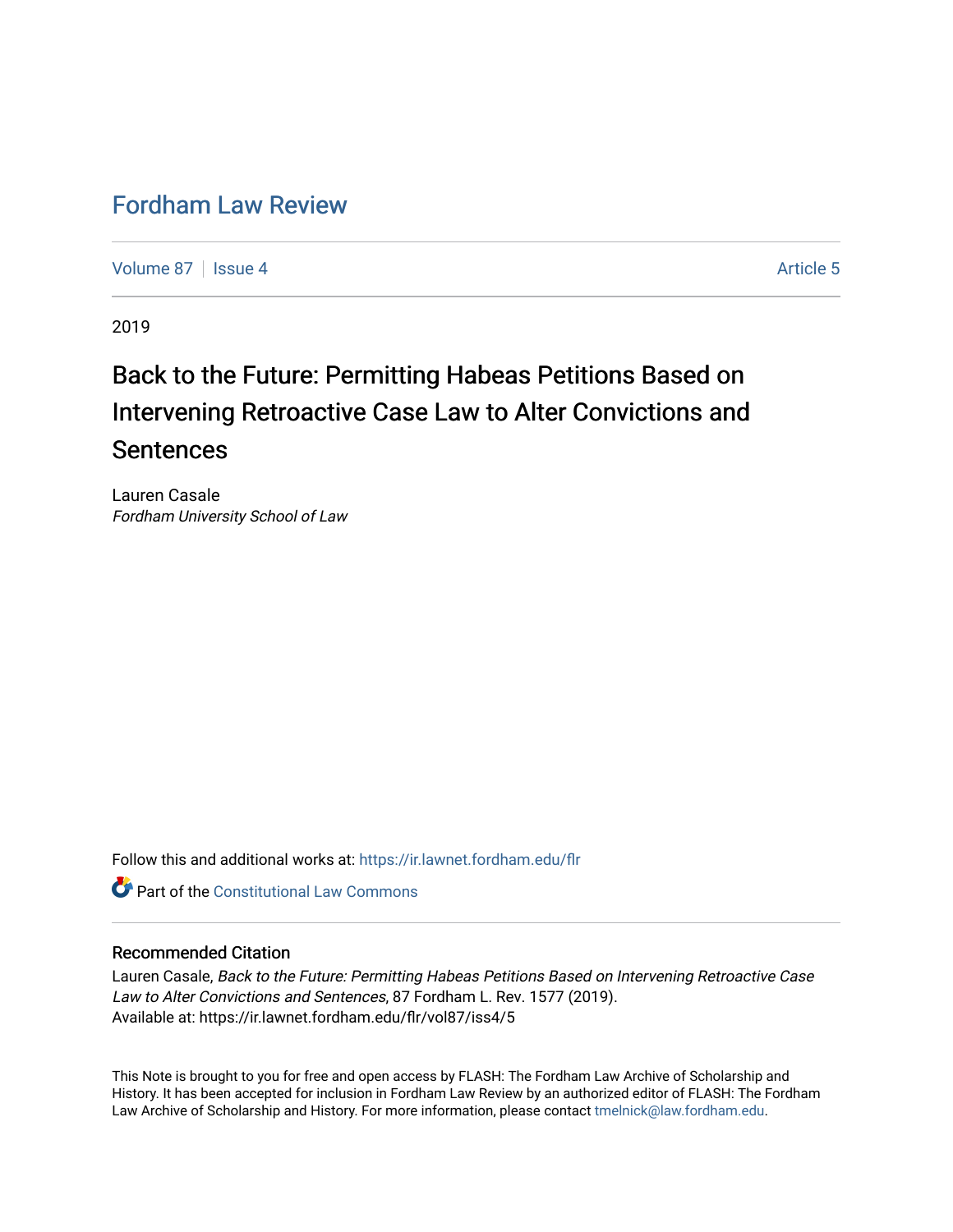# **NOTES**

# **BACK TO THE FUTURE: PERMITTING HABEAS PETITIONS BASED ON INTERVENING RETROACTIVE CASE LAW TO ALTER CONVICTIONS AND SENTENCES**

#### *Lauren Casale\**

*In 1948, Congress enacted 28 U.S.C. § 2255, which authorizes a motion for federal prisoners to "vacate, set aside or correct" their sentences, with the goal of improving judicial efficiency in collateral review. Section 2255(e), known as the "savings clause," allows federal inmates to challenge the validity of their imprisonments with writs of habeas corpus if § 2255 motions are "inadequate or ineffective to test the legality of [their] detention[s]." Due to the U.S. Supreme Court's and Congress's silence regarding what suffices as "inadequate or ineffective," the circuit courts have adopted varied standards.* 

*The Sixth and Seventh Circuits hold that prisoners can use the savings clause to challenge their convictions or sentences based on new retroactive case law. On the other hand, the Tenth and Eleventh Circuits prejudice prisoners by prohibiting them from challenging their convictions or sentences based on new case law. Recently, the Fourth Circuit expanded the circuit split by agreeing with the Sixth and Seventh Circuits in* United States v. Wheeler*. A petition for a writ of certiorari in* Wheeler *is currently pending before the Supreme Court. This Note examines the circuits' different standards and contends that the circuits that foreclose savings clause challenges impermissibly curtail prisoners' rights. Further, this Note argues that the Supreme Court must define the scope of the savings clause to permit prisoners to challenge their convictions and sentences under the provision.* 

<sup>\*</sup> J.D. Candidate, 2020, Fordham University School of Law; B.A., 2017, Georgetown University. Thank you to Professor Deborah Denno for her valuable guidance, Jennifer Butwin for her thoughtful encouragement and mentorship, and the *Fordham Law Review* editors and staff for their astute feedback. I am especially grateful to my family, particularly my parents and sister, and friends for their unyielding love, motivation, and support.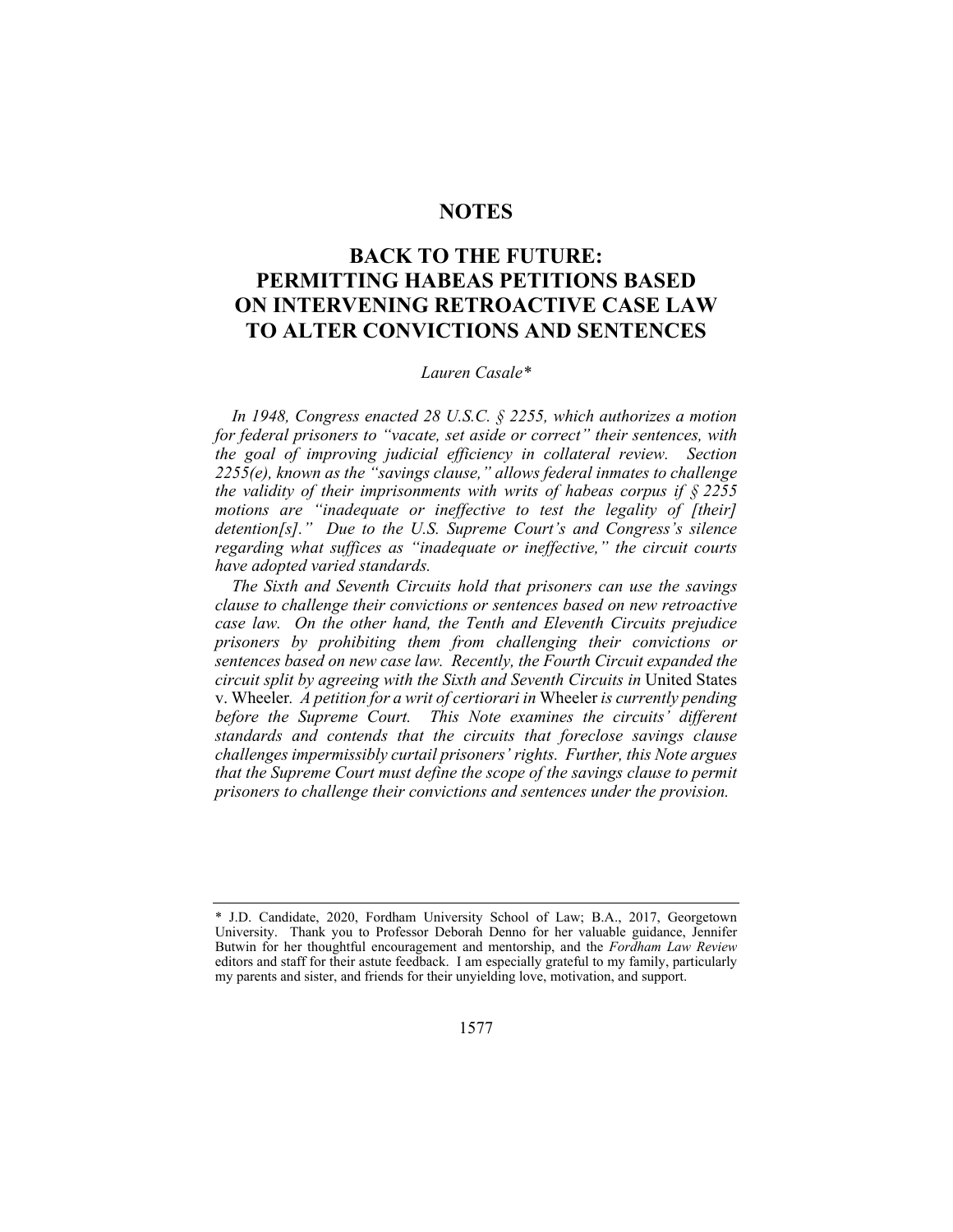| 1578 | <b>FORDHAM LAW REVIEW</b> | [Vol. 87] |
|------|---------------------------|-----------|
|      |                           |           |

| I. THE DEVELOPMENT OF HABEAS CORPUS AS A FORM OF                                                                  |
|-------------------------------------------------------------------------------------------------------------------|
| A. The Greatness of the "Great Writ": A Brief History<br>of Habeas Corpus as a Crucial Safeguard for              |
| 1. Two Bodies of Review: $\S$ 2241 and $\S$ 2255                                                                  |
| 2. Restrictive Amendments to Habeas Relief  1586                                                                  |
|                                                                                                                   |
| II. A SPLIT IN THE SAVINGS CLAUSE: DIVERGENT<br>INTERPRETATIONS OF "INADEQUATE OR INEFFECTIVE" 1588               |
| A. The Minority Approach: Prisoners May Never<br>Challenge Their Convictions or Sentences Through                 |
| 1. Many Circuits Allow Prisoners to Challenge<br>Their Underlying Convictions Through the                         |
|                                                                                                                   |
| 2. The Sixth and Seventh Circuits Also Permit<br>Petitioners to Dispute Their Sentences Through                   |
| 3. The Fourth Circuit's Recent Expansion of the<br>Savings Clause Also Encompasses                                |
| III. AN IMPERATIVE INTERPRETATION: THE IMPORTANCE OF<br>THE SUPREME COURT CONSTRUING THE SAVINGS                  |
|                                                                                                                   |
| A. The Circuit Split Fosters Arbitrariness for Prisoners 1599<br>B. The Circuit Split Promotes Legal and Judicial |
| $Inefficient c y$ .<br>C. The Circuit Split Presents a Recurring and                                              |
| Fundamental Issue to Prisoners' Equitable                                                                         |
| IV. A DEFINITIVE SAVINGS CLAUSE TEST: RESOLVING THE                                                               |
| A. A Proposed Solution: Construing the Savings Clause<br>Broadly to Permit Challenges to Convictions and          |
| B. The Fourth Circuit Test Is Equivalent to the Sixth and                                                         |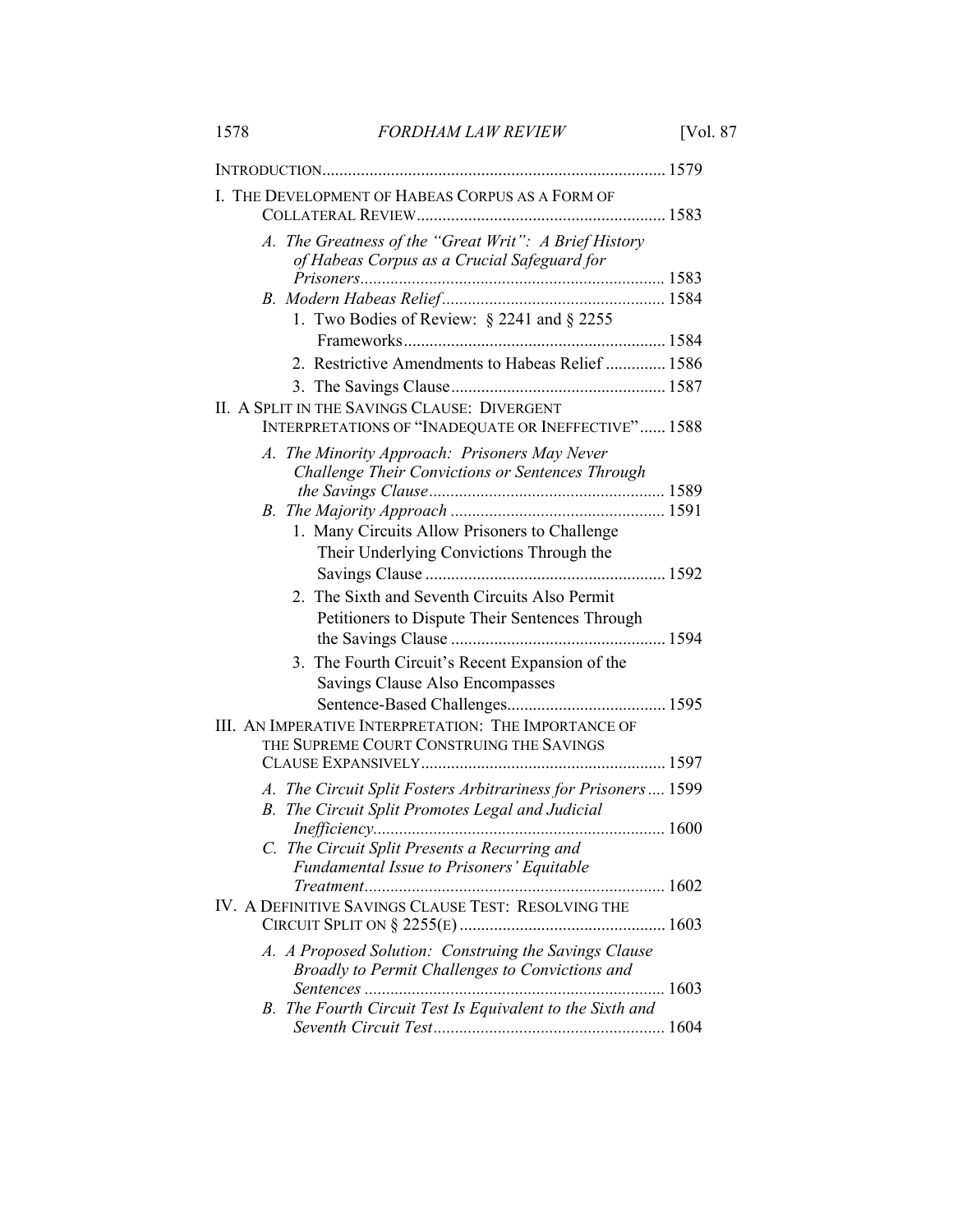| C. Evaluating a Broad Construction of the Savings  |  |
|----------------------------------------------------|--|
| Clause Through Its Text, Purpose, and History 1606 |  |
| D. Comprehensive and Calculated: Applying the      |  |
|                                                    |  |
|                                                    |  |

#### **INTRODUCTION**

Over the last two decades, Charles "Gary" Bruce and Robert Bruce's interactions with the criminal justice system appeared virtually identical.1 The Bruce brothers have more in common than their genes; they also share the same criminal convictions stemming from the crimes they jointly committed.2 In the 1990s, the Western District of Tennessee imposed indistinguishable sentences on Robert and Gary.3 Nevertheless, their criminal fates finally diverged in 2016 and 2017 due to conflicting interpretations of 28 U.S.C. § 2255(e).4

Overall, 28 U.S.C. § 2255 empowers federal prisoners to file motions "to vacate, set aside, or correct" their sentences.5 Section 2255(e), known as the "savings clause," creates a pathway for prisoners to challenge their incarcerations.6 If inmates show that a § 2255 motion is "inadequate or ineffective to test the legality of [their] detention[s]," the savings clause allows them to bring a  $\S$  2241 petition for a writ of habeas corpus.<sup>7</sup> Congress originally enacted this provision to promote judicial efficiency.8 However, a clash among the circuits regarding what qualifies as "inadequate or ineffective" has transformed this statute into a prisoners' rights dilemma.<sup>9</sup> This Note focuses on the circuit split's ramifications for inmates, who may be denied a chance to challenge their detentions solely because of the inopportune location of their prisons.10 Comparing the Bruce brothers highlights this conflict's arbitrariness.

In January 1991, Gary and Robert Bruce, along with another brother and a friend, killed two people and burned the victims' bodies and home.11 A

<sup>1</sup>*. See* Reply Brief for the Petitioner at 3, McCarthan v. Collins, 138 S. Ct. 502 (2017) (No. 17-85), 2017 WL 5508928, at \*3.

<sup>2</sup>*. Id.*

<sup>3</sup>*. Compare* Bruce v. Warden, 868 F.3d 170, 176 (3d Cir. 2017) (noting that the Western District of Tennessee sentenced Gary to life without parole plus ten years), *with* Bruce v. Warden, 658 F. App'x 935, 937 (11th Cir. 2016) (per curiam) (noting that the Western District of Tennessee sentenced Robert to life in prison and ten years), *cert. denied*, 137 S. Ct. 683 (2017).

<sup>4</sup>*. See Bruce*, 868 F.3d at 180.

<sup>5</sup>*.* 28 U.S.C. § 2255 (2012).

<sup>6</sup>*. See Bruce*, 868 F.3d at 174.

 <sup>7. 28</sup> U.S.C. § 2255(e); *see* Boumediene v. Bush, 553 U.S. 723, 774 (2008).

<sup>8</sup>*. See infra* notes 225–27 and accompanying text.

<sup>9</sup>*. See infra* Part III.A.

<sup>10</sup>*. See infra* note 77 and accompanying text.

 <sup>11.</sup> *Bruce*, 868 F.3d at 175. Gary and Robert Bruce plotted to rob Danny Vine, the operator of a nearby mussel shell camp, along with their brother, Jerry Bruce, and a friend, David Riales. After restraining Vine and his fiancée, Della Thornton, Gary and Jerry Bruce shot them. Once they completed the murders and arson, they fled the scene with stolen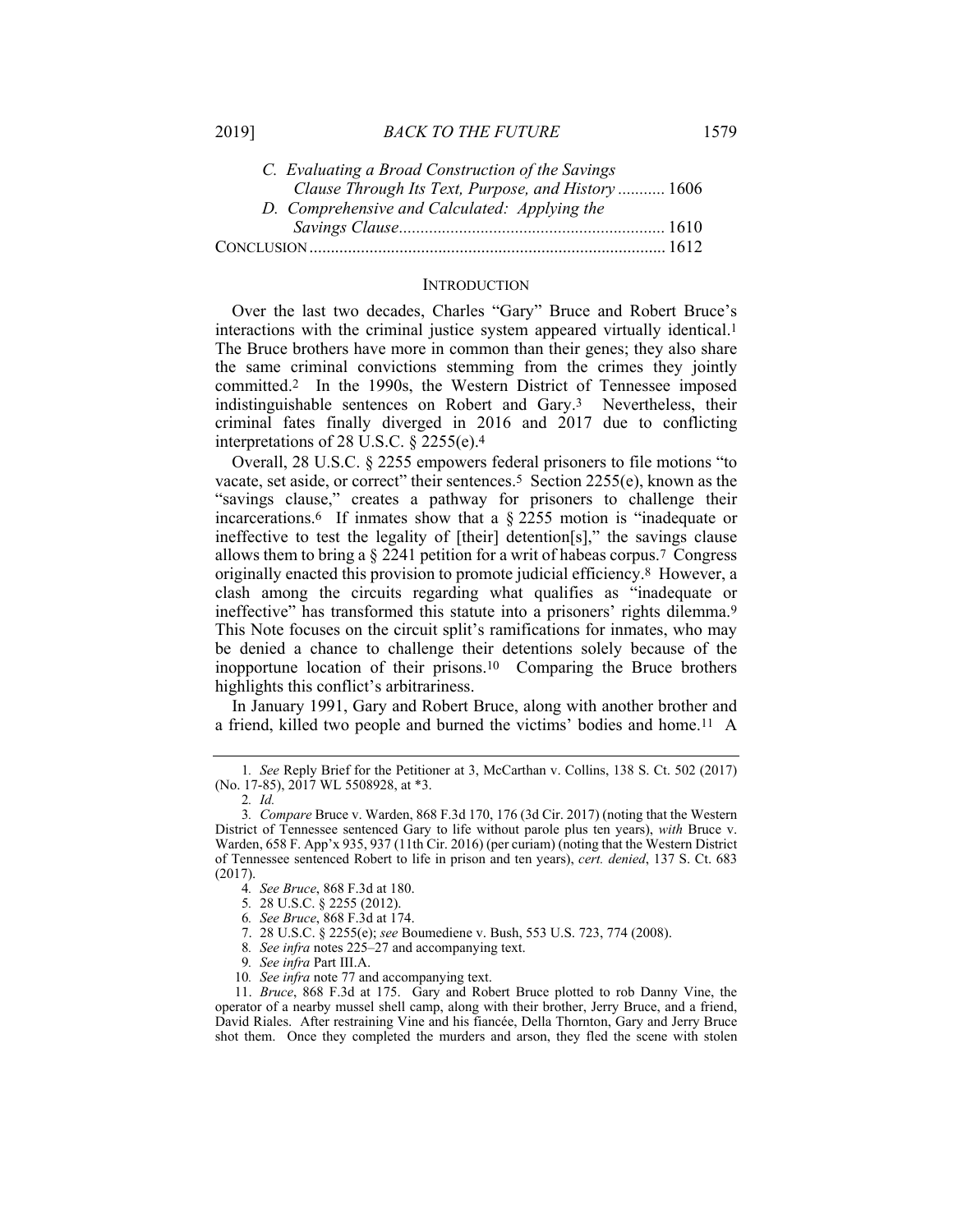grand jury indicted each of the four men involved on eight counts,12 one of which was witness-tampering murder.<sup>13</sup> In 1995, Robert Bruce, his other brother Jerry Bruce, and friend David Riales were tried in the Western District of Tennessee.14 Gary Bruce, however, escaped from jail in July 1994 and remained on the run for fourteen months.15 Thus, Gary's 1998 trial was severed from that of his coconspirators.<sup>16</sup> Nevertheless, Robert and Gary Bruce were each convicted on all counts and each received a life sentence with an additional ten-year term.<sup>17</sup>

After being convicted, Gary and Robert Bruce attempted to obtain postconviction relief multiple times.18 Their efforts were unsuccessful until they sought to invoke a 2011 U.S. Supreme Court decision,19 *Fowler v. United States*.20 The *Fowler* decision clarified the government's burden of proof for federal witness-tampering murder,21 of which both Gary and Robert had been convicted.22 Relying on the savings clause, the Bruce brothers filed petitions for writs of habeas corpus under 28 U.S.C. § 2241 to challenge their detentions.23 They argued that their habeas petitions were appropriate because the intervening *Fowler* decision rendered other forms of relief under § 2255 "inadequate or ineffective."24 The Bruces claimed that they were

 14. United States v. Bruce, Nos. 95-6046 to 95-6049, 1996 WL 640468, at \*1 (6th Cir. Nov. 5, 1996). Robert and Jerry Bruce, as well as Riales, were convicted on all the charges. *Bruce*, 868 F.3d at 176.

15*. Bruce*, 868 F.3d at 176.

16*. See id.*

17*. Id.* at 176; Bruce v. Warden, 658 F. App'x 935, 937 (11th Cir. 2016) (per curiam) (noting that Robert's sentence was life in prison and ten years), *cert. denied*, 137 S. Ct. 683 (2017). Despite Gary Bruce's additional jailbreak offense, he received the same sentence. *See Bruce*, 868 F.3d at 176.

18*. See Bruce*, 868 F.3d at 176 (noting that Gary Bruce previously filed a § 2255 motion in 2011 and tried to obtain permission to file two additional  $\S$  2255 motions in 2012 and 2013, which were denied); *Bruce*, 658 F. App'x at 937 (stating that Robert Bruce previously filed a § 2255 motion, which a Tennessee district court denied in 1998, and attempted to file additional § 2255 motions in 2003 and 2005, which were also denied).

19*. See Bruce*, 868 F.3d at 183; *Bruce*, 658 F. App'x at 937–38.

20. 563 U.S. 668 (2011).

21*. Bruce*, 658 F. App'x at 937–38 (quoting *Fowler*, 563 U.S. at 677–78) (explaining that *Fowler* requires the government to show that a person killed another with "intent to prevent communications with *federal* law enforcement officers," which is satisfied "only if it is reasonably likely under the circumstances that (in the absence of the killing) at least one of the relevant communications would have been made to a federal officer").

22*. Bruce*, 868 F.3d at 176.

23*. Id.* at 177; *Bruce*, 658 F. App'x at 937.

24*. See Bruce*, 868 F.3d at 176–77; *Bruce*, 658 F. App'x at 937–38 (describing that the crux of the Bruces' petitions was the court's jury instructions at trial, which did not include a

mussels. Days later, local police discovered the burned corpses of Vine, Thornton, and their dog. *Id.*

<sup>12</sup>*. Id.* at 176. Ultimately, investigators connected them with the crime after learning that Gary's wife and brothers sold questionable mussel shells. *Id.* at 175.

 <sup>13.</sup> A person has committed witness-tampering murder if he or she "kills or attempts to kill another person, with intent to ... prevent the communication by any person to a law enforcement officer or judge of the United States of information relating to the commission or possible commission of a Federal offense." 18 U.S.C. § 1512(a)(1)(C) (2012); *see also Bruce*, 868 F.3d at 181.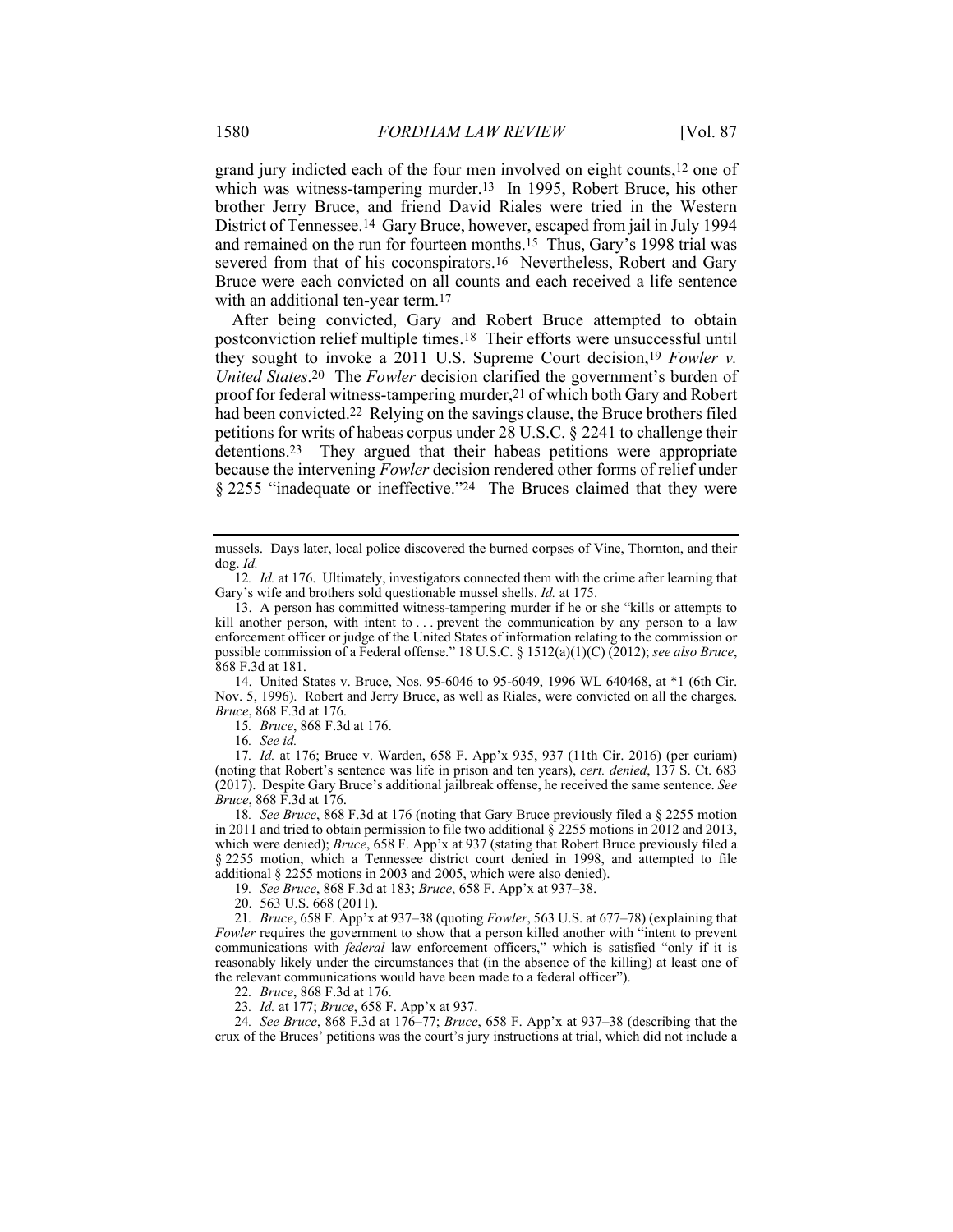innocent of witness-tampering murder because the conduct for which they were convicted did not meet the requisite burden of proof under *Fowler*.25 Because Robert and Gary were imprisoned in different circuits, they were forced to file their habeas petitions in different courts.26 This difference subjected the petitions to markedly different judicial treatment, simply due to the circuits' contradictory readings of the savings clause.27

The Eleventh Circuit, where Robert Bruce was incarcerated, rejected his claim.28 That court found that Robert was not foreclosed from raising a *Fowler*-esque argument on direct appeal or in his first § 2255 motion.<sup>29</sup> Accordingly, Robert Bruce did not satisfy the savings clause and lacked jurisdiction to file his petition.30 Conversely, the Third Circuit reached the opposite conclusion by relying on its prior holding that prisoners may use the savings clause whenever a new, intervening, and substantive law may make them innocent.31 Thus, the Third Circuit allowed Gary's claim to proceed and considered the merits of his actual-innocence argument.32

Juxtaposing the Bruce brothers' disparate treatment highlights the inequity that the savings clause circuit split poses for inmates based simply on a prison's location.33 Although Gary Bruce did not ultimately prevail on his petition, the key difference is that he received an opportunity that his brother was denied.34 If the Third Circuit had found that Gary demonstrated that he was actually innocent of witness-tampering murder, he would have obtained full habeas relief.<sup>35</sup> In this scenario, Gary would have successfully shown that he was unlawfully imprisoned for witness-tampering murder, and the court would have thrown out his conviction on that charge.36 In contrast, Robert Bruce's conviction for witness-tampering murder would have

25*. Bruce*, 868 F.3d at 174; *Bruce*, 658 F. App'x at 937–38.

26*.* See *infra* notes 66, 215–18 and accompanying text for an explanation of the Bureau of Prisons's authority to determine where an inmate is incarcerated and the jurisdictional requirement that prisoners file habeas petitions in the district where they are imprisoned.

27*. See Bruce*, 868 F.3d at 180.

28. *Bruce*, 658 F. App'x at 940.

29*. Id.* (determining that, earlier, Robert Bruce had a "genuine opportunity" to challenge his conviction).

30*. Id.*

31*. Bruce*, 868 F.3d at 180–81.

32*. Id.* at 181.

33*. See id.* at 181–82.

34*. See id.* at 183, 188–89 (finding that Gary Bruce's habeas petition was unsuccessful because he did not meet the standard of showing that "any reasonable juror faced with 'all the evidence,' . . . would conclude that, had [the victims] survived, the likelihood that they would have communicated with a federal officer was more than remote, outlandish, or simply hypothetical," and that "[i]t therefore follows that any reasonable juror would convict Bruce of witness tampering murder").

35*. See id.* at 184.

36*. See id.* at 182–84 (stating that courts have "no authority to leave in place a conviction or sentence that violates a substantive rule").

reasonable likeliness standard nor specify that *federal* law enforcement officers must be implicated).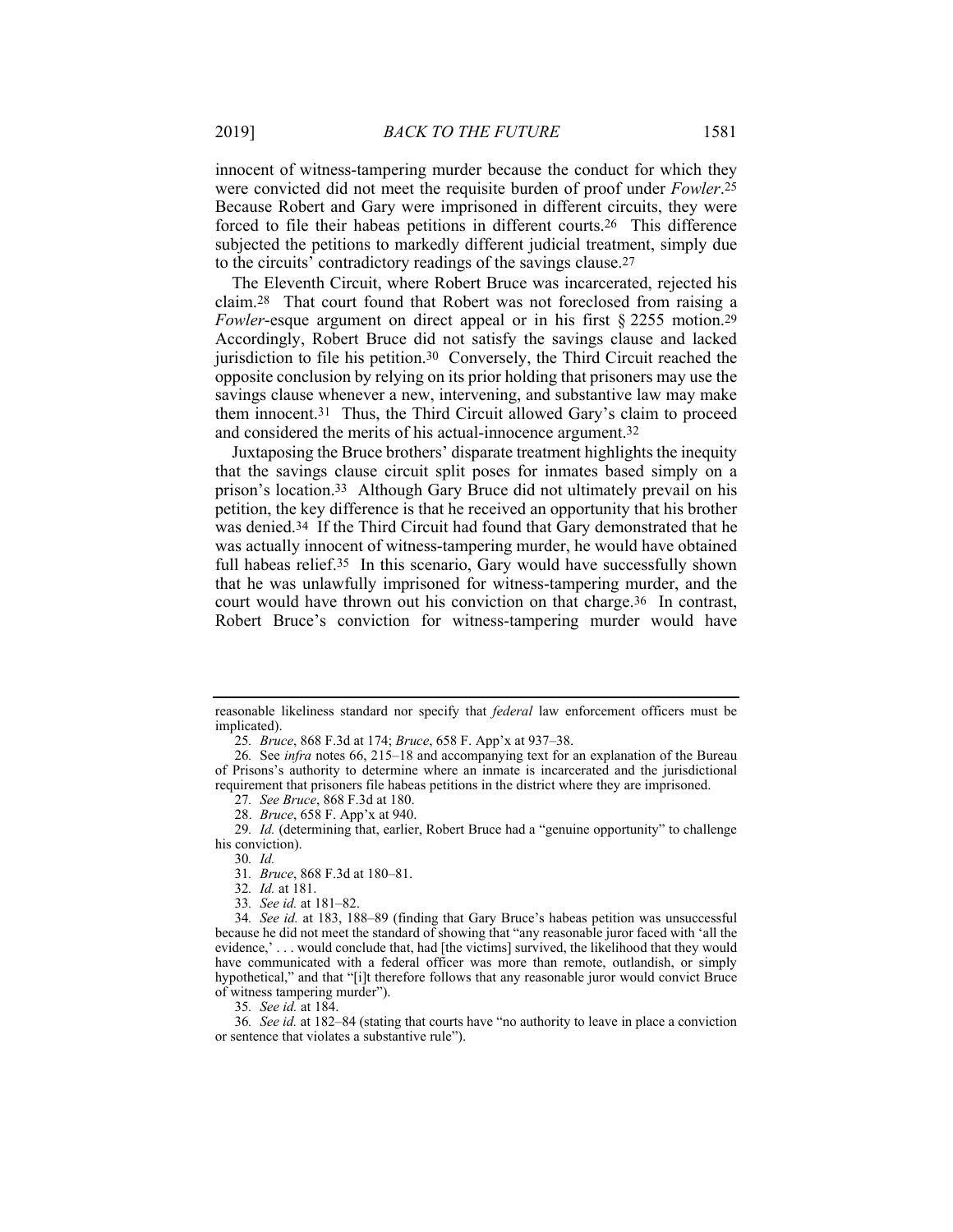remained, and he would still be incarcerated on all charges.37 Both Gary and Robert Bruce acted in conjunction to commit the same crimes and received equal punishments.38 Yet, only Gary, who arguably was even more culpable because he escaped from prison, could challenge his incarceration.39

Critically, the circuit split on the savings clause's scope is not limited to the tests espoused by the Third and Eleventh Circuits.40 Besides disagreeing over the availability of savings clause petitions to dispute an underlying conviction, other circuits also allow savings clause relief for sentencing defects.41 Though questions regarding the savings clause's reach are not new,42 this dilemma came to the forefront once again with a March 2018 decision that widened the circuit split, *United States v. Wheeler*.43 In *Wheeler*, the Fourth Circuit expanded its interpretation of the savings clause to allow prisoners to dispute their sentences, in addition to their convictions.44 Characterized as an "entrenched conflict" in the government's October 2018 petition for a writ of certiorari,<sup>45</sup> the savings clause controversy highlights the particularly grave implications of this unsettled legal question.46

Part I of this Note provides background information about the writ of habeas corpus and the savings clause, 28 U.S.C. § 2255(e). Next, Part II describes the conflicting interpretations of the savings clause. Part III then asserts that the Supreme Court must conclusively define the savings clause to lessen arbitrariness, improve judicial and legal efficiency, and address this recurring and fundamental prisoners' rights issue. Finally, Part IV proposes that the Supreme Court should permit savings clause relief for inmates relying on intervening retroactive case law to challenge their convictions or sentences.

41*. See, e.g.*, United States v. Wheeler, 886 F.3d 415, 429 (4th Cir. 2018), *petition for cert. filed*, No. 18-420 (U.S. Oct. 3, 2018); Hill v. Masters, 836 F.3d 591, 595 (6th Cir. 2016); Brown v. Caraway, 719 F.3d 583, 586 (7th Cir. 2013).

42. Petition for a Writ of Certiorari at 13, McCarthan v. Collins, 138 S. Ct. 502 (2017) (No. 17-85), 2017 WL 3034223, at \*13 (stating that this issue "cries out for the Court's intervention" and that "[t]he arguments on both sides of the conflict are well developed, with the benefit of numerous opinions across nearly every regional circuit over the last two decades").

43. 886 F.3d 415 (4th Cir. 2018), *petition for cert. filed*, No. 18-420 (U.S. Oct. 3, 2018).

<sup>37</sup>*. See id.* at 180 (observing that the Eleventh Circuit did not believe that Robert Bruce was entitled to invoke the savings clause to challenge his witness-tampering murder conviction under § 2241).

<sup>38</sup>*. See supra* notes 1–3, 17–19 and accompanying text.

<sup>39</sup>*. See supra* notes 28–32 and accompanying text.

<sup>40</sup>*. See* Petition for a Writ of Certiorari at 23–24, United States v. Wheeler, No. 18-420 (U.S. Oct. 3, 2018) (stating that "[t]he courts of appeal are divided" and noting that even those circuits permitting some savings clause relief "have offered varying rationales and have adopted somewhat different formulations").

<sup>44</sup>*. See id.* at 428–29.

 <sup>45.</sup> Petition for a Writ of Certiorari, *supra* note 40, at 23.

<sup>46</sup>*. See* United States v. Wheeler, 734 F. App'x 892, 893–94 (4th Cir. 2018) (mem.) (Agee, J., statement respecting denial of petition for rehearing en banc).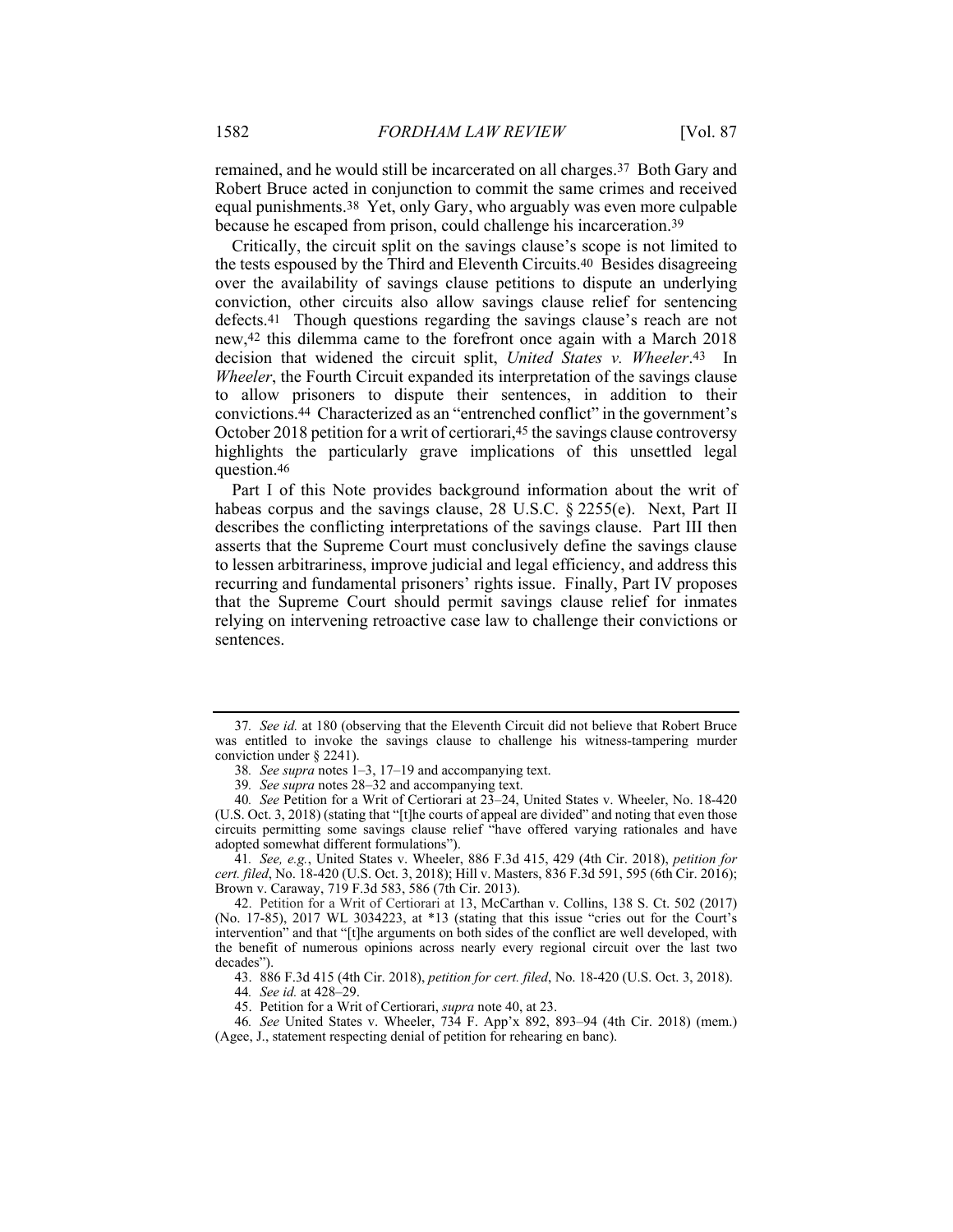#### I. THE DEVELOPMENT OF HABEAS CORPUS AS A FORM OF COLLATERAL REVIEW

This Part explores the development of the writ of habeas corpus, which affords inmates an additional opportunity for judicial relief beyond the direct appeals process. Part I.A briefly describes the origins of habeas corpus and its early application in the American criminal justice system. Part I.B provides an overview of current habeas law in the United States, including the current statutory framework for this form of collateral review.

# *A. The Greatness of the "Great Writ": A Brief History of Habeas Corpus as a Crucial Safeguard for Prisoners*

Collateral review is a way for courts to indirectly examine a decision apart from a direct appeal.47 Examples of collateral proceedings include writs of habeas corpus<sup>48</sup> and motions to vacate, set aside, or correct a sentence.<sup>49</sup> Habeas corpus, which means "that you have the body" in Latin,<sup>50</sup> is a procedural tool that allows courts to evaluate whether a prisoner's detention is legally authorized.51 This legal recourse dates back to English common law, where it was termed the "Great Writ."52 Some have opined that the availability of habeas corpus is the most fundamental human right.53

The American Founding Fathers similarly deemed habeas corpus to be the "ultimate weapon" in the citizenry's arsenal to guard their individual rights against intrusion by the federal government.54 Consequently, the Suspension Clause of the U.S. Constitution explicitly protects habeas corpus during times of peace.55 When the states ratified the Constitution, the Suspension Clause was understood to confer an affirmative right on all federal detainees to have

 <sup>47.</sup> Wall v. Kholi, 562 U.S. 545, 551–53 (2011) (defining collateral review as "a judicial reexamination of a judgment or claim in a proceeding outside of the direct review process"). 48*. Id.*

 <sup>49.</sup> United States v. Robinson, 361 U.S. 220, 230 n.14 (1960) (remarking that "there are a number of collateral remedies available to redress denial of basic rights").

<sup>50</sup>*. Habeas Corpus*, BLACK'S LAW DICTIONARY (10th ed. 2014); *see also* Jeffrey Toobin, *Killing Habeas Corpus*, NEW YORKER (Dec. 4, 2006), https://www.newyorker.com/magazine/ 2006/12/04/killing-habeas-corpus [https://perma.cc/7XLY-HF8M].

<sup>51</sup>*. See* ERIC M. FREEDMAN, HABEAS CORPUS: RETHINKING THE GREAT WRIT OF LIBERTY 1 (2001); NANCY J. KING & JOSEPH L. HOFFMANN, HABEAS FOR THE TWENTY-FIRST CENTURY: USES, ABUSES, AND THE FUTURE OF THE GREAT WRIT 4 (2011); LARRY W. YACKLE, FEDERAL COURTS: HABEAS CORPUS 85 (2d ed. 2010).

<sup>52</sup>*. See* KING & HOFFMANN, *supra* note 51, at vii, 2–3.

 <sup>53.</sup> DAVID CLARK & GERARD MCCOY, THE MOST FUNDAMENTAL LEGAL RIGHT: HABEAS CORPUS IN THE COMMONWEALTH 3–4 (2000) (observing that incarcerated individuals' "ability to exercise all other human rights is either severely restricted or virtually non-existent").

 <sup>54.</sup> THE FEDERALIST NO. 84, at 432 (Alexander Hamilton) (Ian Shapiro ed., 2009) (commenting that the writ of habeas corpus, along with the constitutional ban on ex post facto laws and noble titles, may be the greatest constitutional "securities to liberty and republicanism"); KING & HOFFMANN, *supra* note 51, at 3.

 <sup>55.</sup> U.S. CONST. art. I, § 9, cl. 2 ("The Privilege of the Writ of Habeas Corpus shall not be suspended, unless when in Cases of Rebellion or Invasion the public Safety may require it."); *see also* KING & HOFFMANN, *supra* note 51, at 3.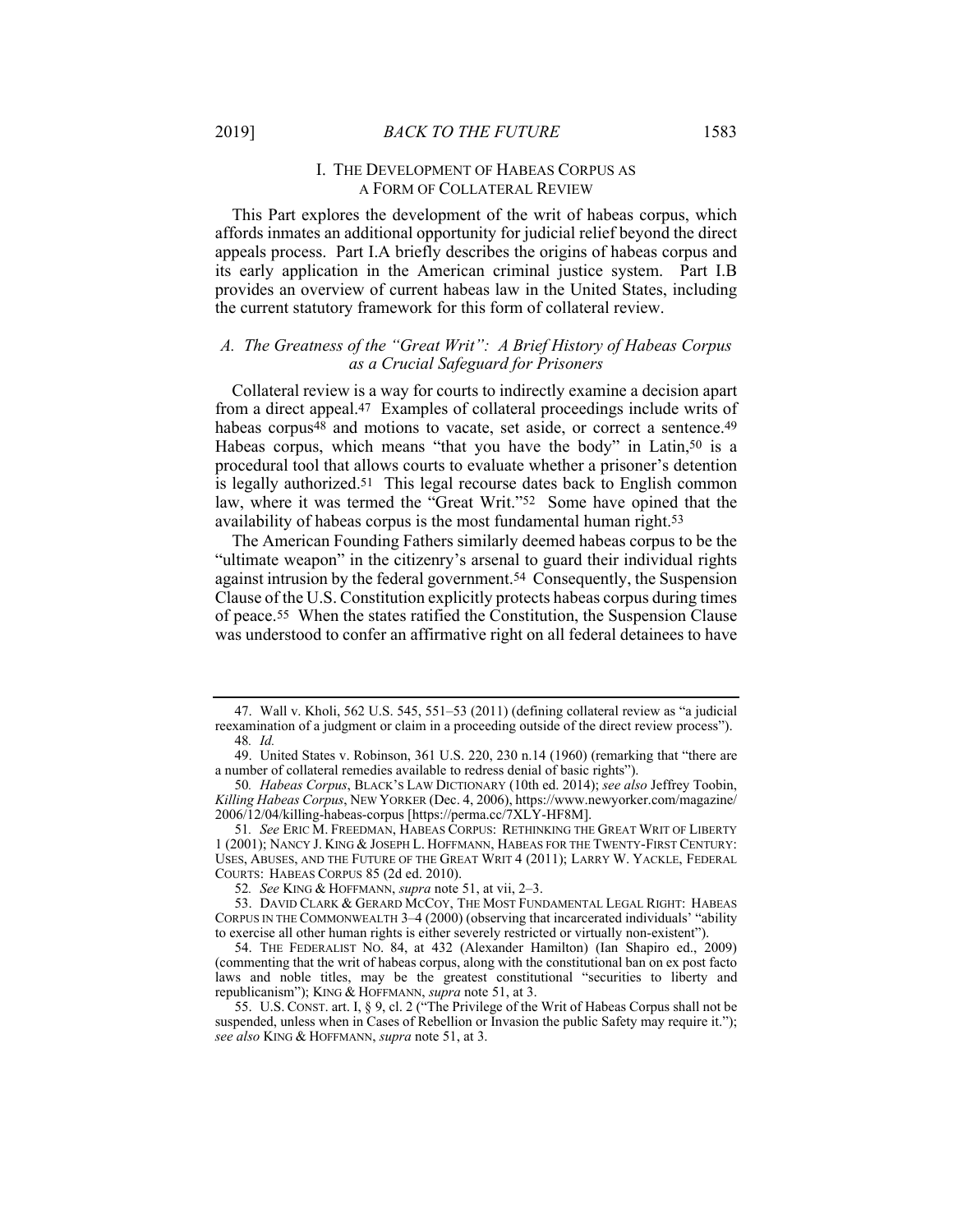a court scrutinize the legality of their confinements.56 Habeas relief is so crucial that Congress cannot suspend it except when necessary to protect the country's safety.57 After the Civil War, Congress enacted the Habeas Corpus Act of 1867, which allowed federal courts to also evaluate the validity of state prisoners' detentions.58

### *B. Modern Habeas Relief*

Federal prisoners may seek habeas relief through two avenues<sup>59</sup>: a traditional habeas corpus petition under 28 U.S.C. § 224160 or a motion under 28 U.S.C. § 2255.61 This section discusses the modern statutory framework for habeas corpus, analyzes more recent changes to habeas relief, and considers the savings clause, which links § 2241 and § 2255.

#### 1. Two Bodies of Review: § 2241 and § 2255 Frameworks

Prisoners challenging their sentences may seek collateral relief through 28 U.S.C. § 2241 or 28 U.S.C. § 2255.62 Congress initially enacted both statutes in 194863 as responses to difficulties with the Habeas Corpus Act of 1867, which allowed more prisoners to file petitions.64

Federal detainees may file a petition for a writ of habeas corpus under 28 U.S.C. § 2241 to challenge their convictions or sentences.65 A prisoner must bring a § 2241 petition in the district where he or she is imprisoned.<sup>66</sup>

59*. Federal Habeas Corpus*, DEP'T JUST., https://www.justice.gov/usam/usam-9-37000 federal-habeas-corpus [https://perma.cc/9DHW-3YDS] (last visited Feb. 12, 2019).

60. 28 U.S.C. § 2241(c) (2012).

61*. Id.* § 2255(a); *see also* YACKLE, *supra* note 51, at 86 (observing that "in 1948 Congress largely eliminated the ability of *federal* convicts to attack their . . . sentences under § 2241 and substituted a [§ 2255] motion procedure to perform the same function").

62*. Federal Habeas Corpus*, *supra* note 59.

 63. Lyn S. Entzeroth, *Struggling for Federal Judicial Review of Successive Claims of Innocence: A Study of How Federal Courts Wrestled with the AEDPA to Provide Individuals Convicted of Non-Existent Crimes with Habeas Corpus Review*, 60 U. MIAMI L. REV. 75, 81 (2005).

64*. See* Boumediene v. Bush, 553 U.S. 723, 774–75 (2008); Nicholas Matteson, Note, *Feeling Inadequate?: The Struggle to Define the Savings Clause in 28 U.S.C. § 2255*, 54 B.C. L. REV. 353, 358–59 (2011) (observing that the 1867 act "resulted in habeas petitions disproportionately clogging the dockets of those federal courts" because it required prisoners to file habeas petitions in the district where they are confined and allowed state prisoners to file habeas petitions); *see also In re* Davenport, 147 F.3d 605, 608–09 (7th Cir. 1998).

65. 28 U.S.C. § 2241.

66*. Protocol for the Effective Handling of Collateral Attacks on Convictions Brought Pursuant to 28 U.S.C. 2241*, DEP'T JUST., https://www.justice.gov/jm/criminal-resourcemanual-745-introduction-federal-habeas-corpus [https://perma.cc/7TRS-P629] (last visited Feb. 12, 2019) (noting that this imposes a heavy burden on districts that house more prisoners and causes judges "wholly unfamiliar with the prosecution" to consider the petition).

<sup>56</sup>*. See* 1 DEBATES IN THE SEVERAL STATE CONVENTIONS ON THE ADOPTION OF THE FEDERAL CONSTITUTION 328 (Jonathan Elliot ed., 2d ed. 1881) (conveying the New York ratifying convention's belief that anyone who is "restrained of his liberty is entitled to an inquiry into the lawfulness of such restraint, and to a removal thereof if unlawful"); *see also* Boumediene v. Bush, 553 U.S. 723, 744 (2008).

<sup>57</sup>*. See* U.S. CONST. art. I, § 9, cl. 2.

<sup>58</sup>*. See* KING & HOFFMANN, *supra* note 51, at 9.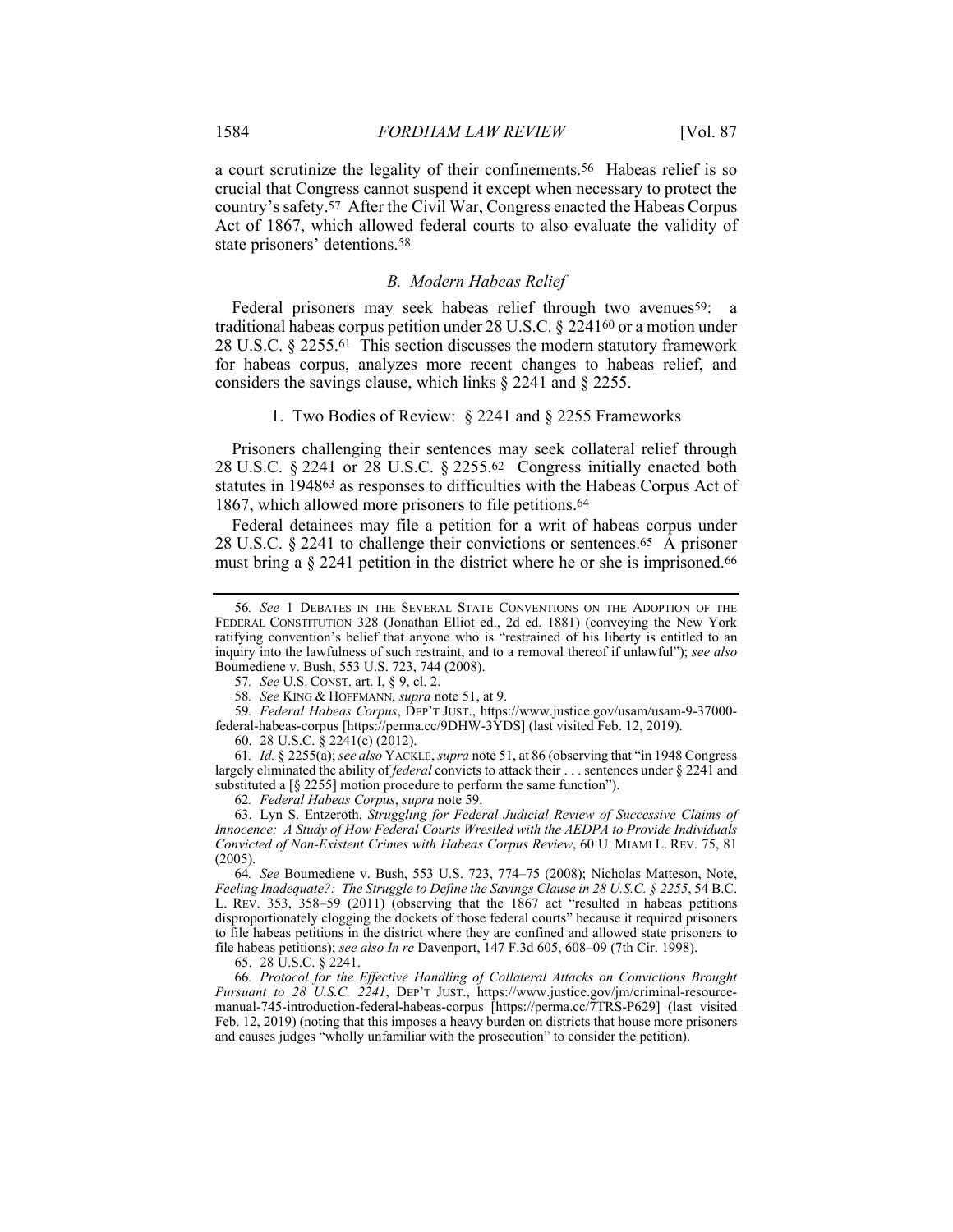Section 2241 petitions focus on the *implementation* of a prisoner's sentence.<sup>67</sup> For example, an inmate may use a  $\S$  2241 habeas petition to challenge "the administration of his parole, computation of his sentence by parole officials, disciplinary actions taken against him, the type of detention, and prison conditions in the facility where he is incarcerated."68 As discussed in Part I.B.3, the ability of federal prisoners to bring petitions under this provision is very limited.

Federal prisoners may also file a motion to "vacate, set aside or correct [a] sentence" under 28 U.S.C. § 2255.69 This provision does not apply to inmates in state custody,70 who instead must avail themselves of traditional § 2241 habeas petitions.71 A federal inmate may use a § 2255 motion to dispute the "*imposition* of his sentence."72 In such a challenge, a petitioner may argue that a sentence: (1) is unconstitutional or violates federal law; (2) was imposed by a court that lacked jurisdiction; (3) exceeds the statutory maximum; or (4) is otherwise subject to a collateral challenge.<sup>73</sup> These motions are federal inmates' initial, and often sole, method of collateral attack.74

Prisoners did not have access to these motions until Congress enacted § 2255 in 1948.75 Congress intended § 2255 to solve the issue of "habeas petitions disproportionately clogging the dockets of those federal courts with federal prisons within their territorial jurisdiction."76 Consequently, the statute departs from § 2241 in some respects. One significant distinction is that federal inmates must bring § 2255 motions in the district court that initially sentenced them rather than in the district where they are imprisoned.77

Moreover, § 2255 largely prohibits federal prisoners from seeking relief with § 2241 habeas petitions.<sup>78</sup> Section 2255 declares that if prisoners eligible to bring § 2255 motions fail to file them or if courts have already rejected them, their writs of habeas corpus "shall not be entertained."79

<sup>67</sup>*. See* Adams v. United States, 372 F.3d 132, 135 (2d Cir. 2004).

<sup>68</sup>*. Id.* 

 <sup>69. 28</sup> U.S.C. § 2255(a).

 <sup>70.</sup> Matteson, *supra* note 64, at 359 (stating that § 2255 is a procedure created for federal prisoners); *see also* 28 U.S.C. § 2255 (entitled "Federal Custody").

 <sup>71. 28</sup> U.S.C. § 2241(d) (referring to a habeas petition "made by a person in custody under the judgment and sentence of a *State court*" (emphasis added)).

<sup>72</sup>*. Adams*, 372 F.3d at 135.

 <sup>73. 28</sup> U.S.C. § 2255(a).

<sup>74</sup>*. See* Bruce v. Warden, 868 F.3d 170, 178 (3d Cir. 2017).

<sup>75</sup>*. See* Brief for *Amicus Curiae* the Constitution Project in Support of the Petitioner at 3, McCarthan v. Collins, 138 S. Ct. 502 (2017) (No. 17-85), 2017 WL 3531410, at \*3 [hereinafter Constitution Project Brief].

 <sup>76.</sup> Matteson, *supra* note 64, at 358 (emphasis added); *see* United States v. Hayman, 342 U.S. 205, 214 n.18 (1952) (observing that when § 2255 was passed over 60 percent of habeas petitions were filed in just five courts); *see also* Constitution Project Brief, *supra* note 75, at 3.

 <sup>77.</sup> Matteson, *supra* note 64, at 359.

<sup>78</sup>*. See* 28 U.S.C. § 2255(e).

<sup>79</sup>*. Id.*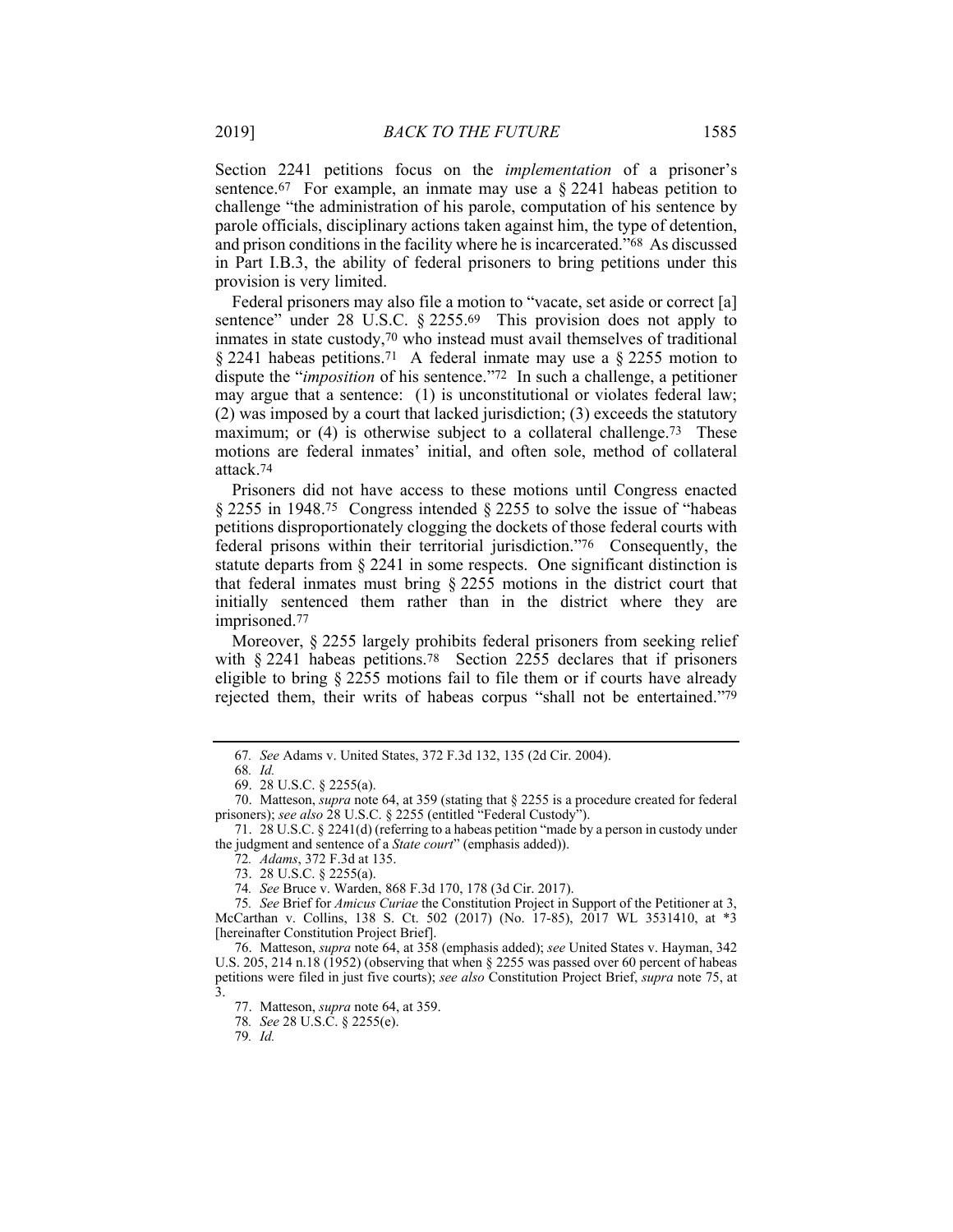However, if federal inmates are able to satisfy an exception codified in § 2255(e), courts may consider their habeas petitions.80

#### 2. Restrictive Amendments to Habeas Relief

Congress further restricted habeas petitions with the Antiterrorism and Effective Death Penalty Act of 1996 (AEDPA).81 In doing so, Congress intended to "curb the abuse of the statutory writ of habeas corpus."82 The AEDPA added requirements for habeas relief to continue § 2255's original purpose of bolstering, not weakening, collateral relief.83 Nevertheless, courts have grappled with the AEDPA's revisions since its enactment.<sup>84</sup> These changes have elicited strong responses, such as that of Professor Anthony G. Amsterdam of NYU School of Law, who called the AEDPA an "atomic bomb . . . on the federal judiciary, [which] shatter[ed] the preexisting structure of habeas corpus law."85

Notable AEDPA amendments to § 2255 include a one-year statute of limitations86 and a ban on successive motions unless a federal circuit court approves them.87 The proscription on successive motions only permits a prisoner to bring a second or consecutive § 2255 motion if a circuit court certifies that it either: (1) includes newfound evidence demonstrating a prisoner's innocence, or (2) focuses on a new interpretation of *constitutional law* that the Supreme Court deemed retroactive.<sup>88</sup> These constraints on motions to vacate, set aside, or correct a sentence are codified in 28 U.S.C. § 2255(h).89 Nevertheless, the limits on second or successive habeas

<sup>80</sup>*. See id.* This clause, 28 U.S.C. § 2255(e), is the primary focus of this paper. See *infra* Part I.B.3 for further analysis.

 <sup>81.</sup> YACKLE, *supra* note 51, at 110; Larry W. Yackle, *A Primer on the New Habeas Corpus Statute*, 44 BUFF. L. REV. 381, 381 (1996).

 <sup>82.</sup> H.R. REP. NO. 104-518, at 111 (1996) (Conf. Rep.). *But see* Stephen R. Reinhardt, *The Demise of Habeas Corpus and the Rise of Qualified Immunity: The Court's Ever Increasing Limitations on the Development and Enforcement of Constitutional Rights and Some Particularly Unfortunate Consequences*, 113 MICH. L. REV. 1219, 1221 (2015) (contending that the AEDPA was "misconceived at its inception and born of misguided political ambition").

<sup>83</sup>*. See* Boumediene v. Bush, 554 U.S. 723, 776 (2008).

<sup>84</sup>*. See* Lincoln Caplan, *The Destruction of Defendants' Rights*, NEW YORKER (June 21, 2015), https://www.newyorker.com/news/news-desk/the-destruction-of-defendants-rights [https://perma.cc/JTM4-QA4D] (noting that the Supreme Court has interpreted the AEDPA in approximately seventy cases).

 <sup>85.</sup> Anthony G. Amsterdam, *Foreword* to 1 RANDY HERTZ &JAMES S. LIEBMAN, FEDERAL HABEAS CORPUS PRACTICE AND PROCEDURE, at v, v (7th ed. 2018); *see also* Caplan, *supra* note 84 (remarking that the AEDPA "gutted the federal writ of habeas corpus").

<sup>86</sup>*. See* 28 U.S.C. § 2244(d)(1) (2012); *see also* Matteson, *supra* note 64, at 361; Note, *Suspended Justice: The Case Against 28 U.S.C. § 2255's Statute of Limitations*, 129 HARV. L. REV. 1090, 1096–97 (2016).

<sup>87</sup>*. See* 28 U.S.C. § 2244(b)(3)(B).

 <sup>88.</sup> Matteson, *supra* note 64, at 361.

 <sup>89. 28</sup> U.S.C § 2255(h).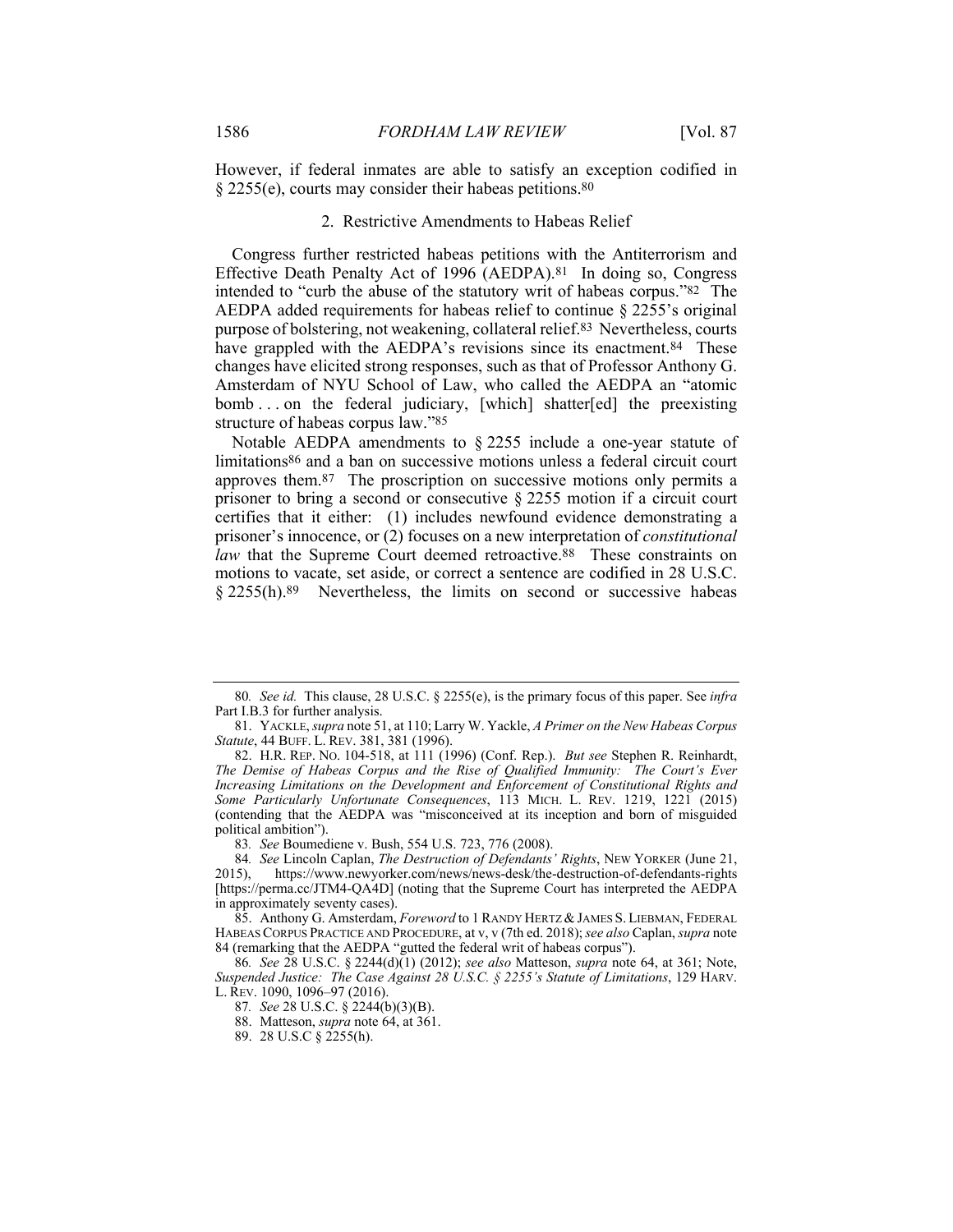petitions are consistent with common-law principles.90 These modifications are a modern codification of common-law limits to prevent "abuse of the writ."91

Furthermore, § 2255 recognizes a distinction between *constitutional* and *statutory* decisions. To bring a § 2255 motion for a new constitutional decision, "an inmate can only assert a claim anchored upon a new Supreme Court ruling within one year of that ruling, so long as that ruling is retroactively applicable to cases on collateral review."92 In 2001, the Supreme Court clarified the standard for retroactivity in *Tyler v. Cain*.93 The *Tyler* decision explained that petitioners only satisfy the stringent retroactivity standard if the Supreme Court applies a rule on collateral review or issues further holdings making the rule retroactive.94 In practice, these "austere retroactivity provisions"95 prevent lower courts from using a rule that would render a prisoner's conviction or sentence illegal solely because the Supreme Court has not yet made it retroactive.96 This Note, however, focuses on new *statutory* decisions, which petitioners can raise in savings clause claims.

#### 3. The Savings Clause

The restrictions on § 2255 motions discussed in Part I.B.2 do not apply to § 2241 petitions, which renders these petitions more appealing to inmates trying to bring collateral challenges.97 Federal prisoners may file habeas corpus petitions under 28 U.S.C. § 2241 if they: (1) are challenging the *execution* of their sentences,<sup>98</sup> or (2) satisfy the exception in 28 U.S.C. § 2255(e), known as the savings clause.99 Otherwise, courts lack jurisdiction

 93. 553 U.S. 656, 663–64, 666 (2001); Leah M. Litman, *Judge Gorsuch and* Johnson *Resentencing (This Is Not a Joke)*, 115 MICH. L. REV. ONLINE 67, 69 (2017).

94*. Tyler*, 553 U.S. at 663–64, 666; Litman, *supra* note 93, at 69.

96*. See* Litman, *supra* note 93, at 69.

98*. See supra* notes 68–69 and accompanying text; *see also Federal Habeas Corpus*, *supra* note 59 (providing an example of petitions alleging that the Bureau of Prisons miscalculated a sentence or that prison conditions were inadequate).

 99. United States v. Wheeler, 886 F.3d 415, 419 (4th Cir. 2018), *petition for cert. filed*, No. 18-420 (U.S. Oct. 3, 2018); *see also* 28 U.S.C. § 2255(e) (2012); *Federal Habeas Corpus*, *supra* note 59.

<sup>90</sup>*. See* Felker v. Turpin, 518 U.S. 651, 664 (1996); *see also* Boumediene v. Bush, 553 U.S. 723, 774 (2008) (stating that these provisions "did not constitute a substantial departure from common-law habeas procedures").

<sup>91</sup>*. Felker*, 518 U.S. at 664 (considering the limits on second or successive petitions); *see also* McCleskey v. Zant, 499 U.S. 467, 489 (1991) (defining "abuse" of the writ as "a complex and evolving body of equitable principles informed and controlled by historical usage, statutory developments, and judicial decisions").

 <sup>92.</sup> Thomas H. Gabay, Note, *Using* Johnson v. United States *to Reframe Retroactivity for Second or Successive Collateral Challenges*, 84 FORDHAM L.REV. 1611, 1623 (2016) (quoting 28 U.S.C. § 2255(f)(3)).

 <sup>95.</sup> Gabay, *supra* note 92, at 1624 (noting that this "significantly limit[s] the availability of collateral relief even on a colorable claim of a new rule").

<sup>97</sup>*. See id.* at 68 (explaining that federal inmates prefer § 2241 petitions because "Congress imposed a litany of draconian conditions on prisoners' ability to challenge their convictions under section 2255").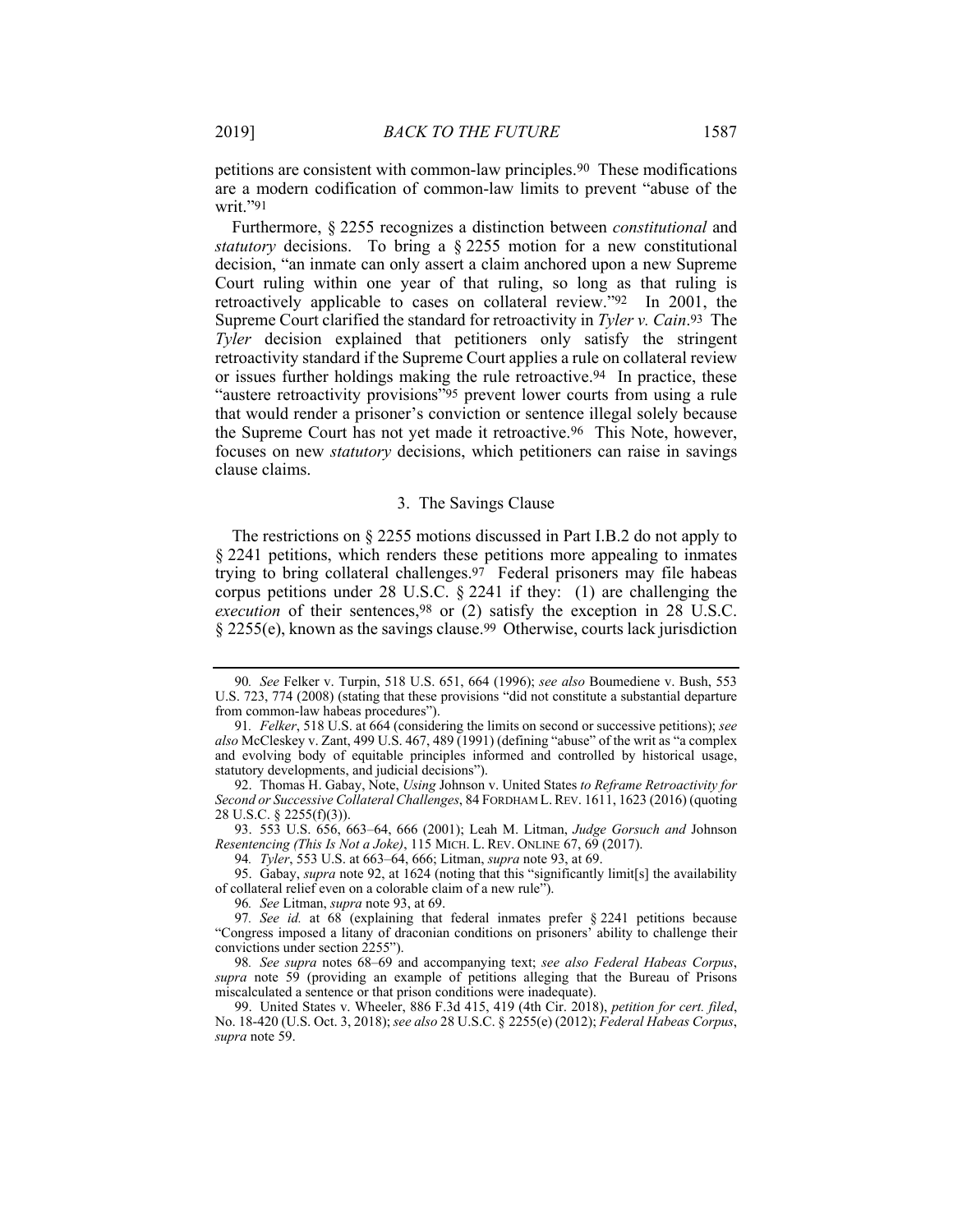to consider federal prisoners' habeas petitions that challenge their convictions or sentences.100 The savings clause states that:

An application for a writ of habeas corpus in behalf of a prisoner who is authorized to apply for relief by motion pursuant to [§ 2255], shall not be entertained if it appears that the applicant has failed to apply for relief, by motion, to the court which sentenced him, or that such court has denied him relief, *unless it also appears that the remedy by motion is inadequate or ineffective to test the legality of his detention*.101

Thus, § 2241 habeas petitions may only proceed under the savings clause where a § 2255 motion is deemed "inadequate or ineffective."<sup>102</sup> This clause provides a safety hatch that preserves habeas relief in limited circumstances rather than barring writs of habeas corpus for federal prisoners in most situations.103 By passing this provision, Congress preemptively avoided claims that it unconstitutionally suspended habeas corpus.104

When Congress passed the savings clause, it rejected proposed language that would have been more restrictive.105 Today, the savings clause continues to present a challenge.106 Because the Supreme Court has not circumscribed the provision's reach, this inquiry has been left to the lower courts, which are largely divided.107

# II. A SPLIT IN THE SAVINGS CLAUSE: DIVERGENT INTERPRETATIONS OF "INADEQUATE OR INEFFECTIVE"

This Part examines what Fourth Circuit Judge Steven G. Agee characterized as the "deep and mature circuit split on the reach of the savings clause."108 Part II.A describes the Tenth and Eleventh Circuits' minority approach, which prohibits habeas relief through the savings clause for intervening retroactive changes in case law. Part II.B covers the varied

<sup>100</sup>*. Protocol for the Effective Handling of Collateral Attacks on Convictions Brought Pursuant to 28 U.S.C. 2241*, *supra* note 66 (observing that most § 2241 habeas petitions are jurisdictionally defective because prisoners could bring § 2255 challenges for these claims).

 <sup>101. 28</sup> U.S.C. § 2255(e) (emphasis added).

<sup>102</sup>*. Id.*; *see also* YACKLE, *supra* note 51, at 86–87.

<sup>103</sup>*. See In re* Davenport, 147 F.3d 605, 609 (7th Cir. 1998).

<sup>104</sup>*. Id.*; *see supra* notes 54–57 (discussing the importance of the writ of habeas corpus to the American constitutional order).

<sup>105</sup>*. See* Jennifer L. Case, *Text Me: A Text-Based Interpretation of 28 U.S.C. § 2255(e)*, 103 KY. L.J. 169, 178 (2014) (observing that the Judicial Conference Committee on Habeas Corpus Procedure recommended another formulation of the savings clause, which "prohibit[ed] a prisoner from filing a § 2241 habeas petition unless it was not 'practicable to determine his rights to discharge from custody on [a § 2255] motion because of his inability to be present at the hearing on such motion, or for other reasons'" (second alteration in original) (quoting United States v. Hayman, 342 U.S. 205, 215 n.23 (1952))); *see also infra* Part III.C.

<sup>106</sup>*. See* Matteson, *supra* note 64, at 363.

<sup>107</sup>*. See id.*; *infra* Part II.

 <sup>108.</sup> United States v. Wheeler, 734 F. App'x 892, 894 (4th Cir. 2018) (mem.) (Agee, J., statement respecting denial of petition for rehearing en banc) (quoting Bryant v. Warden, 738 F.3d 1253, 1279 (11th Cir. 2013), *overruled by* McCarthan v. Dir. of Goodwill Indus.- Suncoast, Inc., 851 F.3d 1076, 1084 (11th Cir. 2017), *cert. denied*, 138 S. Ct. 502 (2017)).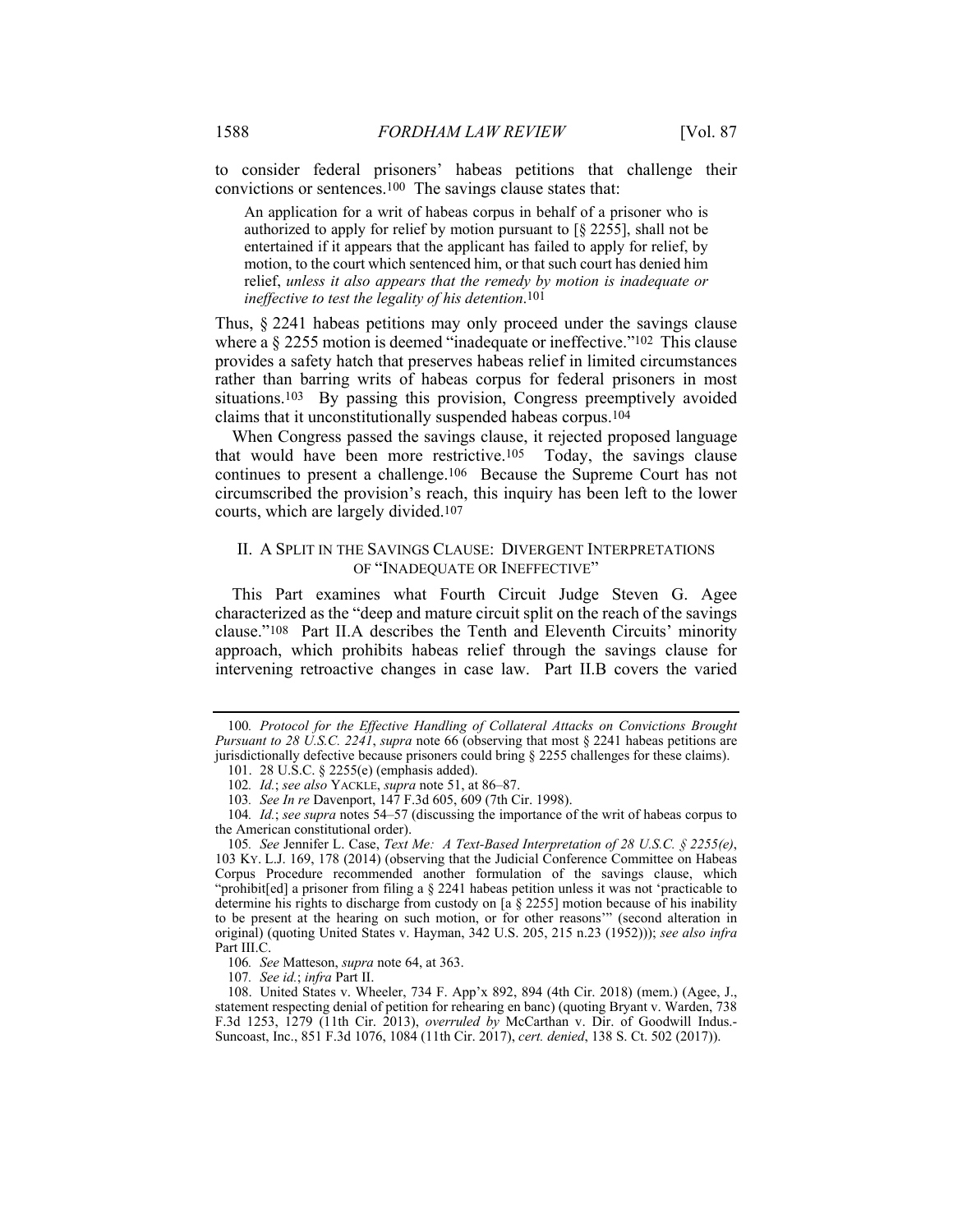#### *A. The Minority Approach: Prisoners May Never Challenge Their Convictions or Sentences Through the Savings Clause*

The Tenth and Eleventh Circuits have the most restrictive view of the savings clause and almost entirely foreclose this provision as a means of relief.109 These circuits only allow savings clause habeas relief where "something about the initial § 2255 procedure . . . *itself* is inadequate or ineffective for *testing* a challenge to detention."110 Under this standard, a new legal rule alone is not sufficient to warrant relief in the form of a § 2241 petition.111 Instead, successful savings clause petitioners must demonstrate a weakness in the actual  $\S 2255$  court proceedings.<sup>112</sup> Examples of the limited infirmities that are sufficient for savings clause relief include the dissolution of the sentencing court,113 "practical considerations,"114 or a challenge to the implementation of a sentence.115 The Tenth Circuit adopted this test in a 2011 opinion written by then-Judge Neil Gorsuch, *Prost v. Anderson*.116

The *Prost* court justified its test on several grounds.117 First, Judge Gorsuch argued that the statute compels different meanings of the terms "remedy" and "relief."118 A court not granting relief to a prisoner is different from the savings clause's requirement that the "*remedy* by motion is inadequate or ineffective."119 From this distinction, Judge Gorsuch deduced that so long as a prisoner had a chance to raise his or her claim, regardless of his or her success on the merits, he or she cannot bring a subsequent habeas

 <sup>109.</sup> Petition for a Writ of Certiorari, *supra* note 42, at 16–17 (discussing the circuit split and observing that "the Tenth Circuit, like the Eleventh Circuit . . . has categorically rejected the proposition that an intervening and retroactively applicable statutory-interpretation decision of this Court provides a basis for relief under Section 2255(e)" unlike the majority of circuit courts).

 <sup>110.</sup> Prost v. Anderson, 636 F.3d 578, 589 (10th Cir. 2011); *see also McCarthan*, 851 F.3d at 1080.

<sup>111</sup>*. Prost*, 636 F.3d at 589.

<sup>112</sup>*. Id.*

<sup>113</sup>*. McCarthan*, 851 F.3d at 1093 (explaining that for military prisoners, for example, court martial proceedings cease to exist after sentencing).

<sup>114</sup>*. Id.* (observing that this may occur if there is more than one sentencing court).

<sup>115</sup>*. Id.* at 1092–93 (describing challenges to parole decisions).

 <sup>116. 636</sup> F.3d 578, 588 (10th Cir. 2011). Now a Supreme Court justice, Gorsuch could be an instrumental figure should the Supreme Court take up the savings clause debate. *See* Litman, *supra* note 93, at 67 (discussing Judge Gorsuch before President Trump appointed him to the Supreme Court and stating that *Prost* "provides a nice glimpse into how Judge Gorsuch might address matters that are reasonably susceptible to different resolution, as many of the Supreme Court's cases are").

 <sup>117.</sup> *Prost*, 636 F.3d at 584–88.

<sup>118</sup>*. Id.* at 584–85.

<sup>119</sup>*. Id.*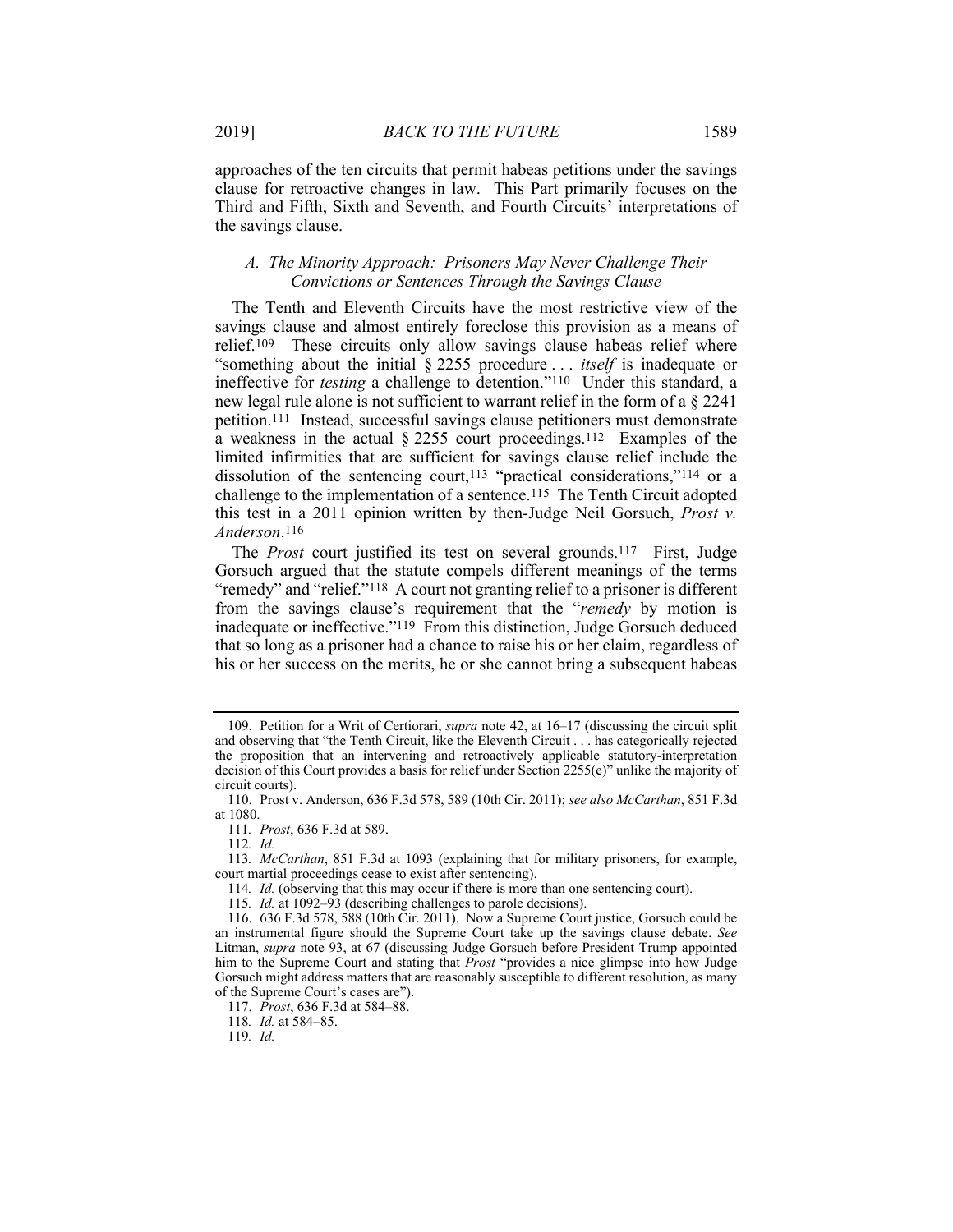petition under the savings clause.120 Second, the court determined that Congress was aware that prisoners could raise challenges based on new statutory interpretation rules.121 Congress's ban on second or successive petitions in § 2255(h), however, would be pointless if courts read the savings clause expansively.<sup>122</sup> Third, subsections (e), (f), and (h) of  $\S$  2255 focus on "providing a single opportunity to test arguments" rather than the success of such arguments.<sup>123</sup> Consequently,  $\S$  2255(e) should be taken at face value and courts should only allow § 2241 petitions if the prisoner had no chance to raise his or her argument.124 Fourth, the savings clause was not intended to give prisoners "multiple bites at the apple."125 Instead, Congress passed § 2255 to address venue difficulties in habeas proceedings, not to change the scope of prisoners' rights in seeking collateral relief.<sup>126</sup>

The Eleventh Circuit followed in 2017 with *McCarthan v. Director of Goodwill Industries-Suncoast, Inc.*127 In *McCarthan*, the Eleventh Circuit eschewed its former rule128 and credited the Tenth Circuit's interpretation as the only one faithful to the statute.129 These circuits foreclose challenges premised on unfavorable circuit precedent at the time of the initial § 2255 motion130—a common basis for savings clause relief in other circuits.131 The justification provided by these circuits is that petitioners may always contest adverse circuit case law in their initial § 2255 motions, which are "fully available and amply sufficient."132 Drawing a comparison, *Prost* rationalizes that "a student's failure to imagine a novel or creative answer to an exam

121*. Id.* at 585–86.

122*. See id.* at 586.

123*. Id.* at 587.

124*. Id.*

126*. Id.* at 587–88.

 127. 851 F.3d 1076 (11th Cir.), *cert. denied*, 138 S. Ct. 502 (2017). In this case, petitioner Daniel McCarthan sought to dispute his prison sentence stemming from a felon-in-possession charge. McCarthan was originally sentenced as a "career offender" because of three earlier convictions. However, an intervening retroactive decision held that one of McCarthan's prior convictions did not count toward the career offender designation. Accordingly, McCarthan argued that his sentence should be reviewed because the sentencing court relied on incorrect benchmarks. *See id.* at 1079–81; Petition for a Writ of Certiorari, *supra* note 42, at 5–6; *see also infra* Part IV.D.

 128. The Eleventh Circuit previously employed a five-prong test, which allowed for savings clause relief based on new precedent. However, it only permitted relief in two cases using that former test. *See McCarthan*, 851 F.3d at 1080, 1096–99 (explaining that prior "precedents have failed to adhere to the text of section  $2255(e)$ , have not incurred significant reliance interests, and have proved unworkable, [thus] today we overrule them").

129*. See id.* at 1080, 1085 (noting that "[w]e join the Tenth Circuit in applying the law as Congress wrote it" and avowing that "[o]nly the Tenth Circuit has adhered to—or even seriously considered—the text of the saving clause").

130*. See id.* at 1086–87; *Prost*, 636 F.3d at 590.

131*.* See *infra* Part II.B for further discussion of the different majority interpretations.

132*. Prost*, 636 F.3d at 589–90 (observing that the petitioner's entire argument was based on the improbability of success if he challenged circuit precedent because "he *was* entirely free to raise and test" the law); *McCarthan*, 851 F.3d at 1086.

<sup>120</sup>*. Id.* at 585 (stating that the savings clause "emphasizes its concern with ensuring the prisoner an opportunity or chance to test his argument" and that "with this opportunity comes no guarantee about outcome or relief").

<sup>125</sup>*. Id.* at 588.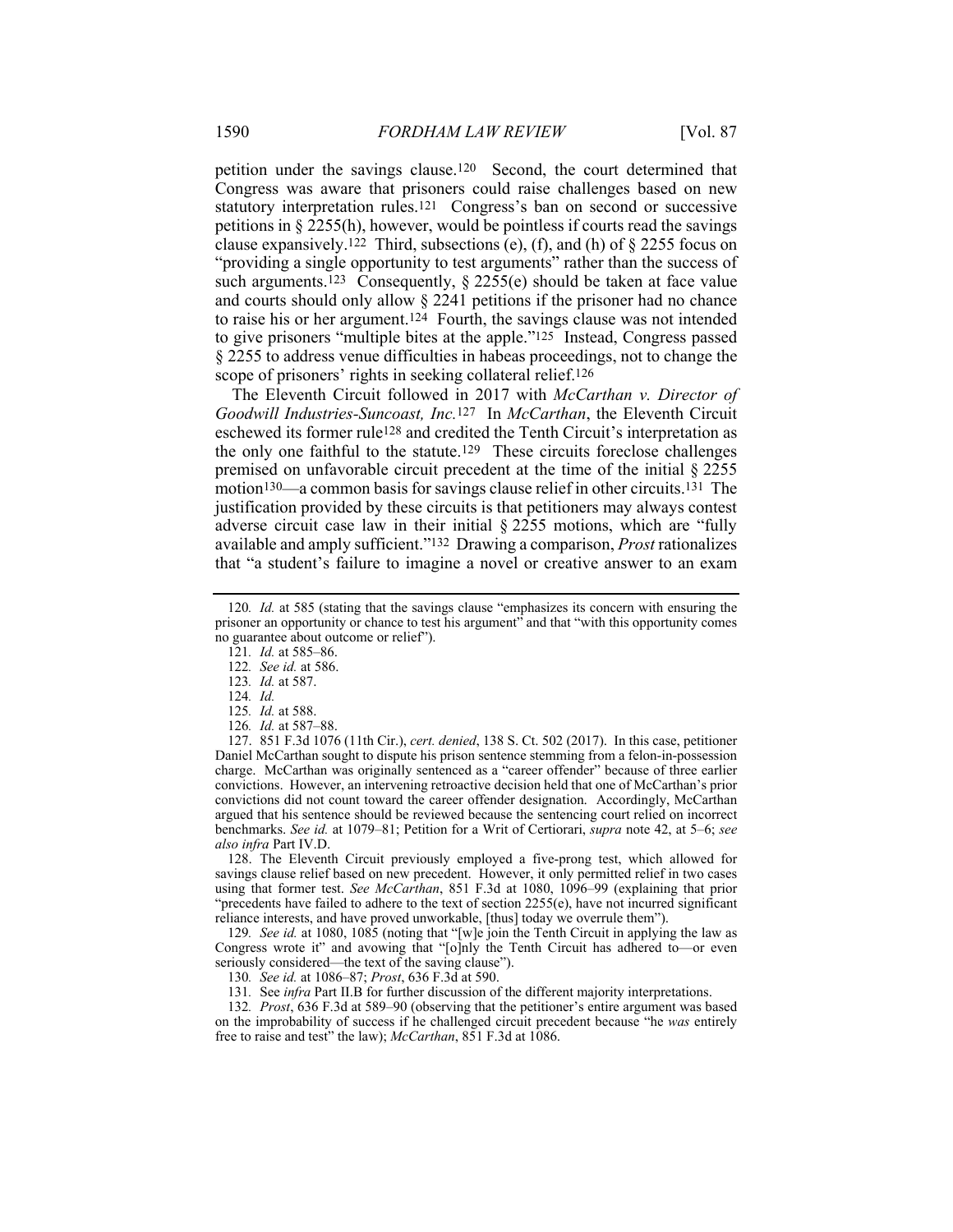question doesn't make the exam an inadequate or ineffective procedure for testing his knowledge."133 Accordingly, even if settled law squarely contradicts their position, petitioners and their lawyers are expected to brainstorm compelling challenges to precedent.134

#### *B. The Majority Approach*

Ten circuits allow prisoners to bring § 2241 challenges through the savings clause under certain circumstances.135 On the whole, these circuits find that an intervening change in legal precedent makes other relief inadequate or ineffective under § 2255(e), albeit under different circumstances in different circuits.136 The circuits that follow the majority view have diverse rules for § 2255(e) relief with significant implications for petitioners.137 A critical point of departure is that some circuits only permit savings clause relief to challenge the legitimacy of an underlying *conviction*, whereas others also permit relief to dispute the validity of a *sentence*.138

As a threshold matter, in conviction or sentence disputes, petitioners seeking to use the savings clause must first demonstrate that they have exhausted all other opportunities for relief under § 2255.139 A petitioner could be successful, for example, by showing that he or she previously filed

<sup>133</sup>*. Prost*, 636 F.3d at 589.

<sup>134</sup>*. See id.*; *see also* Adam Liptak, *Serving Extra Years in Prison, and the Courthouse Doors Are Closed*, N.Y. TIMES (Nov. 20, 2017), https://www.nytimes.com/2017/11/20/us/ politics/trump-justice-department-prison-sentences.html [https://perma.cc/3K4P-VR3E].

<sup>135</sup>*. See* United States v. Wheeler, 886 F.3d 415, 428–29 (4th Cir. 2018), *petition for cert. filed*, No. 18-420 (U.S. Oct. 3, 2018); Bruce v. Warden, 868 F.3d 170, 180 (3d Cir. 2017); Hill v. Masters, 836 F.3d 591, 594–95 (6th Cir. 2016); Brown v. Caraway, 719 F.3d 583, 586 (7th Cir. 2013); Stephens v. Herrera, 464 F.3d 895, 898 (9th Cir. 2006) (requiring savings clause petitioners to  $(1)$  claim they are actually innocent, and  $(2)$  show that they have not had an unobstructed procedural opportunity to bring their challenge); Abdullah v. Hedrick, 392 F.3d 957, 960 (8th Cir. 2004) (using the same test as the Ninth Circuit); *In re* Smith, 285 F.3d 6, 8 (D.C. Cir. 2002) (failing to adopt the Seventh Circuit's test or create its own test but relying on Seventh Circuit precedent for the idea that "§ 2255 'can fairly be termed inadequate when it is so configured as to deny a convicted defendant *any* opportunity for judicial rectification of so fundamental a defect in his conviction as having been imprisoned for a nonexistent offense'" (quoting *In re* Davenport, 147 F.3d 605, 611 (7th Cir. 1998))); Reyes-Requena v. United States, 243 F.3d 893, 904 (5th Cir. 2001) (requiring petitioners to allege they: (1) are imprisoned for actions that are no longer criminal due to an intervening retroactive Supreme Court decision, and (2) have had no prior opportunity to dispute this conviction based on the intervening change); United States v. Barrett, 178 F.3d 34, 52 (1st Cir. 1999) (observing that savings clause relief is allowed in some instances but deciding that "it is not necessary in this case to articulate those circumstances precisely—we leave that task for another day"); Triestman v. United States, 124 F.3d 361, 377 (2d Cir. 1997) (stating that savings clause claims are viable in "at the least, the set of cases in which the petitioner cannot, for whatever reason, utilize § 2255, and in which the failure to allow for collateral review would raise serious constitutional questions")

<sup>136</sup>*. See* Petition for a Writ of Certiorari, *supra* note 40, at 23–24.

<sup>137</sup>*. See infra* Part III.A.

<sup>138</sup>*. See infra* Part II.B.

<sup>139</sup>*. See* United States v. Wheeler, 734 F. App'x 892, 894–96 (4th Cir. 2018) (mem.) (Thacker, J., statement on petition for rehearing en banc) (noting that Wheeler lacked another way to bring a challenge because he previously filed a direct appeal and § 2255 motion); *supra* notes 87, 88–90 and accompanying text (discussing  $\S$  2255(h)'s ban on multiple motions).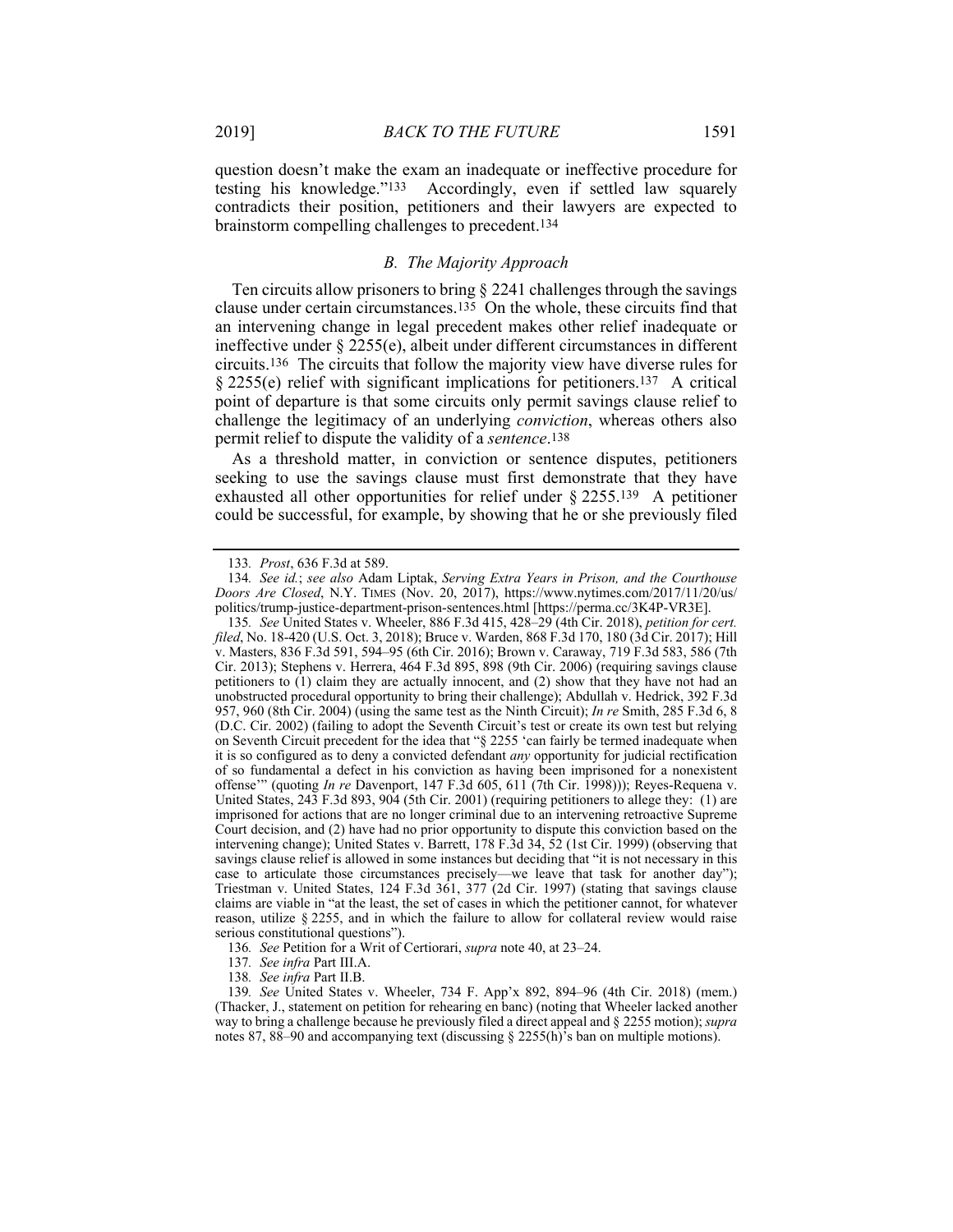a § 2255 motion on other grounds.140 Since § 2255(h) largely limits second or successive motions under that statute, the petitioner must show that he or she has no other vehicle for invoking new retroactive case law.141 Significantly, since petitioners could already bring second or successive § 2255 motions if the case law announces a new constitutional rule, they must also assert that the new precedent they are invoking is a statutory interpretation decision.142 These considerations apply in every circuit that allows some degree of savings clause relief.143

Beyond these initial considerations, the circuits have set different limits on the reach of § 2255(e) relief. First, Part II.B.1 examines the Third and Fifth Circuits' standard, which permits prisoners to use intervening retroactive case law to challenge the validity of their underlying convictions but not the implementation of their sentences.144 Part II.B.2 next looks at the Sixth and Seventh Circuits' standard, which is distinct in permitting prisoners to rely on intervening retroactive case law to challenge the validity of their sentences in addition to their convictions.145 Finally, Part II.B.3 analyzes the recently extended Fourth Circuit rule, which also permits challenges to sentences through the savings clause. The Fourth Circuit broadened its interpretation of the savings clause in March 2018, which is the basis of a petition for a writ of certiorari pending before the Supreme Court. This section also discusses the intracircuit disagreement over the reach of the Fourth Circuit's test.

# 1. Many Circuits Allow Prisoners to Challenge Their Underlying Convictions Through the Savings Clause

Most circuits allow prisoners to use the savings clause to challenge their convictions.146 Of these majority approaches, the Third and Fifth Circuits rely on a stricter construction of the savings clause which requires that prisoners demonstrates their "actual innocence."147 Under this theory, prisoners must (1) allege that they are imprisoned for actions that are *no longer deemed criminal* due to an intervening Supreme Court decision that

<sup>140</sup>*. See Wheeler*, 734 F. App'x at 895 (Thacker, J., statement on petition for rehearing en banc); *supra* notes 87, 88–90 and accompanying text (discussing § 2255(h)'s ban on multiple motions).

<sup>141</sup>*. See Wheeler*, 734 F. App'x at 894–95 (Thacker, J., statement on petition for rehearing en banc) (noting that Wheeler was left with a "conundrum").

<sup>142</sup>*. See id.* (noting that Wheeler's challenge did not involve a constitutional rule); *supra* notes 87, 88–90 and accompanying text.

 <sup>143.</sup> These factors are part of § 2255 and bear on the meaning of "inadequate or ineffective" under the savings clause. *See supra* notes 87–90 and accompanying text.

 <sup>144.</sup> In such challenges, an inmate argues that, based on an intervening decision, his or her conduct does not fulfill the requirements of the crime for which he or she was convicted. Thus, the inmate contests his or her conviction and argues that he or she is not guilty under the law. *See infra* Part II.B.1.

 <sup>145.</sup> An inmate bringing this type of challenge contends that due to an intervening decision, the original court incorrectly sentenced him. *See infra* Parts II.B.2–3.

<sup>146</sup>*. See supra* note 135 and accompanying text.

<sup>147</sup>*. See, e.g.*, Bruce v. Warden, 868 F.3d 170, 180 (3d Cir. 2017); Reyes-Requena v. United States, 243 F.3d 893, 904 (5th Cir. 2001).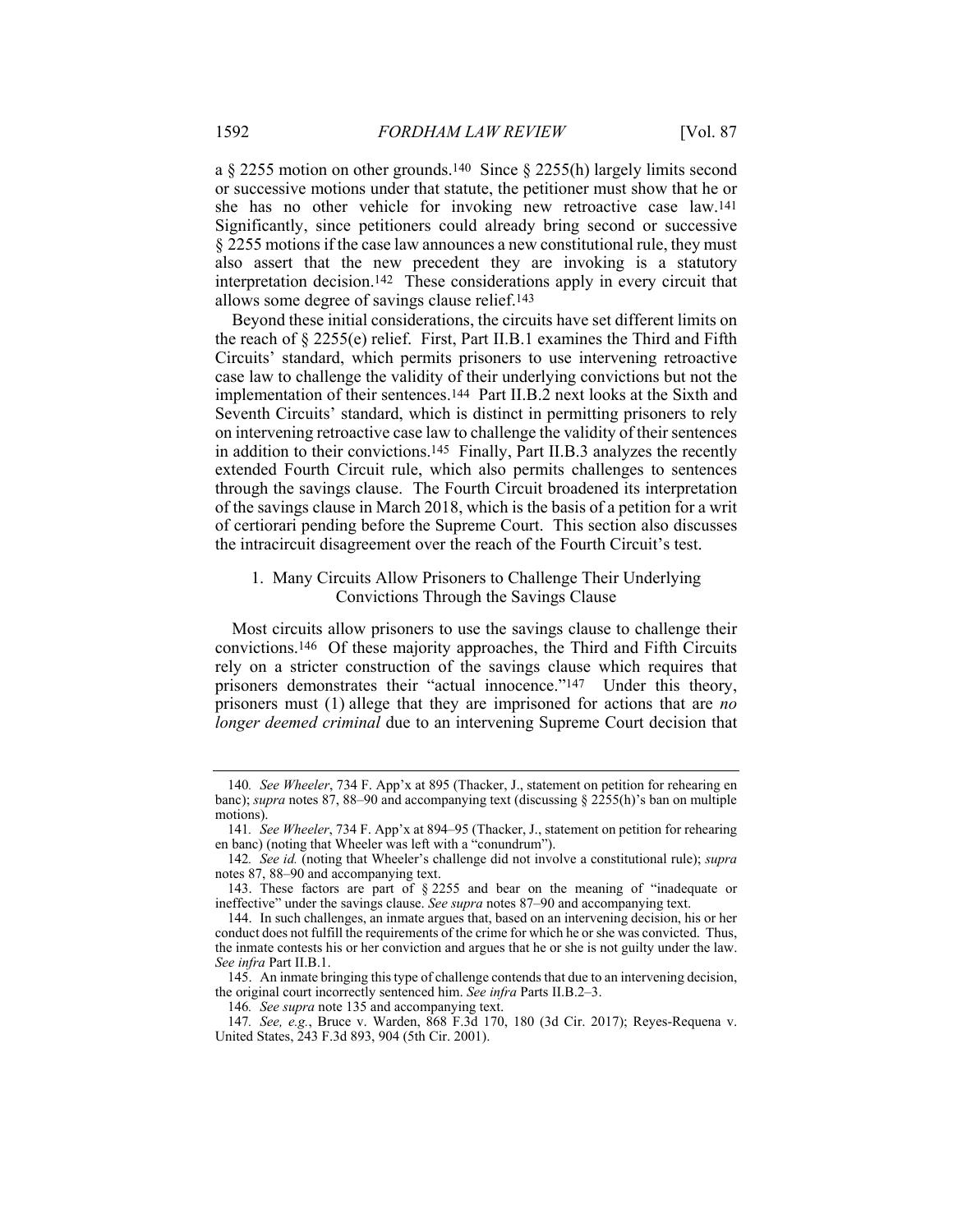applies retroactively, and (2) have had no prior opportunity to dispute these convictions based on the intervening change in precedent.148

The first prong of this test follows the Supreme Court's standard for actual innocence. This requires petitioners to show that, based on all evidence presented, "it is more likely than not that no reasonable juror would have convicted" them.149 Retroactivity is determined in accordance with the plurality opinion in *Teague v. Lane*.150 Under *Teague*, new cases interpreting constitutional issues of criminal procedure do not apply retroactively.151 A new rule may only be retroactive if it is substantive152 or a "watershed rule[] of criminal procedure."153 This test's second prong distinguishes between Supreme Court constitutional decisions and statutory interpretation decisions.154 Because § 2255 already permits additional motions based on new Supreme Court rules of constitutional law, such decisions are not sufficient for savings clause relief.<sup>155</sup> Therefore, only claims based on statutory interpretation decisions may proceed through the savings clause.156

The Third and Fifth Circuits are unique in that they *only* permit savings clause claims to proceed on a theory of actual innocence.157 However, the Fourth, Sixth, and Seventh Circuits, which this Note discusses in the following two sections, also allow savings clause challenges to convictions.158 As the Third Circuit observed, permitting challenges to underlying convictions avoids the "thorny constitutional issue" that would arise if an inmate continued to be incarcerated despite statutory case law

149*. Bruce*, 868 F.3d at 184 (quoting Bousley v. United States, 523 U.S. 614, 623 (1998)).

150*.* 489 U.S. 288 (1989).

154*. See* Reyes-Requena v. United States, 243 F.3d 893, 904–05 (5th Cir. 2001).

<sup>148</sup>*. Bruce*, 868 F.3d at 180 (quoting United States v. Tyler, 732 F.3d 241, 246 (3d Cir. 2013)); *Reyes-Requena*, 243 F.3d at 904 (explaining that the second prong is met where the petitioner's claim was foreclosed by circuit precedent at earlier times when it could have been raised). Gary Bruce's argument based on *Fowler* is an example. *See supra* notes 20–24, 31– 36 and accompanying text. If Gary had been able to show that, based on all the evidence, it was more likely than not that the victims would not have communicated with federal officials as required for witness-tampering murder, he may have prevailed. *See supra* note 34.

<sup>151</sup>*. Id.* at 310.

<sup>152</sup>*. Id.* at 307 (describing a substantive rule as one that makes "certain kinds of primary, private individual conduct beyond the power of the criminal law-making authority to proscribe" (quoting Mackey v. United States, 401 U.S. 667, 692 (1971) (Harlan, J., concurring))).

<sup>153</sup>*. Id.* at 311 (stating that a new rule of criminal procedure is one that "requires the observance of 'those procedures that . . . are "implicit in the concept of ordered liberty"'" (quoting *Mackey*, 401 U.S. at 693–94 (Harlan, J., concurring)).

<sup>155</sup>*. See id.*

 <sup>156.</sup> Bruce v. Warden, 868 F.3d 170, 179–80 (3d Cir. 2017); *Reyes-Requena*, 243 F.3d at 904–05.

<sup>157</sup>*. See, e.g.*, *Bruce*, 868 F.3d at 177; *Reyes-Requena*, 243 F.3d at 904.

<sup>158</sup>*. See, e.g.*, Webster v. Daniels, 784 F.3d 1123, 1136 (7th Cir. 2015) (observing that the Seventh Circuit has gone further than its prior holdings, which were limited to actual innocence); Wooten v. Cauley, 677 F.3d 303, 307 (6th Cir. 2012) (stating that the Sixth Circuit's actual innocence standard stems from *Bousley* and, before the Sixth Circuit allowed challenges to convictions, this was the only way to obtain savings clause relief in the circuit); *In re* Jones, 226 F.3d 328, 333–34 (4th Cir. 2000) (establishing the Fourth Circuit's test for actual innocence savings clause claims).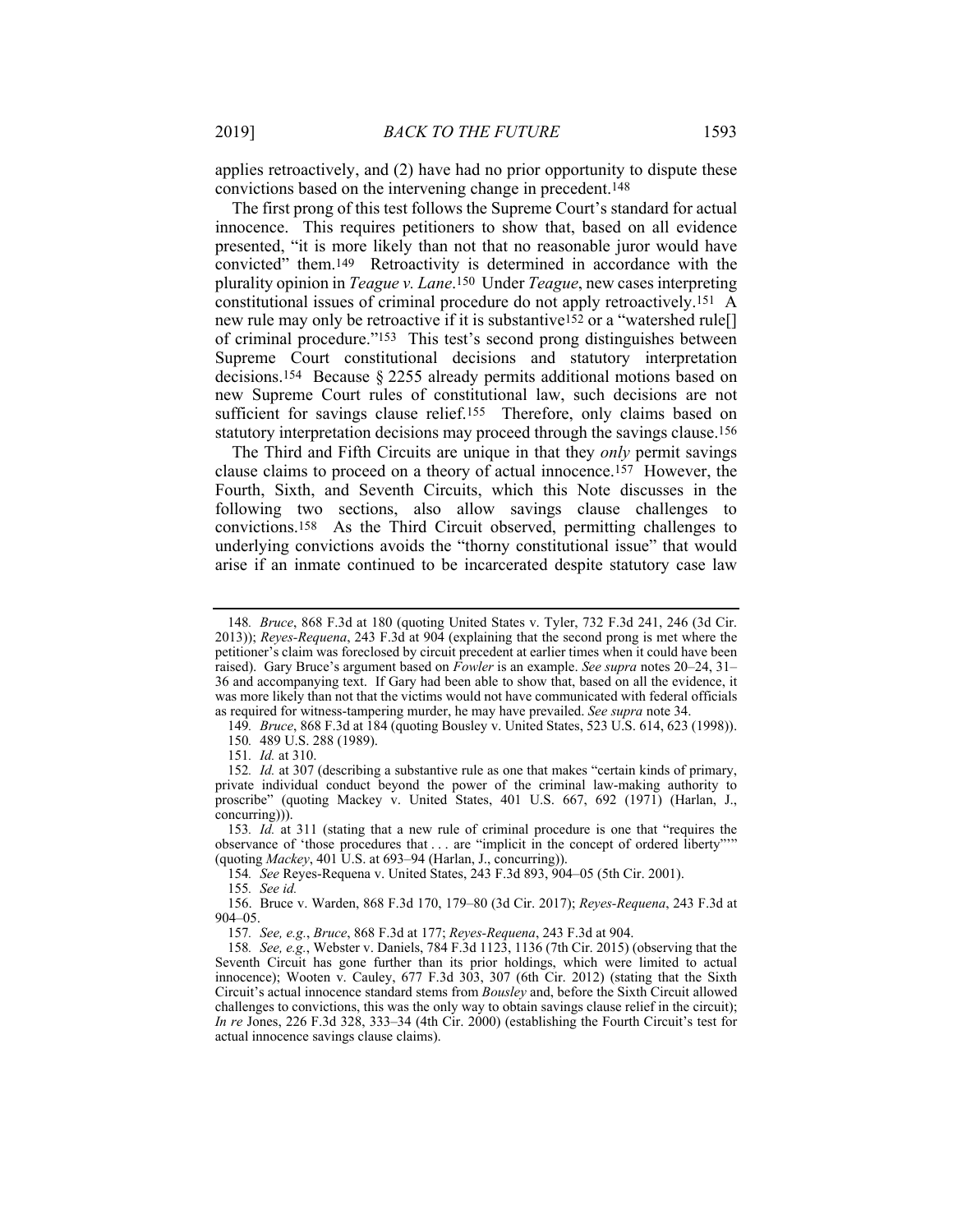establishing his or her innocence.159 Importantly, though, the Fourth, Sixth, and Seventh Circuits take a broader view and also entertain challenges to sentences.

# 2. The Sixth and Seventh Circuits Also Permit Petitioners to Dispute Their Sentences Through the Savings Clause

Besides viewing the savings clause as permitting relief for challenges to convictions, the Sixth and Seventh Circuits espouse the same test for inmates who seek to use the savings clause to challenge their sentences.<sup>160</sup> On such claims, petitioners must demonstrate that they are relying on: (1) a case involving a statutory interpretation dispute (2) that is retroactive and could not have been raised in their first § 2255 motions and (3) that "the misapplied sentence presents an error sufficiently grave to be deemed a miscarriage of justice or a fundamental defect."<sup>161</sup> The Seventh Circuit first drew this conclusion from a textualist approach in *Brown v. Caraway*162 and the Sixth Circuit later followed in *Hill v. Masters*.163 Both averred that savings clause petitioners can have a plausible claim for collateral relief by disputing the validity of their detentions without showing that they are innocent of their underlying convictions.164 Thus, in the Sixth and Seventh Circuits, the savings clause can be invoked without proving actual innocence.<sup>165</sup>

Notably, the Sixth and Seventh Circuits did not seem to foresee this interpretation applying broadly. The Sixth Circuit believed that its test would be limited to a small portion of petitioners.166 While both circuits adopted the test as described above, they also referred to another consideration—the U.S. Sentencing Guidelines ("Guidelines").167 The Sixth Circuit stated that only prisoners who were sentenced under the Guidelines before *United States v. Booker*,168 which rendered them advisory as opposed to mandatory, could

<sup>159</sup>*. Bruce*, 868 F.3d at 179.

 <sup>160.</sup> Hill v. Masters, 836 F.3d 591, 595 (6th Cir. 2016); *accord* Brown v. Caraway, 719 F.3d 583, 586 (7th Cir. 2013).

<sup>161</sup>*. Hill*, 836 F.3d at 595; *accord Brown*, 719 F.3d at 586. For example, Hill claimed the following: First, in *Descamps v. United States*, 576 U.S. 254 (2013), the Supreme Court arguably restricted how courts determine if a state crime is a "violent felon $[y]$ " that enhances a sentence under the Armed Career Criminal Act. *Hill*, 836 F.3d at 595. Based on *Descamps*, the Fourth Circuit later determined that one of Hill's predicate offenses, which enhanced his sentence, was not a violent felony. *Id.* at 595–96. Second, the government conceded that the statutory interpretation decision in *Descamps* and the subsequent Fourth Circuit case applied retroactively. *Id.* at 595–96. Since they were not constitutional decisions, prisoners could not raise these cases in second or successive motions under § 2255(h). *Id.* Third, the court erroneously subjected Hill to a sentencing enhancement, and so he argued that his misapplied sentence under the Guidelines was a "fundamental error." *Id.*

 <sup>162. 719</sup> F.3d 583 (7th Cir. 2013).

<sup>163</sup>*. Hill*, 836 F.3d at 599; *Brown*, 719 F.3d at 588.

<sup>164</sup>*. See Hill*, 836 F.3d at 598; *Brown*, 719 F.3d at 588.

<sup>165</sup>*. Hill*, 836 F.3d at 595; *Brown*, 719 F.3d at 586 (departing from other circuits' interpretations, including that of the Fifth Circuit, which requires actual innocence).

<sup>166</sup>*. See Hill*, 836 F.3d at 599–600.

<sup>167</sup>*. Id.*; *Brown*, 719 F.3d at 588.

 <sup>168. 543</sup> U.S. 220 (2005).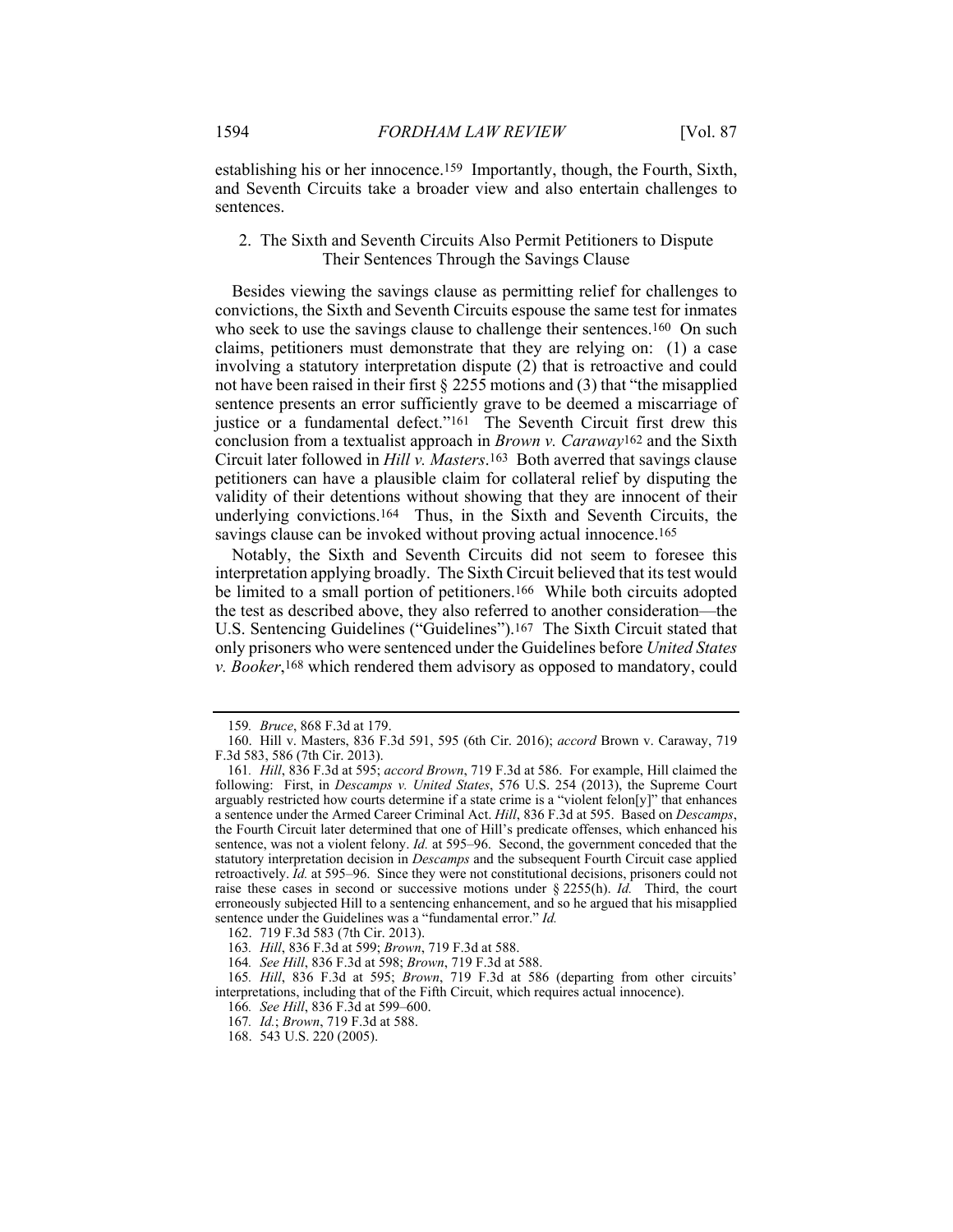challenge their sentences through the savings clause.169 The Seventh Circuit similarly said that "a petitioner may utilize the savings clause to challenge the misapplication of the career offender Guideline, at least where, as here, the defendant was sentenced in the pre-*Booker* era."170

In *Hill*, the Sixth Circuit also supported its holding with Judge Robert Gregory's dissenting opinion in the since-vacated Fourth Circuit case written by Judge Agee, *United States v. Surratt*.171 The court compared *Hill* and *Brown* to *Surratt*, noting, "Serving a sentence imposed under mandatory guidelines (subsequently lowered by retroactive Supreme Court precedent) shares similarities with serving a sentence imposed above the statutory maximum. Both sentences are beyond what is called for by law . . . and both raise a fundamental fairness issue."172 Therefore, these circuits seem to permit a prisoner to challenge his or her sentence under the savings clause based on retroactively applicable statutory precedent if the sentence: (1) exceeds the statutory maximum; or (2) was imposed under mandatory Guidelines subsequently made noncompulsory, regardless of whether the sentence was above or below the statutory maximum.173

# 3. The Fourth Circuit's Recent Expansion of the Savings Clause Also Encompasses Sentence-Based Challenges

In March 2018, the Fourth Circuit reconsidered and revised its interpretation of § 2255(e) in *United States v. Wheeler*.174 Despite previously limiting savings clause petitions to actual innocence claims, the Fourth Circuit adopted a more expansive savings clause test in *Wheeler*.175 In October 2018, the government filed a petition for a writ of certiorari.176

In 2008, the Western District of North Carolina sentenced Gerald Wheeler to ten years' imprisonment.177 Due to Wheeler's 1996 felony conviction, the Guidelines mandated an enhanced sentence of ten years to life.178 At sentencing, the court expressed its dissatisfaction with the mandatory sentencing restrictions, remarking, "[T]he sentence that is required to be imposed upon you is a harsh sentence. It's a mandatory minimum sentence. I don't have any discretion in that area."179

<sup>169</sup>*. See Hill*, 836 F.3d at 599–600.

<sup>170</sup>*. Brown*, 719 F.3d at 588.

<sup>171</sup>*.* 797 F.3d 240 (4th Cir. 2015), *vacated as moot*, 855 F.3d 218 (4th Cir. 2017).

<sup>172</sup>*. Hill*, 836 F.3d at 599.

<sup>173</sup>*. See id.* at 599–600; *accord Brown*, 719 F.3d at 587.

 <sup>174.</sup> United States v. Wheeler, 886 F.3d 415, 428–29 (4th Cir. 2018), *petition for cert. filed*, No. 18-420 (U.S. Oct. 3, 2018).

<sup>175</sup>*. See* United States v. Wheeler, 734 F. App'x 892, 893 n.1 (4th Cir. 2018) (mem.) (Agee, J., statement respecting denial of petition for rehearing en banc) (noting that the Third and Fifth Circuits' actual-innocence standard is consistent with the Fourth Circuit's prior case law, which only permitted savings clause challenges to convictions).

<sup>176</sup>*. See generally* Petition for a Writ of Certiorari, *supra* note 40.

<sup>177</sup>*. Wheeler*, 886 F.3d at 419.

<sup>178</sup>*. Id.*

<sup>179</sup>*. Id.* at 420.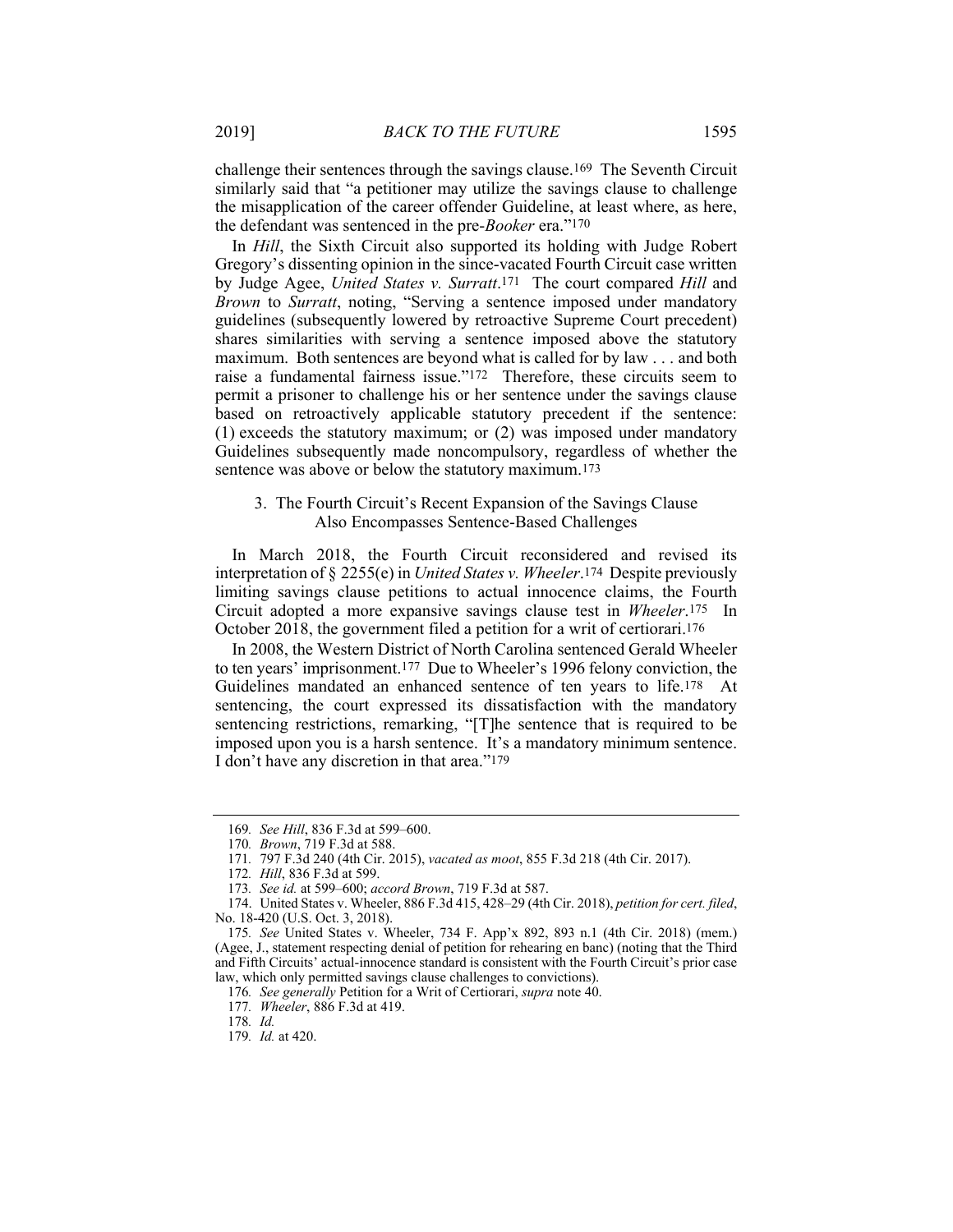Wheeler's subsequent savings clause petition relied on *United States v. Simmons*,180 which was decided in 2011.181 Under *Simmons*, which the Fourth Circuit determined applied retroactively, Wheeler's 1996 conviction was not a felony drug offense.182 Consequently, Wheeler did not qualify for a sentencing enhancement under the Guidelines.183 Absent this enhancement, Wheeler would have faced a Guidelines range of seventy to eighty-seven months and a statutory range of five to forty years in prison, which is a significant difference from the range under which he was sentenced in 2008.184 In permitting Wheeler to dispute his sentence, the Fourth Circuit set the following parameters: (1) "at the time of sentencing, settled law of this circuit or the Supreme Court established the legality of the sentence;" (2) the law changed after the prisoner appealed and filed an initial § 2255 motion and this change applies retroactively; (3) the prisoner cannot fulfill  $§$  2255(h)(2)'s requirements for second or successive motions; and (4) the retroactive change caused a mistake in sentencing that is "sufficiently grave to be deemed a fundamental defect."185

The Fourth Circuit justified extending the savings clause to sentence challenges by reasoning that prisoners would otherwise have no way to rectify "a fundamental defect which inherently results in a complete miscarriage of justice."186 The *Wheeler* majority also cited Sixth and Seventh Circuit precedent to support its test,<sup>187</sup> though this later generated pushback.188 The court specifically relied on *Hill* and *Brown* for the premise that a mistake in sentencing could qualify as a fundamental defect even if the sentence imposed did not surpass the legal maximum.189 This rule was instrumental in Wheeler's case because, even applying *Simmons*,190 he could be resentenced to the same ten-year term under the statutory range.191 However, after *Wheeler*, Judge Agee cast doubt on this interpretation.192 Judge Agee disputed the *Wheeler* majority's characterization of *Hill* and

183*. Id.*

185*. Wheeler*, 886 F.3d at 429.

186*. Id.* at 428 (quoting Davis v. United States, 417 U.S. 333, 346 (1974)).

187*. Id.* at 429, 432.

188*. See* United States v. Wheeler, 734 F. App'x 892, 893 (4th Cir. 2018) (mem.) (Agee, J., statement respecting denial of petition for rehearing en banc).

 190. Under *Simmons*, Wheeler's 1996 conviction was not a predicate offense warranting a sentencing enhancement. *See supra* notes 181–84 and accompanying text.

<sup>180</sup>*.* 635 F.3d 140 (4th Cir.), *vacated and remanded*, 649 F.3d 237 (4th Cir. 2011).

<sup>181</sup>*. Wheeler*, 886 F.3d at 421 (citing *Simmons*, 635 F.3d 140).

<sup>182</sup>*. Id.* (explaining that *Simmons* was made retroactive in *Miller v. United States*, 735 F.3d 141 (4th Cir. 2013)).

<sup>184</sup>*. Id.* at 420; *see supra* notes 177–79 and accompanying text.

<sup>189</sup>*. See Wheeler*, 886 F.3d at 433 ("Thus, like the Seventh Circuit, the Sixth Circuit also recognizes the fundamental significance of a proper sentencing range. We agree with our sister circuits' view . . . .").

 <sup>191.</sup> While the district court's stated dissatisfaction with the Guidelines makes the ten-year sentence unlikely, Wheeler could have received up to forty years regardless. *See Wheeler*, 886 F.3d at 420.

<sup>192</sup>*. See Wheeler*, 734 F. App'x at 893 (Agee, J., statement respecting denial of petition for rehearing en banc) (questioning the majority's approach and calling on the Supreme Court to review this issue).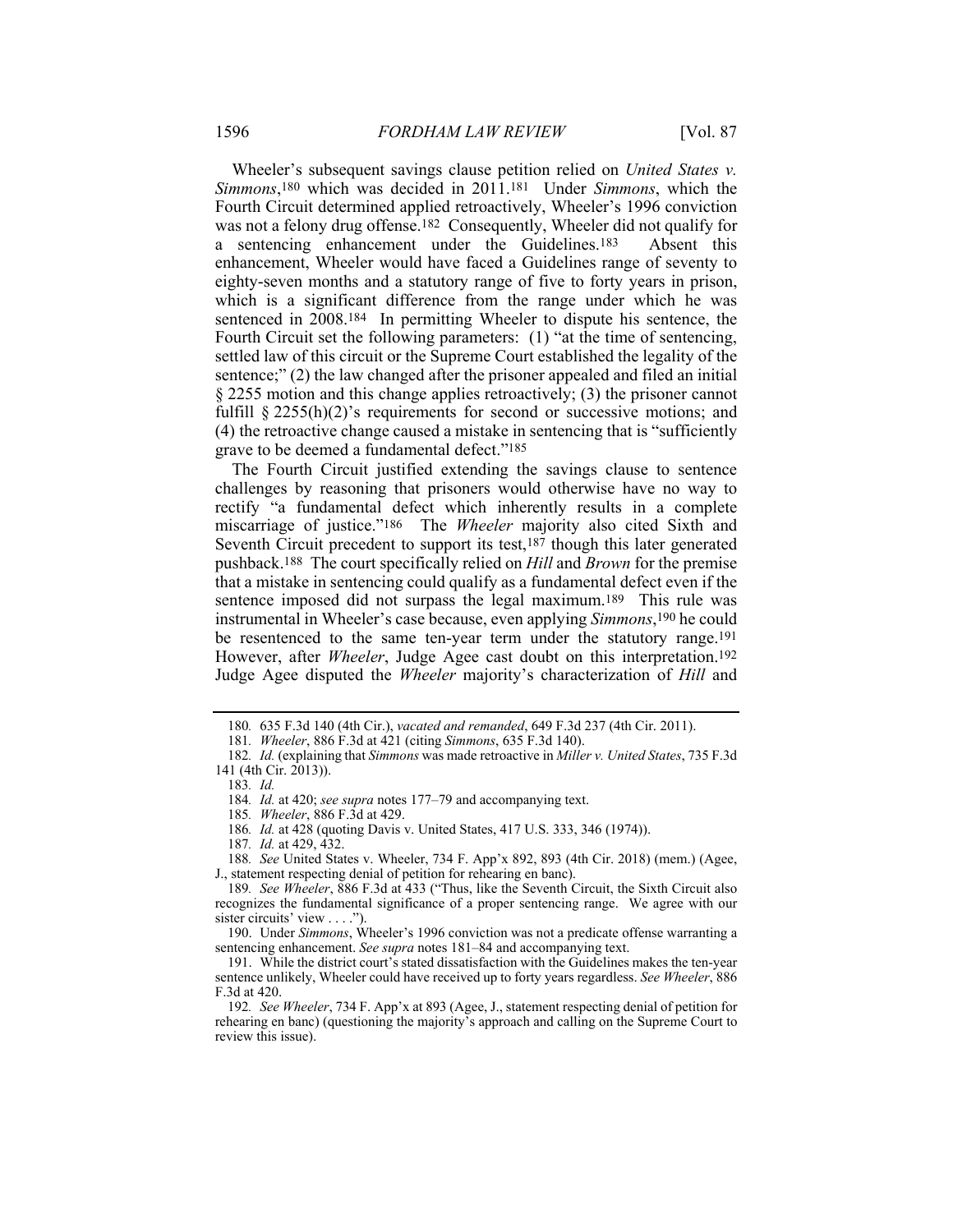*Brown* and claimed that the Fourth Circuit adopted the broadest interpretation of the savings clause and "fundamental defect."193 He argued that, contrary to the majority opinion, savings clause sentence challenges are only viable in the Sixth and Seventh Circuits if prisoners will be imprisoned for a period longer than Congress has authorized.194

Judge Agee's argument highlights what Fourth Circuit Judge Stephanie Thacker characterized as a legal "conundrum."195 Though Wheeler could receive the exact same punishment on remand, the intervening change in law is significant because his sentence no longer reflects a statutorily *mandated* minimum.196 Judges Agee and Thacker disagree over the proper reading of *Brown* and *Hill* and whether the petitioners in those cases were originally sentenced below or above the statutory maximum.<sup>197</sup> Accordingly, there is a dilemma regarding whether claims like Wheeler's would indeed be foreclosed under the Sixth and Seventh Circuits' test.198

#### III. AN IMPERATIVE INTERPRETATION: THE IMPORTANCE OF THE SUPREME COURT CONSTRUING THE SAVINGS CLAUSE EXPANSIVELY

The courts of appeals' distinct interpretations of the savings clause present a puzzling circuit split that prejudices inmates detained in certain locations. As Third Circuit Judge D. Michael Fisher noted, "[B]y enacting § 2255[,] Congress sought to alleviate the inefficiencies  $\lceil \frac{6}{5} \cdot 2241 \rceil \ldots$  Now those difficulties have returned, though in a new form. And so they will remain, at least until Congress or the Supreme Court speaks on the matter."199 The circuits' conflicting interpretations have transformed the savings clause into an inefficient provision due to the disparate and unpredictable results it creates for inmates.200 Currently, some prisoners may invoke new case law for potential release, while others imprisoned in different circuits will remain incarcerated without review.201

Furthermore, prisoners have no "constitutional right to counsel when mounting collateral attacks."202 Thus, most habeas petitions are filed by pro

<sup>193</sup>*. Id.* (observing that the majority "relies on these cases in error"). *But see Wheeler*, 886 F.3d at 433 (stating that it agrees with the Sixth and the Seventh Circuits, which hold that "a sentencing error need not result in a sentence that exceeds statutory limits in order to be a fundamental defect").

<sup>194</sup>*. Wheeler*, 734 F. App'x at 893 (Agee, J., statement respecting denial of petition for rehearing en banc).

<sup>195</sup>*. Id.* at 894 (Thacker, J., statement on petition for rehearing en banc).

<sup>196</sup>*. See id.* at 894–95 (observing the difficulties Wheeler faced to challenge the legality of his detention where a court sentenced him under an erroneous mandatory minimum).

<sup>197</sup>*. Compare id.* at 893 (Agee, J., statement respecting denial of petition for rehearing en banc), *with Wheeler*, 886 F.3d at 432. For further discussion see *infra* Part IV.B.

<sup>198</sup>*. Compare Wheeler*, 734 F. App'x at 893 (Agee, J., statement respecting denial of petition for rehearing en banc), *with Wheeler*, 886 F.3d at 433.

<sup>199</sup>*. See* Bruce v. Warden, 868 F.3d 170, 181 (3d Cir. 2017).

<sup>200</sup>*. See infra* Part III.B.

<sup>201</sup>*. See supra* Part II.

<sup>202</sup>*. See* Pennsylvania v. Finley, 481 U.S. 551, 555 (1987) ("Our cases establish that the right to appointed counsel extends to the first appeal of right, and no further.").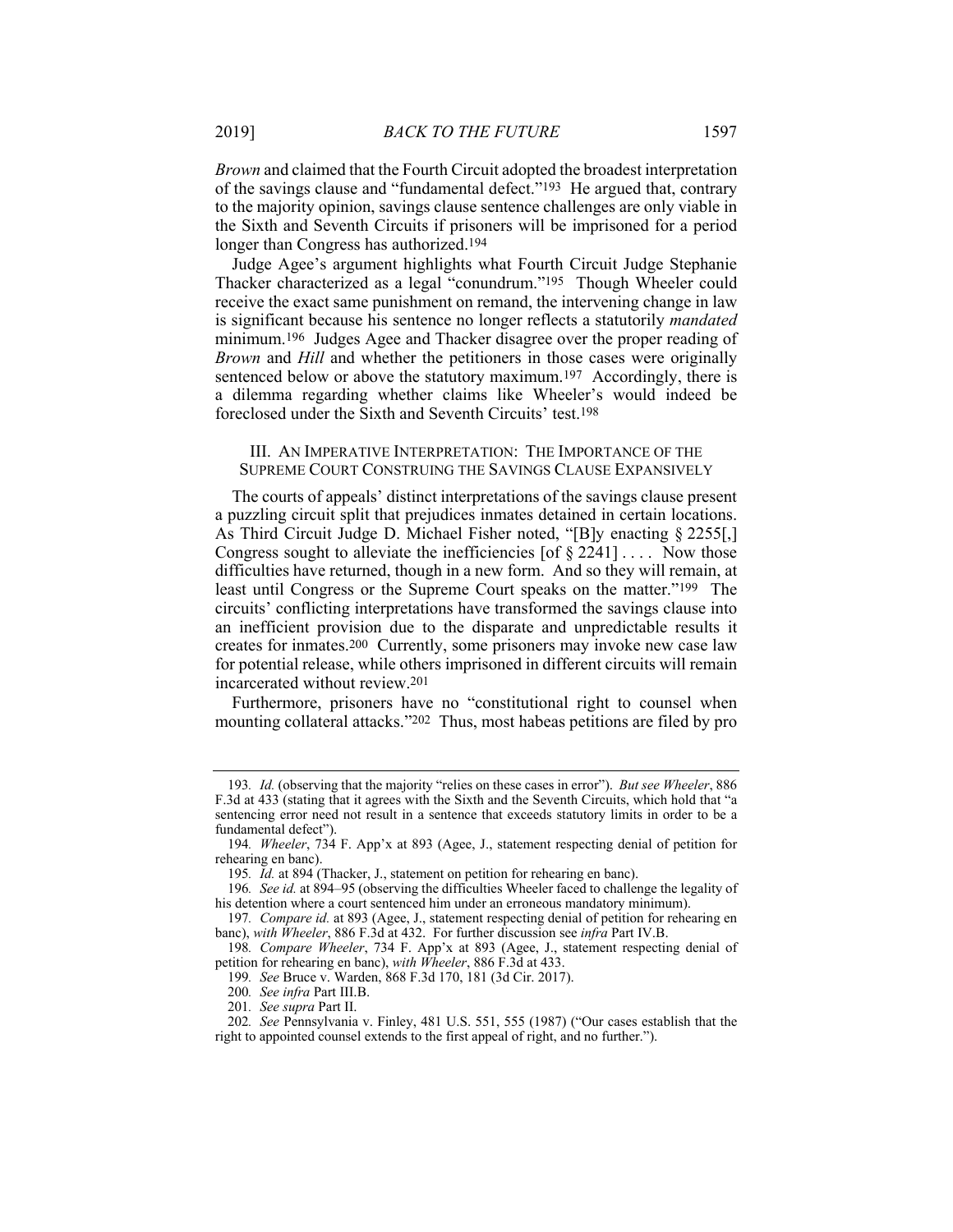se litigants.203 The uncertainty surrounding the savings clause's scope makes collateral review even more challenging for prisoners to navigate. For this reason, Judge Agee also implored the Supreme Court to consider this issue as soon as possible.204 Agee observed that a prompt Supreme Court decision would ensure "that the federal courts, Congress, the Bar, and the public will have the benefit of clear guidance and consistent results in this important area of law."205

Agreeing with the government, which filed a petition for a writ of certiorari in *Wheeler*, and Judges Agee and Fisher, this Part argues that the Supreme Court must decisively interpret the savings clause. Though Judge Fisher is correct that Congress could remedy the savings clause dispute, parties on both sides concur that a legislative solution is unlikely.206 Accordingly, the Court should grant certiorari in a case that presents this issue. Importantly, the most likely candidate for Supreme Court review at the moment, *Wheeler*, does not squarely present the issue.207 *Wheeler* focuses on savings clause challenges to sentences rather than convictions.208 In 2017, the Court denied certiorari in *McCarthan* and declined to review the Eleventh Circuit's refusal to extend savings clause relief under either theory.209 Given the circuit split's recent expansion,210 the Court should grant certiorari in *Wheeler*. However, if the Supreme Court finds that *Wheeler* is not a suitable vehicle for review or if the case becomes moot,211 the Court should grant certiorari upon receiving a viable petition addressing this issue.

207*. See supra* Part II.B.3.

208*. See supra* Part II.B.3.

209*. See* Petition for a Writ of Certiorari, *supra* note 42, at I (stating that the question presented involves whether a petitioner can use the savings clause to bring a habeas petition "to raise a claim that his *conviction* or *sentence* is invalid under an intervening and retroactively applicable statutory-interpretation decision of this Court" (emphasis added)).

210*. See supra* Part II.B.3.

211*. See* United States v. Wheeler, 734 F. App'x 892, 893 (4th Cir. 2018) (mem.) (Agee,

J., statement respecting denial of petition for rehearing en banc) (recognizing "the potential

 <sup>203.</sup> Jude Obasi Nkama, Note, *The Great Writ Encumbered by Great Limitations: Is the Third Circuit's Notice Requirement for Habeas Relief a Structural Bias Against "Persons in Custody?*,*"* 26 SETON HALL LEGIS. J. 181, 184 (2001).

<sup>204</sup>*. Wheeler*, 734 F. App'x at 894 (Agee, J., statement respecting denial of petition for rehearing en banc). In October 2018, the government filed a petition for a writ of certiorari in *Wheeler*. *See generally* Petition for a Writ of Certiorari, *supra* note 40. In this petition, the Solicitor General urges the Supreme Court to adopt the Tenth and Eleventh Circuits' interpretation—a position that the government had only recently embraced. The government argues that the Supreme Court should prohibit savings clause challenges for intervening retroactive changes in case law. *See id.* at 13. In November, Wheeler's counsel waived his right to reply to the petition. Waiver of Right to Respond for Respondent, United States v. Wheeler, No. 18-420 (U.S. Nov. 5, 2018). Nevertheless, the Supreme Court requested a reply brief from Wheeler. Response Requested, United States v. Wheeler, No. 18-420 (U.S. Nov. 13, 2018). On January 14, 2019, Wheeler's counsel filed a reply brief opposing the petition. Brief in Opposition, United States v. Wheeler, No. 18-420 (U.S. Jan. 14, 2019).

<sup>205</sup>*. Wheeler*, 734 F. App'x at 894 (Agee, J., statement respecting denial of petition for rehearing en banc).

<sup>206</sup>*. See* Petition for a Writ of Certiorari, *supra* note 40, at 13 (arguing that "[o]nly [the Supreme] Court's intervention can provide the necessary clarity" in the government's petition for certiorari); Petition for a Writ of Certiorari, *supra* note 42, at 26 (observing the "unlikelihood of congressional intervention" in a prisoner's petition for certiorari).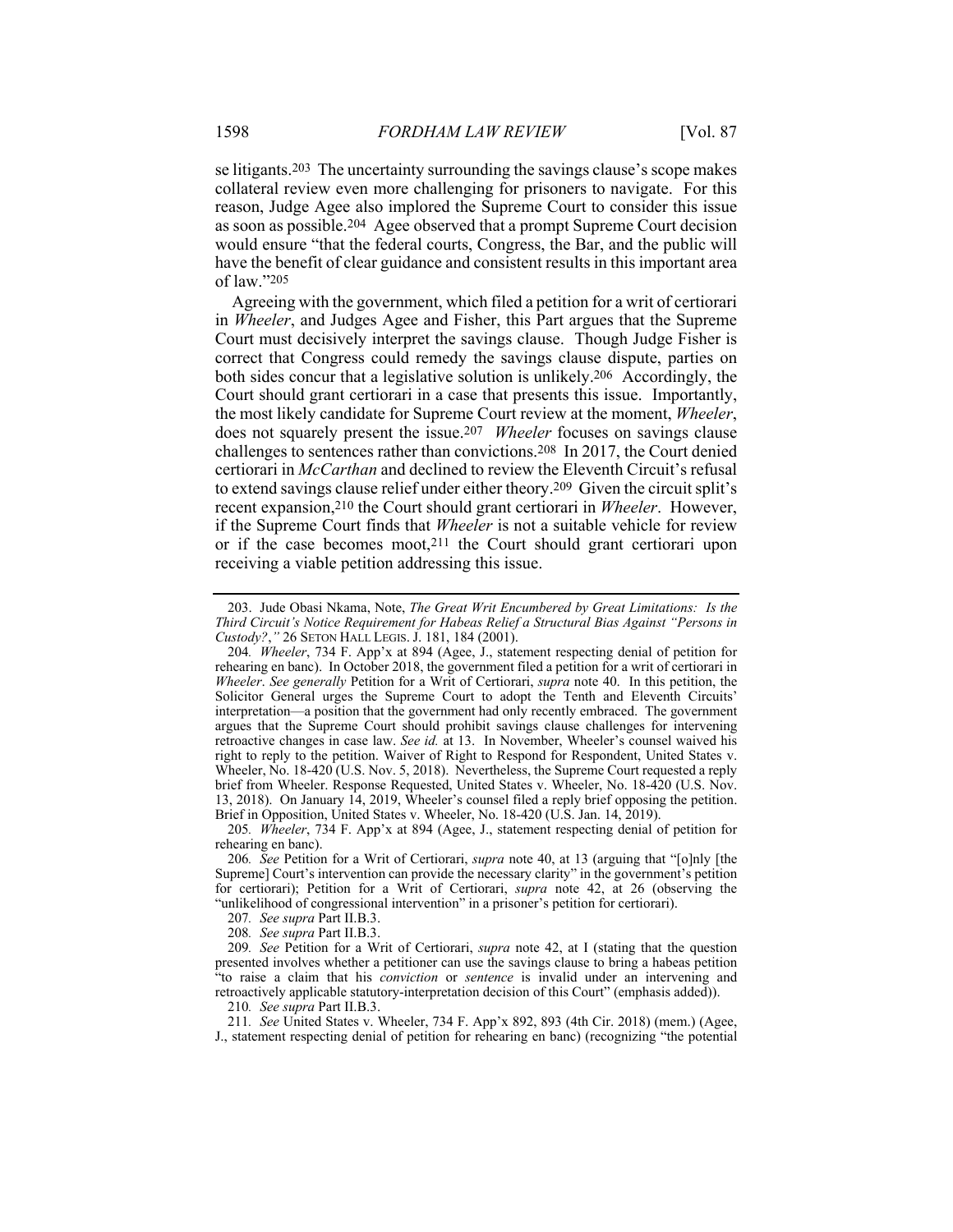This Note posits that the Court must preserve both avenues of savings clause relief—sentences and convictions. While Congress has not directly addressed the circuits' divergent interpretations of the savings clause, broad savings clause relief aligns with its recent interest in criminal justice initiatives.212 The Supreme Court's final interpretation of § 2255(e)'s scope is necessary to reduce arbitrariness and legal and judicial inefficiencies. Moreover, the savings clause presents a recurring and fundamental issue that mandates the Court's intervention.

#### *A. The Circuit Split Fosters Arbitrariness for Prisoners*

Together, venue requirements and contradictory interpretations of the savings clause create a predicament for habeas petitioners.<sup>213</sup> As discussed above, parties must file § 2241 habeas petitions in the district where they are imprisoned, not the district that convicted and sentenced them.214 Inmates are assigned to prisons based on various factors.215 Once a federal court sentences a defendant, it delegates exclusive authority to the Bureau of Prisons to determine where the defendant will be imprisoned.216 Generally, the Bureau endeavors to incarcerate defendants in a prison located within a 500-mile radius of their homes, but such placements are not guaranteed.217 Furthermore, even when defendants are imprisoned within this radius, there is no assurance that the prison is necessarily located within the circuit of their initial convictions.218

Since neither prisoners nor courts control where inmates are sent, inmates face the possibility of being denied an opportunity that is given to otherwise similarly situated prisoners.219 The *Bruce* cases underscore the potentially grave consequences of disjointed interpretations of § 2255(e).220 The Bruces committed the same underlying offenses together, were charged with and convicted of identical crimes, and sentenced to the same prison terms.221 The only fork in the Bruces' road through the criminal justice system stemmed from disparate approaches to the savings clause.222 Though the circuit permitting relief ultimately did not rule in Gary Bruce's favor, offering only one brother the opportunity to challenge his detention is problematic in

that the case may become moot if Wheeler is released from incarceration in October 2019, as projected," which caused Judge Agee to decline to poll the Fourth Circuit for rehearing en banc to "expedite the path for the Government to petition for certiorari to the Supreme Court").

<sup>212</sup>*. See infra* notes 255–61 and accompanying text.

<sup>213</sup>*. See supra* text accompanying note 77.

<sup>214</sup>*. See supra* notes 66, 77 and accompanying text.

<sup>215</sup>*. See Designations*, FED. BUREAU PRISONS, https://www.bop.gov/inmates/custody\_ and care/designations.jsp [https://perma.cc/QP8G-CB93] (last visited Feb. 12, 2019).

<sup>216</sup>*. See id.*

<sup>217</sup>*. Id.* (stating that if inmates are placed outside this radius, "generally, it is due to specific security, programming, or population concerns").

<sup>218</sup>*. See id.* (failing to mention a judicial circuit as a consideration in placing inmates).

<sup>219</sup>*. See supra* notes 1–4, 11–37 and accompanying text.

<sup>220</sup>*. See supra* notes 1–4, 11–37 and accompanying text.

<sup>221</sup>*. See supra* notes 4, 27–37 and accompanying text.

<sup>222</sup>*. See supra* notes 26–34 and accompanying text.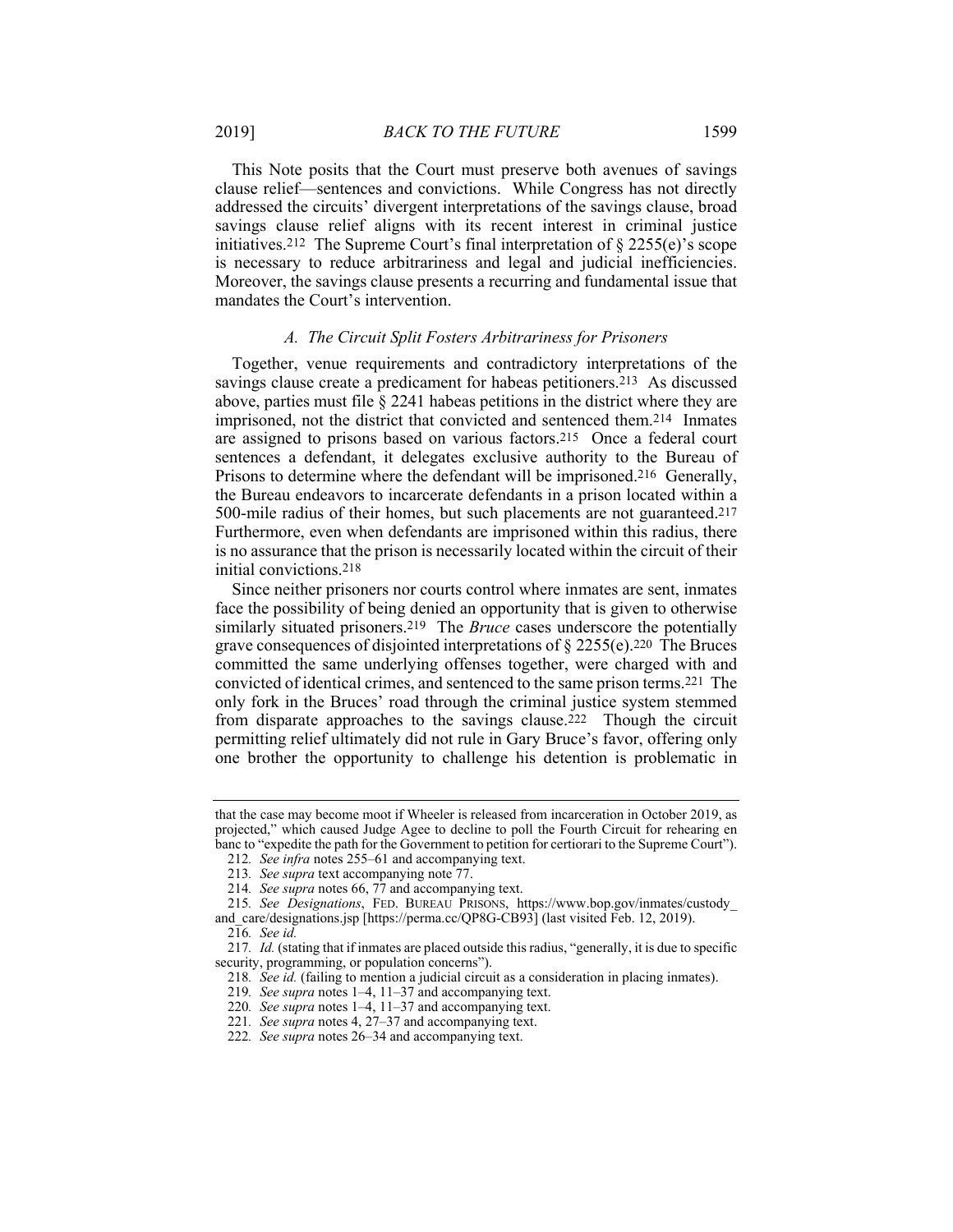itself.223 This disparate treatment highlights why "nationwide uniformity as to the savings clause's scope" is desirable and "only [the Supreme] Court's intervention can ensure" it.<sup>224</sup>

### *B. The Circuit Split Promotes Legal and Judicial Inefficiency*

Parties on both sides of this debate agree that differing interpretations of § 2255(e) contradict, rather than advance, Congress's purpose in enacting this statute.<sup>225</sup> After examining the legislative history of  $\S$  2255, the Supreme Court found no indication of legislative intent to curtail collateral remedies.226 Rather, its "*sole purpose* was to minimize the difficulties encountered in habeas corpus hearings by affording the same rights in another and more convenient forum."227 This solution, however, is now the source of other obstacles for prisoners attempting to rely on the savings clause. Without binding Supreme Court precedent, the government and individual circuits may revisit and change their constructions of the savings clause whenever they see fit.228 This presents confusion and uncertainty for petitioners, judges, and lawyers alike.229

Over the last twenty years, the Department of Justice (DOJ) has changed its official construction of the savings clause three times.230 Soon after Congress passed the AEDPA in 1996, the DOJ interpreted the clause as foreclosing § 2241 habeas petitions even for inmates arguing that new case law makes them innocent.231 In 1998, the DOJ shifted its position and maintained that prisoners could bring § 2241 petitions under the savings clause if, based on a new rule, their sentences either exceeded the statutory maximum or were incorrectly calculated from the Guidelines.232 Yet, in the DOJ's *McCarthan* brief in October 2017, it returned to its initial stance.233 Later, in its petition for a writ of certiorari in *Wheeler*, the DOJ justified this shift.234 In this petition, the DOJ noted that "its original interpretation of Section  $2255(e)$  was correct, and ... a contrary reading would be insufficiently faithful to the statute's text and to Congress's evident purpose in limiting the circumstances in which a criminal defendant may file a second or successive petition for collateral review."235

<sup>223</sup>*. See supra* notes 26–36 and accompanying text.

 <sup>224.</sup> Petition for a Writ of Certiorari, *supra* note 40, at 25–26.

<sup>225</sup>*. Id.* at 13; Constitution Project Brief, *supra* note 75, at 13.

<sup>226</sup>*. See* United States v. Hayman, 342 U.S. 205, 219 (1952).

<sup>227</sup>*. Id.* at 219 (emphasis added).

<sup>228</sup>*. See supra* note 204 and accompanying text.

<sup>229</sup>*. See supra* note 204 and accompanying text.

 <sup>230.</sup> Brief for Respondent in Opposition at 12, McCarthan v. Collins, 138 S. Ct. 502 (2017) (No. 17-85).

<sup>231</sup>*. See id.*; Petition for a Writ of Certiorari, *supra* note 40, at 24–25.

<sup>232</sup>*. See* Brief for Respondent in Opposition, *supra* note 230, at 12; Petition for a Writ of Certiorari, *supra* note 40, at 13.

<sup>233</sup>*. See* Brief for Respondent in Opposition, *supra* note 230, at 11–13.

 <sup>234.</sup> Petition for a Writ of Certiorari, *supra* note 40, at 13.

<sup>235</sup>*. Id.*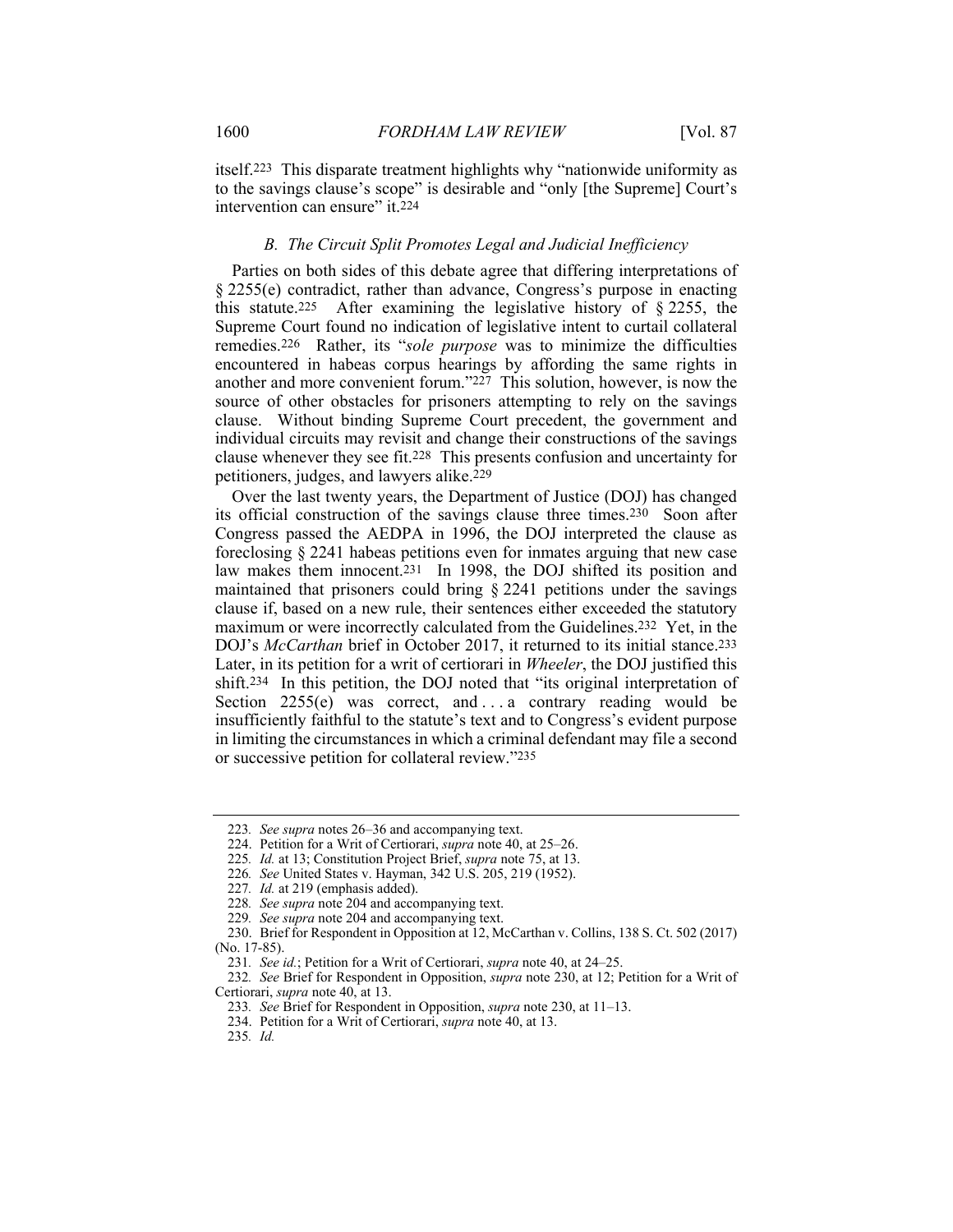While the government is certainly entitled to revise its understanding of statutes, the latest modification was characterized as uncommon236 and "opportunistic."237 Further, the Fourth Circuit expressed skepticism of the government's reasons for backtracking.238 The court criticized the government, stating that its "about-face is particularly distasteful in this case wherein [it] cannot identify any principled reason for its turnabout" and noting that "[i]t was not until oral argument that the [government] attributed this change of position to 'new leadership in the [DOJ].'"239

Moreover, the DOJ also reversed course regarding whether the Supreme Court should be involved in reviewing the savings clause.240 Just one year before the DOJ filed a petition for a writ of certiorari in *Wheeler*, it opposed certiorari on a savings clause claim in *McCarthan*.241 In November 2017, the DOJ resisted Supreme Court review and indicated that, instead, it was developing a legislative solution to resolve the savings clause's ambiguities.242 An expert on collateral review, Professor Leah Litman of the University of California Irvine School of Law, described the DOJ's earlier resistance to the Supreme Court's involvement as "incredibly unseemly" and "not a good look."243 Now, however, the DOJ has changed its tune once again—avowing that "[*o*]*nly* [the Supreme] Court's intervention can provide the necessary clarity" for the savings clause.244

Without a conclusive Supreme Court decision, the DOJ can continue modifying its position irrespective of its impact on prisoners. For example, the DOJ could easily modify its interpretation whenever it best supports a different DOJ policy or a new political party is at the DOJ's helm. Before its most recent reconsideration, the DOJ invoked its 1998 interpretation in at least eleven Supreme Court briefs.245 Furthermore, the DOJ implored the Supreme Court to side with its positions on other issues by "leverag[ing] its [prior] acceptance of the majority" savings clause standard.246 Thus, future modifications to the DOJ's interpretation of the savings clause would create

<sup>236</sup>*. See* Liptak, *supra* note 134.

<sup>237</sup>*. See* Leah Litman & Lark Turner, *DOJ Goes Big So Prisoners Can't Go Home*, TAKE CARE (Oct. 26, 2017), http://takecareblog.com/blog/doj-goes-big-so-prisoners-can-t-go-home [https://perma.cc/8F5X-QGP8].

<sup>238</sup>*. See* United States v. Wheeler, 886 F.3d 415, 434 (4th Cir. 2018) (calling it "curious then that the Government chose now—literally in the middle of Appellant's case—to completely change course"), *petition for cert. filed*, No. 18-420 (U.S. Oct. 3, 2018); *see also infra* Part II.B.1.

<sup>239</sup>*. Wheeler*, 886 F.3d at 434 n.12.

<sup>240</sup>*. Compare* Liptak, *supra* note 134 (commenting that the DOJ was considering legislative, rather than judicial, solutions), *with* Petition for a Writ of Certiorari, *supra* note 40, at 13 (stating that "[o]nly this Court's intervention can provide the necessary clarity").

 <sup>241.</sup> Liptak, *supra* note 134.

<sup>242</sup>*. See id.*

 <sup>243.</sup> *Id.*; *see also* Reply Brief for the Petitioner, *supra* note 1, at 2 (stating that "when the government changes position on a concededly important question that has divided the circuits, it should at least have the courage of its convictions and be willing to defend its new position on the merits in this Court").

 <sup>244.</sup> Petition for a Writ of Certiorari, *supra* note 40, at 13 (emphasis added).

<sup>245</sup>*. See* Reply Brief for the Petitioner, *supra* note 1, at 3.

<sup>246</sup>*. Id.* at 5.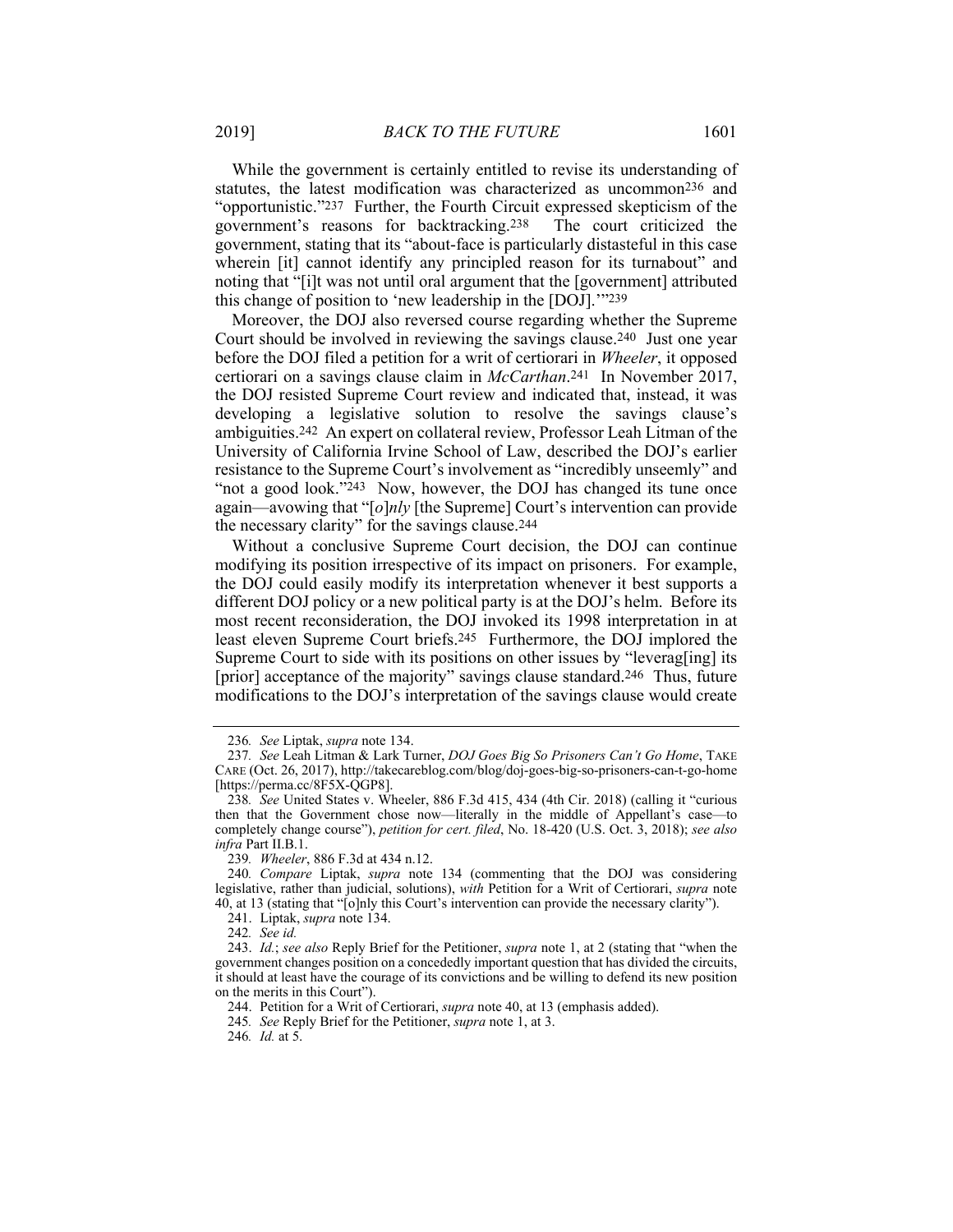confusion and cast doubt on other areas of supposedly settled law. Furthermore, the statute's far-reaching and significant implications for prisons make stability even more desirable.247

# *C. The Circuit Split Presents a Recurring and Fundamental Issue to Prisoners' Equitable Treatment*

The savings clause's effect is particularly pronounced because of the provision's relevance to weighty criminal cases.248 Typically, when the Supreme Court rejects lower courts' interpretations of a federal criminal statute in favor of a more restrictive one, the Supreme Court's interpretation is retroactively applicable.249 The Supreme Court has issued many such decisions over the last decade, but only inmates in certain circuits can currently benefit from them.250 Prisoners located in the Tenth and Eleventh Circuits are foreclosed from invoking such retroactive precedent on collateral review.251 Consequently, inmates are either detained for activity that is no longer criminal or for a term beyond what the law recommends.<sup>252</sup> Despite these concerns, the Supreme Court denied certiorari in *McCarthan* and refused to take up the issue.253

The government filed a petition for a writ of certiorari in *Wheeler* only ten months after the Supreme Court denied certiorari in *McCarthan*.254 However, recent criminal justice reform supports bolstering prisoners' rights. In December 2018, President Trump signed the First Step Act into law.255 Notably, the First Step Act makes the Fair Sentencing Act of 2010 retroactive.256 The Fair Sentencing Act lessened distinctions in sentencing for those convicted of crimes involving crack versus powder cocaine.257 Prisoners convicted before 2010 may only take advantage of the Fair Sentencing Act's retroactivity by petitioning a court.258 Since Congress—

<sup>247</sup>*. See infra* Part III.C.

<sup>248</sup>*. See* Petition for a Writ of Certiorari, *supra* note 42, at 21.

<sup>249</sup>*. See id.* at 21–22 (citing Schriro v. Summerlin, 542 U.S. 348, 351–52 (2004)).

<sup>250</sup>*. See id.* at 21.

<sup>251</sup>*. See id.* at 22, 26.

<sup>252</sup>*. Id.* at 22.

<sup>253</sup>*. Id.* at 21 (recognizing the split as "recurring and fundamental to the fairness of the criminal justice system").

<sup>254</sup>*. See generally* McCarthan v. Collins, 138 S. Ct. 502 (2017); Petition for a Writ of Certiorari, *supra* note 40.

 <sup>255.</sup> Nicholas Fandos, *Senate Passes Bipartisan Criminal Justice Bill*, N.Y. TIMES (Dec. 18, 2018), https://www.nytimes.com/2018/12/18/us/politics/senate-criminal-justice-bill.html [https://perma.cc/HZ6T-WPVZ]; Justin George, *What's Really in the First Step Act?*, MARSHALL PROJECT (Nov. 16, 2018, 12:45 PM), https://www.themarshallproject.org/ 2018/11/16/what-s-really-in-the-first-step-act [https://perma.cc/9PBP-K28Z].

 <sup>256.</sup> First Step Act of 2018, Pub. L. No. 115-391, § 404, 132 Stat. 5194, 5222; *see also* George, *supra* note 255; Charlotte Resing, *How the First Step Act Moves Criminal Justice Reform Forward*, ACLU (Dec. 3, 2018, 4:00 PM), https://www.aclu.org/blog/smartjustice/mass-incarceration/how-first-step-act-moves-criminal-justice-reform-forward [https://perma.cc/2MRB-MPAA].

 <sup>257.</sup> George, *supra* note 255; Resing, *supra* note 256.

<sup>258</sup>*. See* George, *supra* note 255. The First Step Act's other reforms also expand prisoners' rights, though they are not retroactive. *See* Resing, *supra* note 256.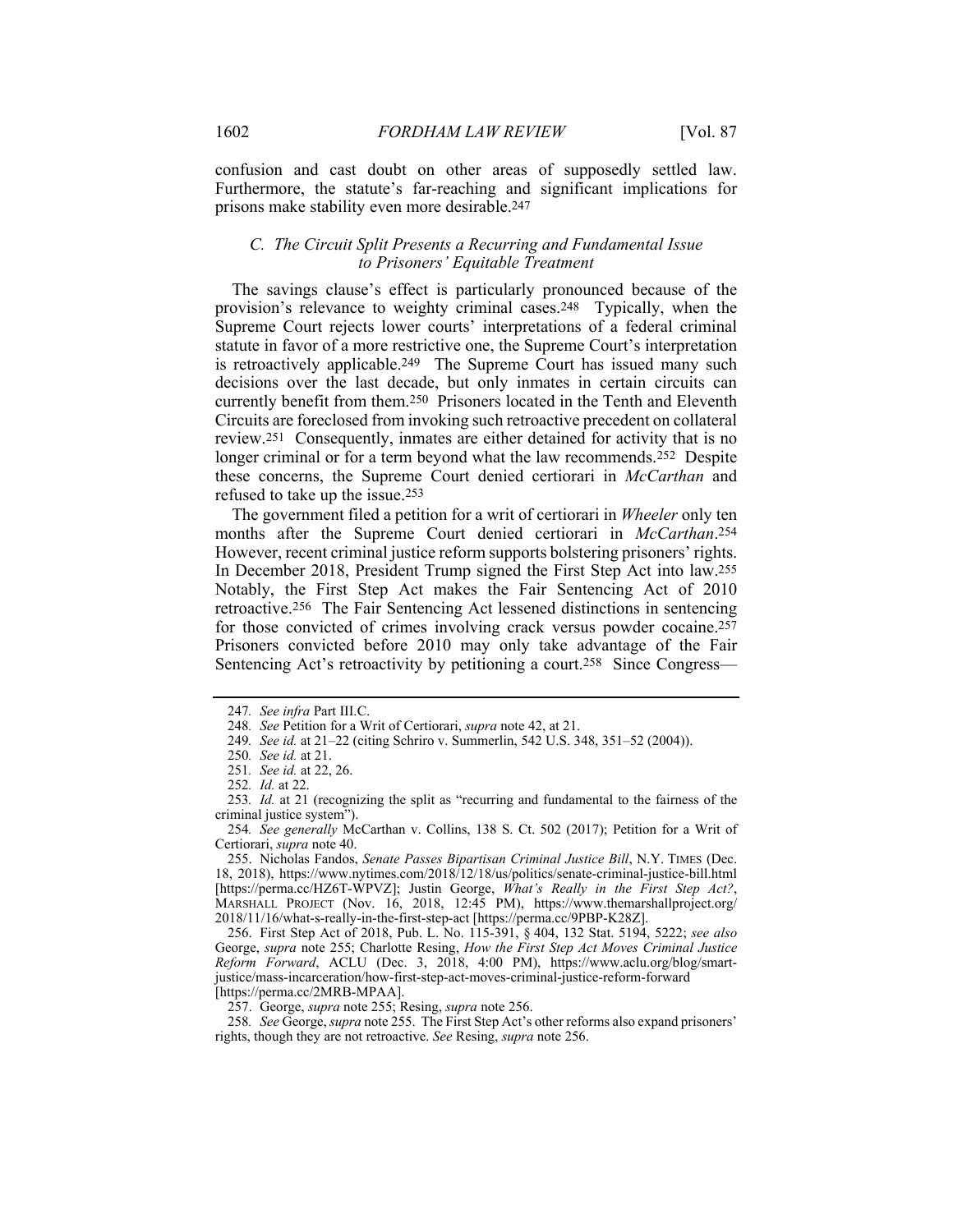rather than a court—made the Fair Sentencing Act retroactive, inmates can seek relief through a motion for imposition of a reduced sentence rather than the savings clause.259 Nevertheless, the U.S. Sentencing Commission estimates that this change will impact 2660 prisoners convicted of crack offenses before 2010.260 Jared Kushner, the president's advisor and son-inlaw, noted that "[f]or all those who are deserving of a second chance, this legislation will make a meaningful and measurable difference in their lives."261 This emphasis on granting prisoners a second chance underscores the importance of resolving the circuit split in their favor.

#### IV. A DEFINITIVE SAVINGS CLAUSE TEST: RESOLVING THE CIRCUIT SPLIT ON § 2255(E)

The Supreme Court must permit habeas petitioners to challenge their sentences or convictions through the savings clause. First, the Supreme Court should explicitly define the savings clause to allow prisoners to bring habeas petitions if they claim that intervening retroactive case law either renders them actually innocent of their underlying *convictions* or creates a fundamental defect in their *sentences*. Second, the Fourth Circuit's interpretation of the savings clause is consistent with that of the Sixth and Seventh Circuits, contrary to the position taken by Judge Agee and the DOJ.262 Third, this Note's expansive approach to the savings clause is consistent with the text, history, and purpose of 28 U.S.C. § 2255.

# *A. A Proposed Solution: Construing the Savings Clause Broadly to Permit Challenges to Convictions and Sentences*

This Note posits that the Supreme Court must construe the savings clause to allow prisoners to test the legality of their convictions, as exemplified by the Third and Fifth Circuits,263 *and* their sentences, as permitted in the Fourth, Sixth, and Seventh Circuits.264 This Note's test lessens the current savings clause confusion by combining elements from different circuits'

 <sup>259.</sup> Soon after President Trump signed the First Step Act, a prisoner named Matthew Charles filed a motion for imposition of a reduced sentence. *See generally* Matthew Charles's Motion for Imposition of a Reduced Sentence Pursuant to Section 404 of the First Step Act, United States v. Charles, No. 3:96-00051 (M.D. Tenn. Dec. 27, 2018), ECF No. 251. The U.S. District Court for the Middle District of Tennessee granted the motion and released Charles. Order, United States v. Charles, No. 3:96-00051 (M.D. Tenn. Jan. 3, 2019), ECF No. 253.

 <sup>260.</sup> U.S. SENTENCING COMM'N, SENTENCING AND PRISON IMPACT ESTIMATE SUMMARY S. 756,THE FIRST STEP ACT OF 2018 (AS PASSED BY THE SENATE ON DEC. 18, 2018) tbl.1 (2018), http://www.ussc.gov/sites/default/files/pdf/research-and-publications/prison-and-sentencingimpact-assessments/December\_2018\_Impact\_Analysis.pdf [https://perma.cc/2R6Q-MGC9]; *see also* George, *supra* note 255; Resing, *supra* note 256.

 <sup>261.</sup> Annie Karni, *The Senate Passed the Criminal Justice Bill. For Jared Kushner, It's a Personal Issue and a Rare Victory.*, N.Y. TIMES (Dec. 14, 2018), https://www.nytimes.com/ 2018/12/14/us/politics/jared-kushner-criminal-justice-bill.html [http://perma.cc/5qmj-lug6]. 262*. See supra* notes 192–94 and accompanying text.

 <sup>263.</sup> As discussed earlier, the Fourth, Sixth, and Seventh Circuits similarly allow actual innocence challenges. *See supra* Part II.B.1.

<sup>264</sup>*. See supra* Part II.B.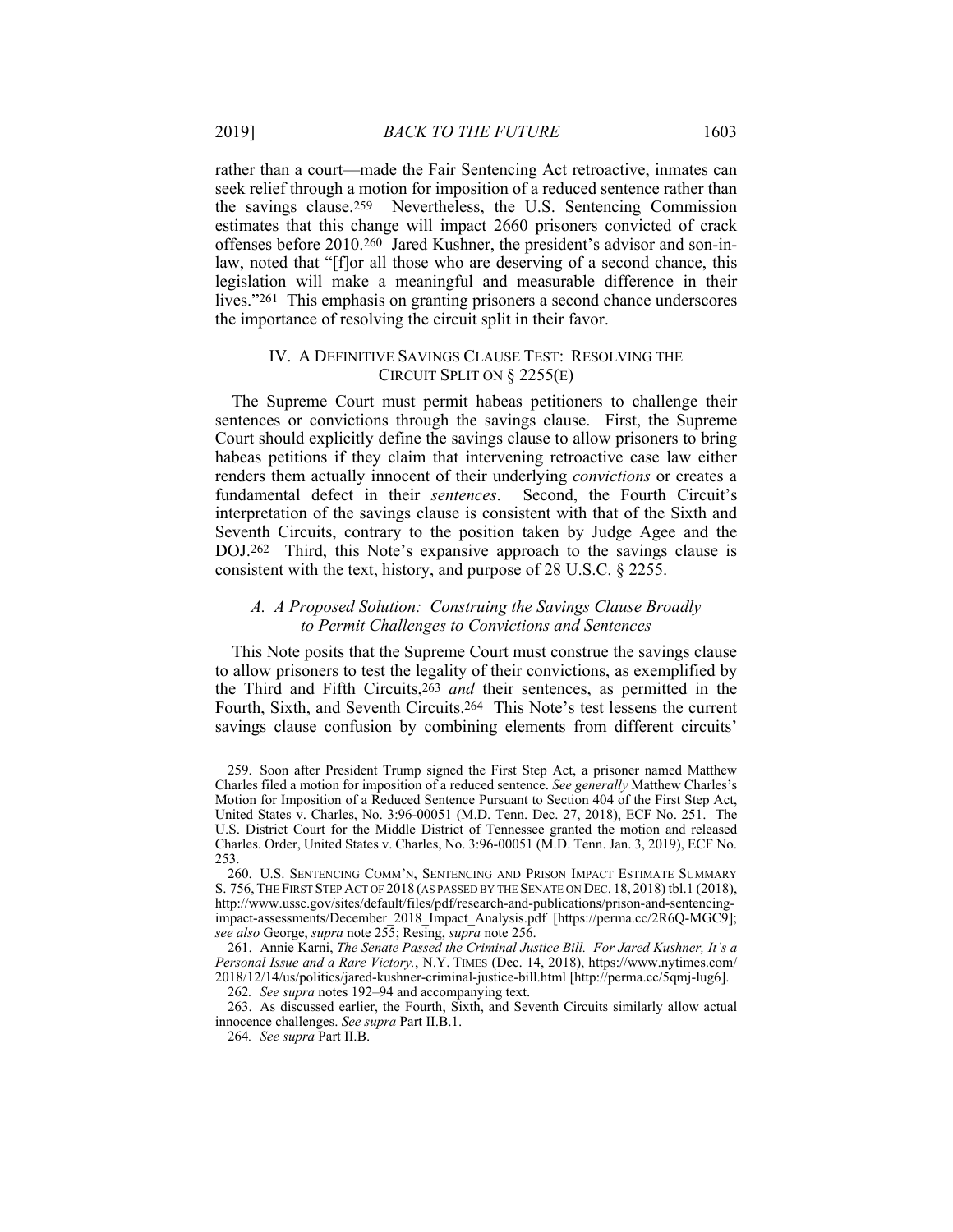tests.265 Under the proposed standard, a motion under § 2255 is "inadequate or ineffective to test the legality of [a federal prisoner's] detention"266 where the prisoner, who has already exhausted his or her § 2255 remedies, claims that a retroactive267 and binding intervening statutory interpretation decision268 (1) renders the prisoner "actually innocent" of the underlying criminal *conviction*, or (2) creates a "fundamental defect" in his or her *sentence*. For purposes of this test, establishing "actual innocence" requires petitioners to show that "it is more likely than not that no reasonable juror would have convicted" them considering all available evidence.<sup>269</sup> A subsequent case creates a "fundamental defect" in sentencing if it *changes* the applicable statutory sentencing framework such that a defendant was sentenced under an *improper sentencing range*. Examples include, but are not limited to, cases restricting the factors that a court may consider in applying a mandatory sentencing enhancement.270

Importantly, a "fundamental defect" is *not* limited to sentences greater than the statutory maximum.271 A prisoner may invoke the savings clause even if his or her sentence is less than the appropriate statutory ceiling.<sup>272</sup> For purposes of this test, a "statutory maximum" is the maximum sentence that the sentencing court could have imposed with the earlier precedent that is now being disputed.273 Thus, this test permits savings clause relief even if a sentencing court could have imposed the same sentence absent the "fundamental defect."

# *B. The Fourth Circuit Test Is Equivalent to the Sixth and Seventh Circuit Test*

The *Wheeler* dissent and the government's conflict with the *Wheeler* majority is grounded in each side's distinct understandings of the relevant statutory maximum.274 Judge Agee and the government contend that the

 <sup>265.</sup> This Note's test is most consistent with the Fourth, Sixth, and Seventh Circuits' tests, which allow challenges to convictions or sentences. Most cases, however, including the recent *Wheeler* decision, only focus on one type of challenge. This Note argues that a comprehensive standard is ideal to promote judicial efficiency. While the Supreme Court may decline to discuss challenges to underlying convictions if it grants certiorari in *Wheeler*, this Note's test is intended to fully eliminate the savings clause circuit split.

 <sup>266. 28</sup> U.S.C. § 2255(e) (2012).

<sup>267</sup>*. See supra* notes 150–53 and accompanying text.

<sup>268</sup>*. See supra* notes 154–56 and accompanying text.

 <sup>269.</sup> Bousley v. United States, 523 U.S. 614, 623 (1998) (quoting Schlup v. Delo, 513 U.S. 298, 327 (1995)); *see supra* note 149 and accompanying text.

 <sup>270.</sup> One example of such a decision is *United States v. Simmons*, 635 F.3d 140 (4th Cir. 2011), which was the basis of Wheeler's claim. *See supra* notes 181–84 and accompanying text. A second example is *Chambers v. United States*, 555 U.S. 122 (2009), the basis of *McCarthan*'s claim. *See* Petition for a Writ of Certiorari, *supra* note 42, at 6–7. A third example is *Descamps v. United States*, 576 U.S. 254 (2013), which Hill relied on. *See supra* note 161.

<sup>271</sup>*. See infra* notes 281–95 and accompanying text.

<sup>272</sup>*. See infra* notes 281–95 and accompanying text.

<sup>273</sup>*.* See *infra* notes 281–95 and accompanying text for analysis of "statutory maximum" and this definition.

<sup>274</sup>*. See supra* notes 192–96 and accompanying text.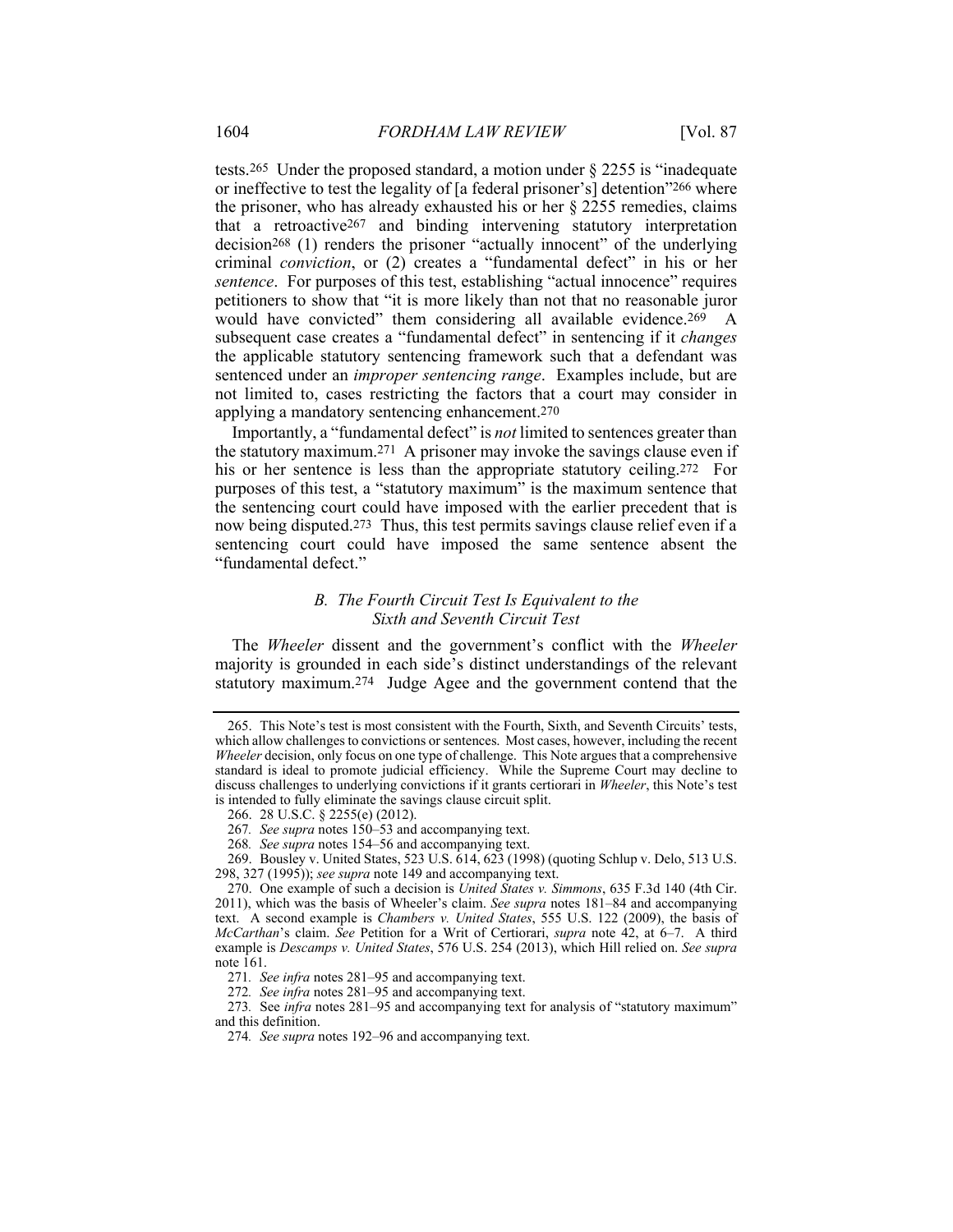Fourth Circuit majority erroneously applied *Hill* and *Brown*.275 Accordingly, they claim that the Sixth and Seventh Circuits only permit savings clause challenges to sentences if they allege "the prisoner is being, or at some point will be, detained by the warden *beyond the time legally authorized by Congress* for his offense of conviction."276 Conversely, the *Wheeler* majority cited precedent from those circuits for the opposite premise.277 *Wheeler* identifies the same dispositive statutory maximum as the Sixth and Seventh Circuits.278

The Fourth, Sixth, and Seventh Circuits agree that the pertinent statutory maximum is the one that the original sentencing court should have applied given the correction to the maximum established by a subsequent case.279 Judge Agee and the government instead focus on the maximum sentence the original court could have imposed based on its interpretation at the time of sentencing, notwithstanding the subsequent correction.280 As discussed below, the prior Sixth and Seventh Circuit cases are consistent with the *Wheeler* majority opinion.

The Seventh Circuit adopted its savings clause test and rationale in *Brown v. Caraway*.281 The District of Delaware originally sentenced Brown to 360 months in prison.282 The district court erroneously designated Brown as a career offender, which subjected him to a then-mandatory Guidelines range of 360 months to life in prison rather than 262 to 327 months.283 Thus, Brown's sentence of 360 months was *below* the statutory maximum due to his erroneous career offender label.<sup>284</sup> On review, the Seventh Circuit focused on the erroneous maximum, not the statutory maximum that should have applied had Brown not been incorrectly designated a career offender.<sup>285</sup>

Further, *Brown* quoted *Narvaez v. United States*286 for the proposition that "to 'increase, dramatically, the point of departure of [the prisoner's] sentence' . . . is 'certainly *as serious* as the most grievous misinformation'"

 <sup>275.</sup> United States v. Wheeler, 734 F. App'x 892, 893 (4th Cir. 2018) (mem.) (Agee, J., statement respecting denial of petition for rehearing en banc); Petition for a Writ of Certiorari, *supra* note 40, at 24–25; *see also supra* notes 192–94 and accompanying text.

<sup>276</sup>*. Wheeler*, 734 F. App'x at 893 (Agee, J., statement respecting denial of petition for rehearing en banc) (emphasis added); *see also* Petition for a Writ of Certiorari, *supra* note 40, at 24–25.

<sup>277</sup>*. See supra* notes 188–89 and accompanying text.

<sup>278</sup>*. See supra* notes 188–89 and accompanying text.

<sup>279</sup>*. See* United States v. Wheeler, 886 F.3d 415, 432–33 (4th Cir. 2018), *petition for cert. filed*, No. 18-420 (U.S. Oct. 3, 2018); Brown v. Caraway, 719 F.3d 583, 587–88 (7th Cir. 2013); Narvaez v. United States, 674 F.3d 621, 629 (7th Cir. 2011).

<sup>280</sup>*. See* Petition for a Writ of Certiorari, *supra* note 40, at 24–25; *see also Wheeler*, 734 F. App'x at 893 (Agee, J., statement respecting denial of petition for rehearing en banc) (distinguishing between the Fourth Circuit's approach and that of the Sixth and Seventh Circuits).

 <sup>281. 719</sup> F.3d at 587–88.

<sup>282</sup>*. Id.* at 585.

<sup>283</sup>*. Id.*

<sup>284</sup>*. Id.*

<sup>285</sup>*. Id.*

<sup>286</sup>*.* 674 F.3d 621 (7th Cir. 2011).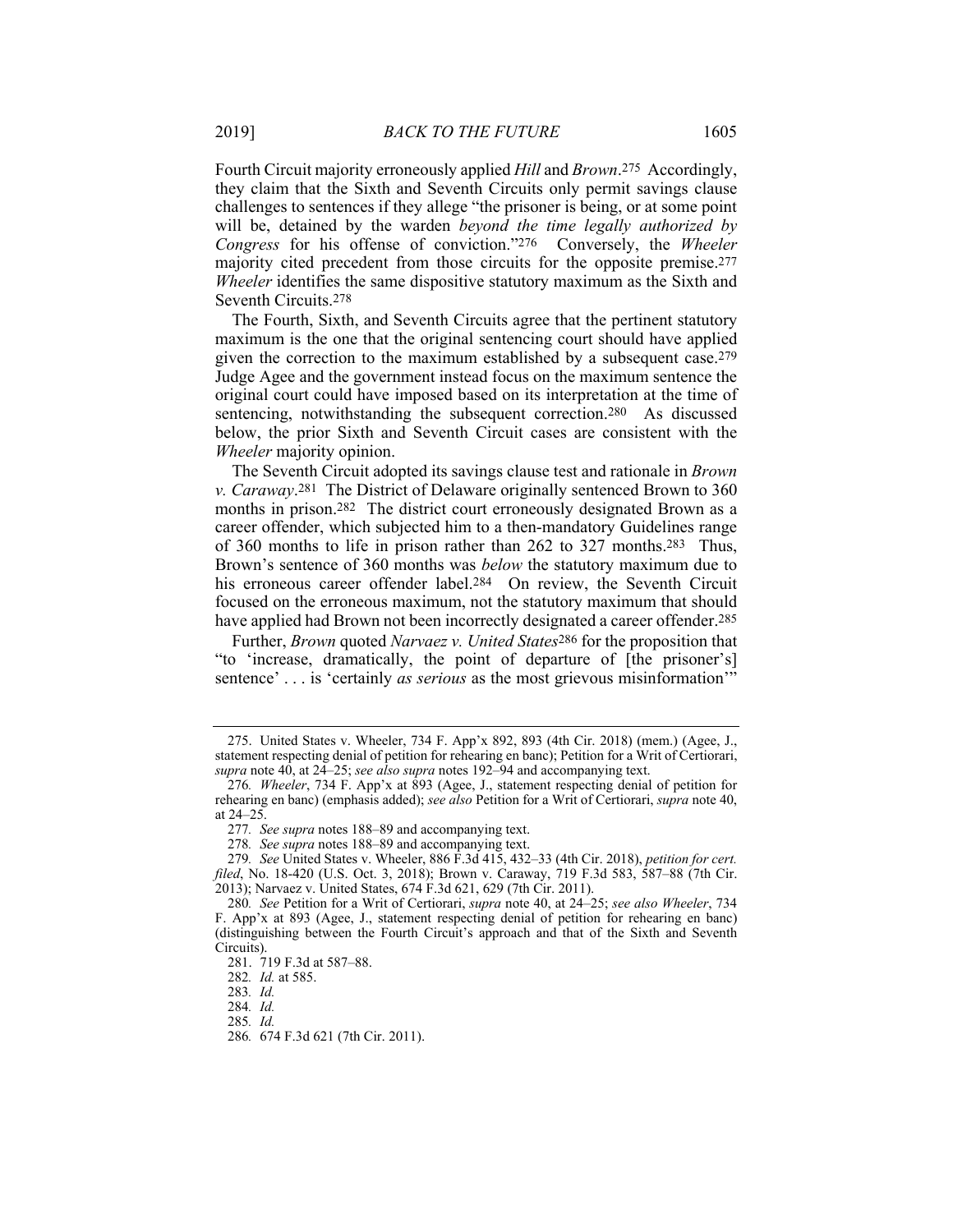that has led to habeas relief.287 This language signals that that the Seventh Circuit intended to continue granting savings clause review to remedy convictions, regardless of the statutory maximum.288 Moreover, the *Narvaez* decision explicitly indicated that a petition could be successful even if a sentence does not exceed the statutory maximum.289

The Sixth Circuit later adopted the Seventh Circuit's interpretation in *Hill v. Masters*.290 The *Hill* court stated that *Brown*'s sentence "did not exceed the statutory maximum."291 Again, this supports the *Wheeler* majority's emphasis on the *erroneous* statutory maximum.292 The District of South Carolina originally sentenced Hill to 300 months in prison due to his inaccurate designation as a career offender, which subjected Hill to a Guidelines range of 292 to 365 months.293 Hill argued that absent his mistaken label as a career offender, he would have been subject to a Guidelines range of 235 to 293 months.294 Nevertheless, the court clarified that Hill's sentence fell below the statutory maximum life sentence.295 After examining Sixth and Seventh Circuit precedent, the government's contention that these circuits' decisions were limited to sentences beyond "the applicable maximum under a statute or under a mandatory Sentencing Guidelines regime"296 is inaccurate.

# *C. Evaluating a Broad Construction of the Savings Clause Through Its Text, Purpose, and History*

The text, purpose, and history of 28 U.S.C. § 2255 support this Note's proposed construction of the savings clause. Together, this compels savings clause relief for challenges to convictions and sentences. As amicus curiae in *McCarthan*, the Constitution Project framed the issue as a simple choice between antithetical alternatives.297 In passing and later codifying the savings clause, Congress either: (1) created a useless provision that would not facilitate its goals, or (2) tried to safeguard prisoners by giving them "a meaningful opportunity to raise challenges to the fundamental legality of their convictions or sentences that cannot be raised under Section 2255."298

<sup>287</sup>*.* 719 F.3d at 587–88 (emphasis added) (quoting *Narvaez*, 674 F.3d at 629).

<sup>288</sup>*. See* United States v. Wheeler, 886 F.3d 415, 432–33 (4th Cir. 2018) (discussing the Seventh Circuit's savings clause rationale), *petition for cert. filed*, No. 18-420 (U.S. Oct. 3, 2018).

<sup>289</sup>*. Narvaez*, 674 F.3d at 629 ("The fact that Mr. Narvaez's sentence falls below the applicable statutory-maximum sentence *is not alone determinative* of whether a miscarriage of justice has occurred." (emphasis added)).

 <sup>290. 836</sup> F.3d 591, 599 (6th Cir. 2016).

<sup>291</sup>*. Id.* at 597.

<sup>292</sup>*. See Wheeler*, 886 F.3d at 433; *supra* notes 189–91 and accompanying text.

<sup>293</sup>*. Hill*, 836 F.3d at 593.

<sup>294</sup>*. Id.*

<sup>295</sup>*. Id.* at 596.

 <sup>296.</sup> Petition for a Writ of Certiorari, *supra* note 40, at 24.

<sup>297</sup>*. See* Constitution Project Brief, *supra* note 75, at 20.

<sup>298</sup>*. Id.* Consistent with this Note's proposal, the Constitution Project advocated for the second option. *Id.*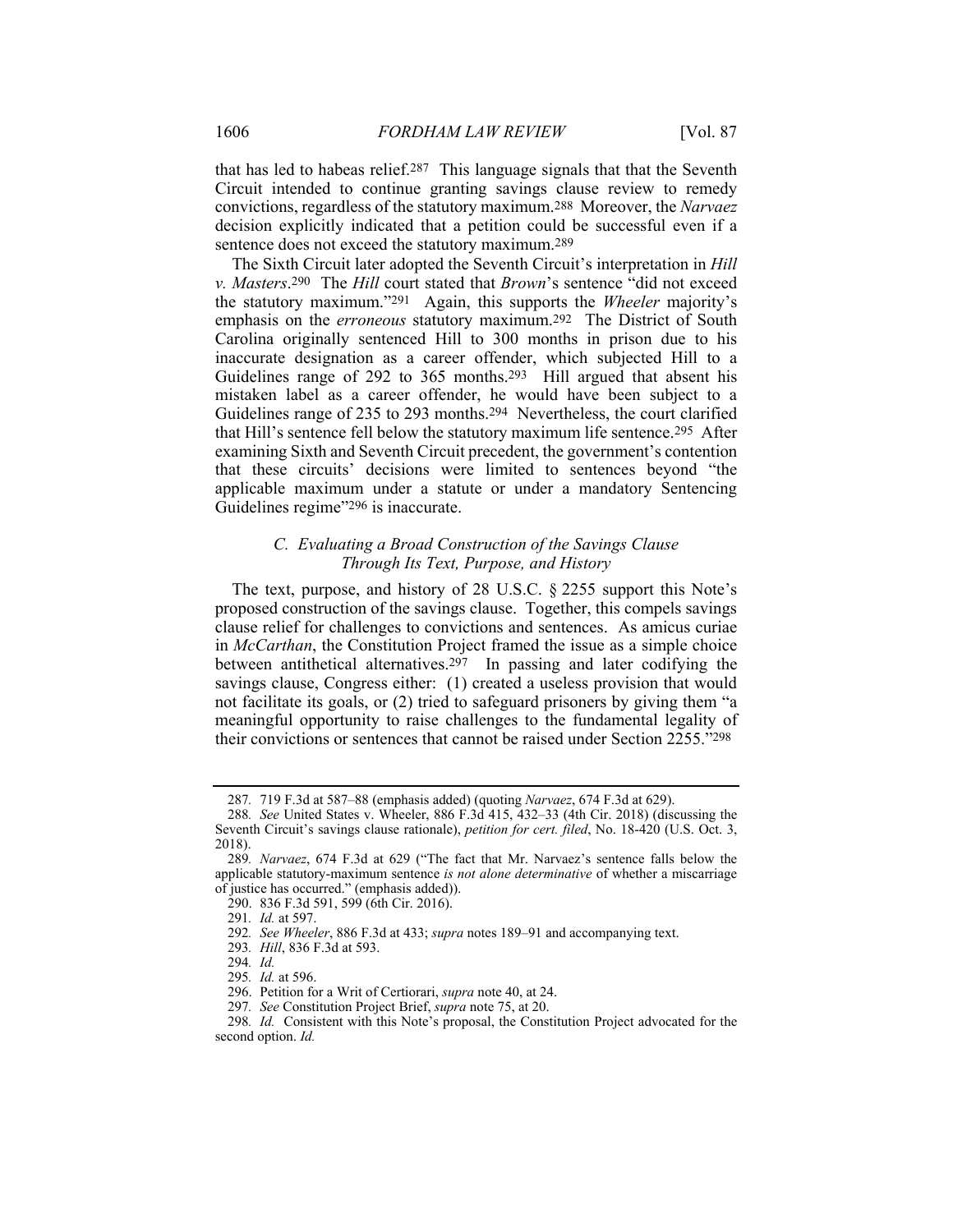The phrasing of § 2255(e) neither defines "inadequate or ineffective" nor indicates what may qualify as such.299 Thus, courts have largely inferred the text's meaning from other words in the clause.300 The savings clause allows habeas petitions if "the court which sentenced [the prisoner] has denied him relief" through a § 2255 motion and if the "remedy by motion is inadequate or ineffective."301 Accordingly, courts could refuse relief based on a claim's merits or procedural deficiencies, such as the limit on successive § 2255 motions.302 However, in *Prost v. Anderson*,303 Judge Gorsuch focused on the distinction between the words "remedy" and "relief."304

Judge Gorsuch's contention that remedy and relief are dissimilar305 is overstated. *Black's Law Dictionary* defines "remedy" as "[t]he means of enforcing a right or preventing or redressing a wrong; legal or equitable relief."306 Similarly, it defines "relief" as "[t]he redress or benefit . . . that a party asks of a court," which is "[a]lso termed *remedy*."307 Professor Litman has noted that federal statutes often use these words in conjunction with each other, with a remedy causing relief as its outcome.308 Furthermore, the Supreme Court itself has used these words interchangeably.<sup>309</sup> Thus, whether a prisoner obtained *relief* may be relevant to the question of inadequacy or ineffectiveness, even if he or she had access to a § 2255 motion as a *remedy*.310

The savings clause goes on to state that a prisoner can bring a habeas petition if a § 2255 motion "is inadequate or ineffective to test the legality of his detention."<sup>311</sup> Both "test" and "legality" shed light on the meaning of

301. 28 U.S.C. § 2255(e).

302*. Id.*; *see also* Leah M. Litman, *Legal Innocence and Federal Habeas*, 104 VA. L. REV. 417, 488 (2018).

303. 636 F.3d 578 (10th Cir. 2011).

 304. *Id.* at 584–85; *supra* notes 117–20 and accompanying text; *see also* Litman, *supra* note 302, at 488.

305*. See Prost*, 836 F.3d at 584–85; *supra* notes 118–20 and accompanying text; *see also* Litman, *supra* note 302, at 488.

306*. Remedy*, BLACK'S LAW DICTIONARY (10th ed. 2014); *see also Remedy*, MERRIAM-WEBSTER, https://www.merriam-webster.com/dictionary/remedy [https://perma.cc/76MX-RLPQ] (last visited Feb. 12, 2019) (defining "remedy" as "something that corrects or counteracts" or "the legal means to recover a right or to prevent or obtain redress for a wrong").

307*. Relief*, BLACK'S LAW DICTIONARY (10th ed. 2014); *see also Relief*, MERRIAM-WEBSTER, https://www.merriam-webster.com/dictionary/relief [https://perma.cc/ZH8Q-EPPS] (last visited Feb. 12, 2019) (defining "relief" as "removal or lightening of something oppressive, painful, or distressing" or "legal remedy or redress").

308. Litman, *supra* note 302, at 488.

309*.* Litman, *supra* note 93, at 74 ("But the Court has used 'remedy' to refer to the result a plaintiff obtained by filing suit, not just the process applicable to different kinds of lawsuits.").

310*. Cf.* Litman, *supra* note 302, at 488 (arguing that "Section 2255(e)'s use of the word 'remedy' does not signify that it is irrelevant whether a prisoner is able to obtain *relief* under Section 2255"). *But see* Prost v. Anderson, 636 F.3d 578, 584–85 (10th Cir. 2011).

311. 28 U.S.C. § 2255(e) (2012).

<sup>299</sup>*. See* 28 U.S.C. § 2255(e) (2012).

<sup>300</sup>*. See, e.g.*, United States v. Wheeler, 886 F.3d 415, 428–29 (4th Cir. 2018), *petition for cert. filed*, No. 18-420 (U.S. Oct. 3, 2018); McCarthan v. Dir. of Goodwill Indus.-Suncoast, Inc., 851 F.3d 1076, 1085–95 (11th Cir.), *cert. denied*, 138 S. Ct. 502 (2017); Prost v. Anderson, 636 F.3d 578, 584–85 (10th Cir. 2011).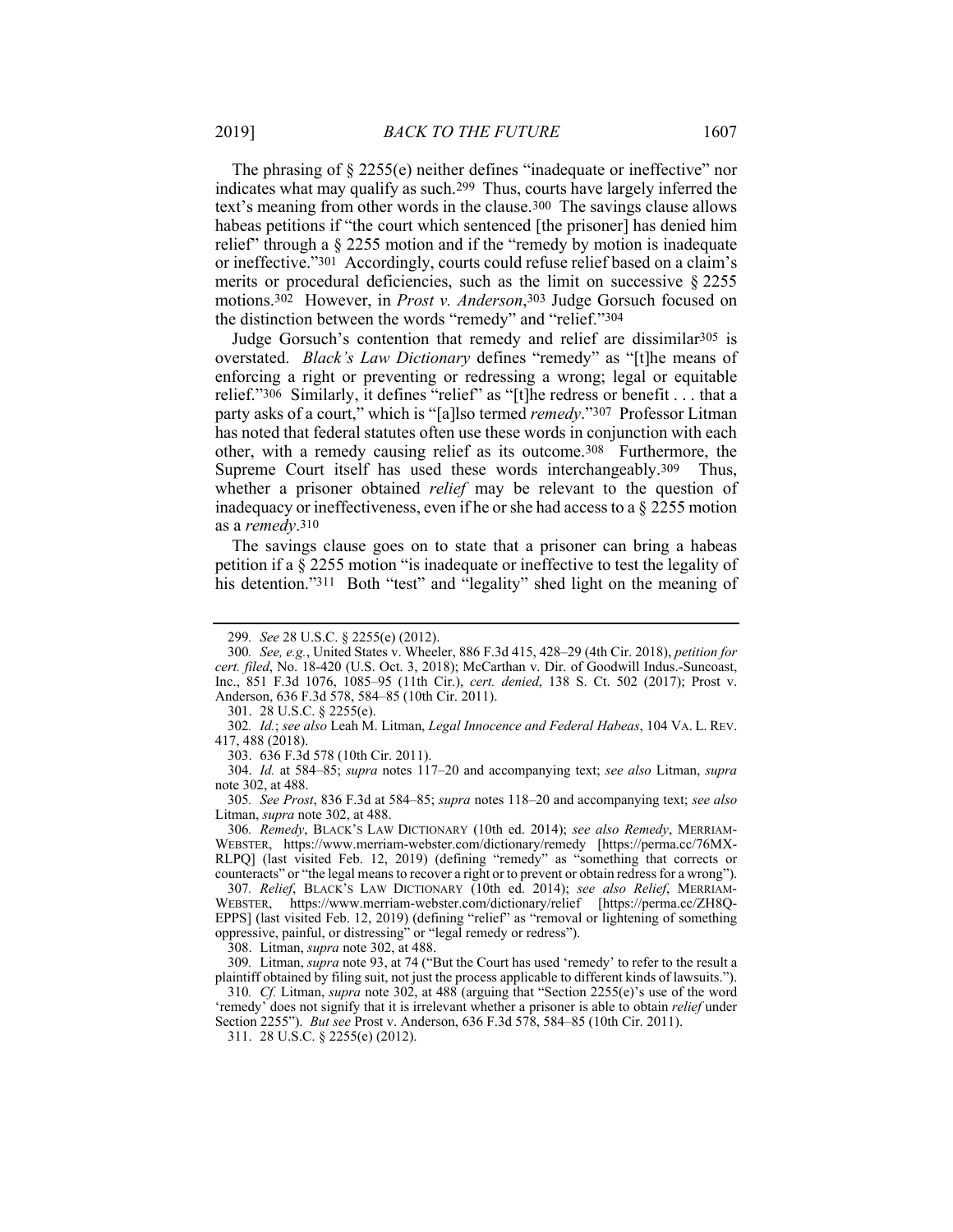"inadequate or ineffective." Yet, "to test" does not command courts to disregard relief.312 For example, if a prisoner raises an argument in a § 2255 motion that prior precedent squarely opposes, that remedy (meaning the § 2255 motion) may not have been an adequate "test."313

Moreover, the word "detention" should not be read to exclude challenges to convictions or sentences.314 One scholar argues that Congress intentionally chose the word "detention" in  $\S 2255(e)$  as opposed to "sentence," which appears in  $\S$  2255(a).<sup>315</sup> From this distinction, the author posits that the savings clause only allows claims "related to the very act of confinement itself."316 However, prisoners can already challenge that subset of claims in  $\S 2241$  petitions, 317 which renders this reading of the savings clause superfluous. Moreover, prisoners are detained pursuant to their convictions and sentences. Thus, whenever an inmate's conviction or sentence is flawed, "the legality of his detention"318 is called into question.

Finally, in *Prost*, Judge Gorsuch relied on structuralism to elucidate the savings clause's text. Gorsuch argued that the savings clause must foreclose relief so that § 2255(h)'s restrictions on multiple motions are not undermined.319 He opined that Congress believed that finality should prevail and prohibit prisoners from raising the same claims again.320 While this may accurately describe Congress's motive for passing § 2255(h), it does not explain the safety net<sup>321</sup> that  $\S$  2255(e) provides. Congress enacted  $\S$  2255(e) nearly fifty years before § 2255(h).<sup>322</sup> Construing § 2255(e) based on § 2255 as a whole "would 'effectively nullify the gatekeeping provisions' that Congress carefully wrote into that statute."323 Therefore, the expansive time span between these provisions further weakens Gorsuch's argument that  $\S$  2255(e) should be read to comply with  $\S$  2255(h).<sup>324</sup>

Since the savings clause does not explicitly define "inadequate or ineffective," the purpose and history behind this statute are particularly compelling. Judge Gorsuch erroneously claims that  $\S 2255(e)$ 's history shows that Congress "surely" did not intend for it to allow prisoners to "win relief on a meritorious successive motion, or receive multiple bites at the

<sup>312</sup>*. See* Litman, *supra* note 302, at 488 (arguing that "the word 'test'" does not "imply a limitation on the kinds of claims that can be brought under Section 2255"). *But see* Case, *supra* note 105, at 192–93.

<sup>313</sup>*. Contra Prost*, 636 F.3d at 589.

<sup>314</sup>*. But see* Case, *supra* note 105, at 190–92.

<sup>315</sup>*. Id.*

<sup>316</sup>*. Id.* at 192.

<sup>317</sup>*. See supra* notes 67–68 and accompanying text.

 <sup>318. 28</sup> U.S.C. § 2255(e) (2012).

 <sup>319.</sup> Prost v. Anderson, 636 F.3d 578, 585–86 (10th Cir. 2011); *see also supra* notes 121– 22 and accompanying text.

<sup>320</sup>*. Prost*, 636 F.3d at 588.

<sup>321</sup>*. See supra* note 103 and accompanying text.

<sup>322</sup>*. See* Litman, *supra* note 93, at 75.

 <sup>323.</sup> Lester v. Flournoy, 909 F.3d 708, 716 (4th Cir. 2018) (quoting *In re* Jones, 226 F.3d 328, 333 (4th Cir. 2000)).

<sup>324</sup>*. See* Litman, *supra* note 93, at 75.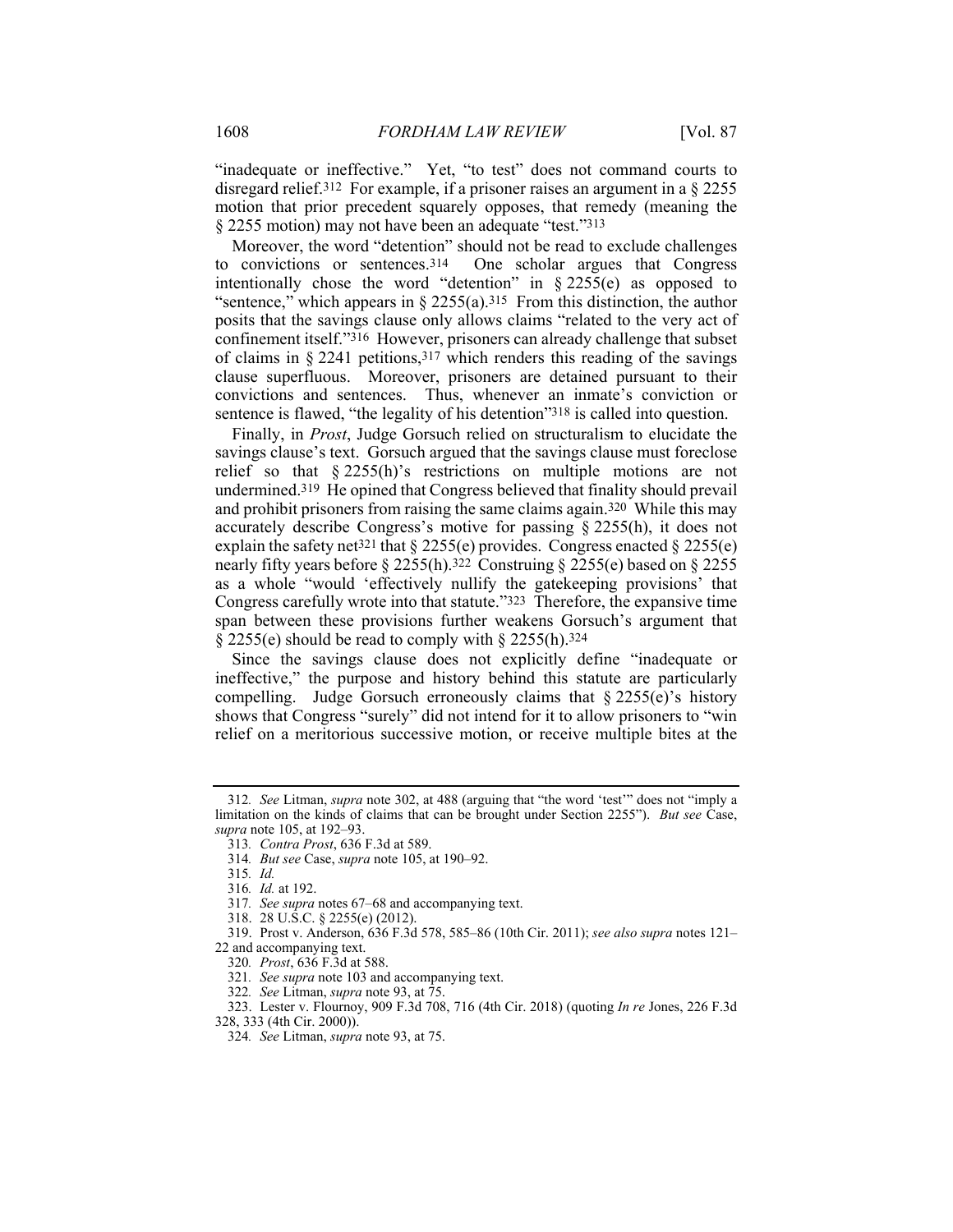apple."325 On the contrary, both Congress and the courts have progressively extended the scope and availability of collateral review.326

For § 2255 specifically, Congress's "purpose and effect . . . was *not to restrict access* to the writ but to make postconviction proceedings more efficient."327 Although the AEDPA somewhat constrained habeas procedures, its restrictions largely codified long-standing common-law principles.328 Judge Gorsuch relied on a 1952 Supreme Court decision, *United States v. Hayman*,329 to support his claim that Congress did not enact the savings clause "to expand or 'impinge upon prisoners' rights of collateral attack.'"330 Notably, however, *Prost* largely neglects *Boumediene v. Bush*,331 in which the Supreme Court clarified that § 2255 and its savings clause were "designed to strengthen, rather than dilute, the writ's protections."332 Strengthening a statute's efficacy is not incompatible with extending prisoners' rights.

Furthermore, a broad reading of the savings clause will not compromise Congress's purpose.333 Congress wanted § 2255 to lessen the burden on courts located in districts with federal prisons, which were inundated with habeas petitions.<sup>334</sup> This desire, however, does not mandate keeping prisoners incarcerated against the law.335 Though prisoners file habeas petitions through the savings clause in the district where they are incarcerated, a broad reading of the provision is not a free-for-all. The majority of circuits, and this Note's proposed test, have restrictive conditions that inmates must satisfy.336

Despite the dearth of legislative history discussing the savings clause's meaning, the historical context surrounding this statute supports this Note's suggested interpretation of the savings clause.<sup>337</sup> Though various iterations

336*. See supra* Parts II.B, IV.B.

<sup>325</sup>*. Prost*, 636 F.3d at 588.

<sup>326</sup>*. See* Boumediene v. Bush, 553 U.S. 723, 773 (2008); *see also* Hill v. United States, 368 U.S. 424, 427–28 (1962).

<sup>327</sup>*. Boumediene*, 553 U.S. at 774–75 (emphasis added); *see also Hill*, 368 U.S. at 427– 28.

<sup>328</sup>*. See supra* notes 90–91 and accompanying text; *see also* Constitution Project Brief, *supra* note 75, at 3 ("[T]hose restrictions merely codified common law doctrines designed to prevent the 'abuse of the writ' by sandbagging or repeated relitigation of the same claims.").

<sup>329</sup>*.* 342 U.S. 205 (1952).

<sup>330</sup>*. Prost*, 636 F.3d at 588–89 (quoting *Hayman*, 342 U.S. at 219).

 <sup>331. 553</sup> U.S. 723 (2008).

<sup>332</sup>*. Id.* at 776.

<sup>333</sup>*. Contra* Petition for a Writ of Certiorari, *supra* note 40, at 21.

<sup>334</sup>*. See supra* note 76 and accompanying text.

<sup>335</sup>*. Contra* McCarthan v. Dir. of Goodwill Indus.-Suncoast, Inc., 851 F.3d 1076, 1092 (11th Cir.), *cert. denied*, 138 S. Ct. 502 (2017); Petition for a Writ of Certiorari, *supra* note 40, at 20–21.

<sup>337</sup>*. See, e.g.*, Wofford v. Scott, 177 F.3d 1236, 1241 (11th Cir. 1999) (observing that there is "nothing in the legislative history explaining" changes to the language in the savings clause or what prompted the change); *In re* Davenport, 147 F.3d 605, 609 (7th Cir. 1998) (stating that "legislative history is uninformative" regarding why Congress created the savings clause and that "there is no helpful legislative history" indicating why Congress kept the savings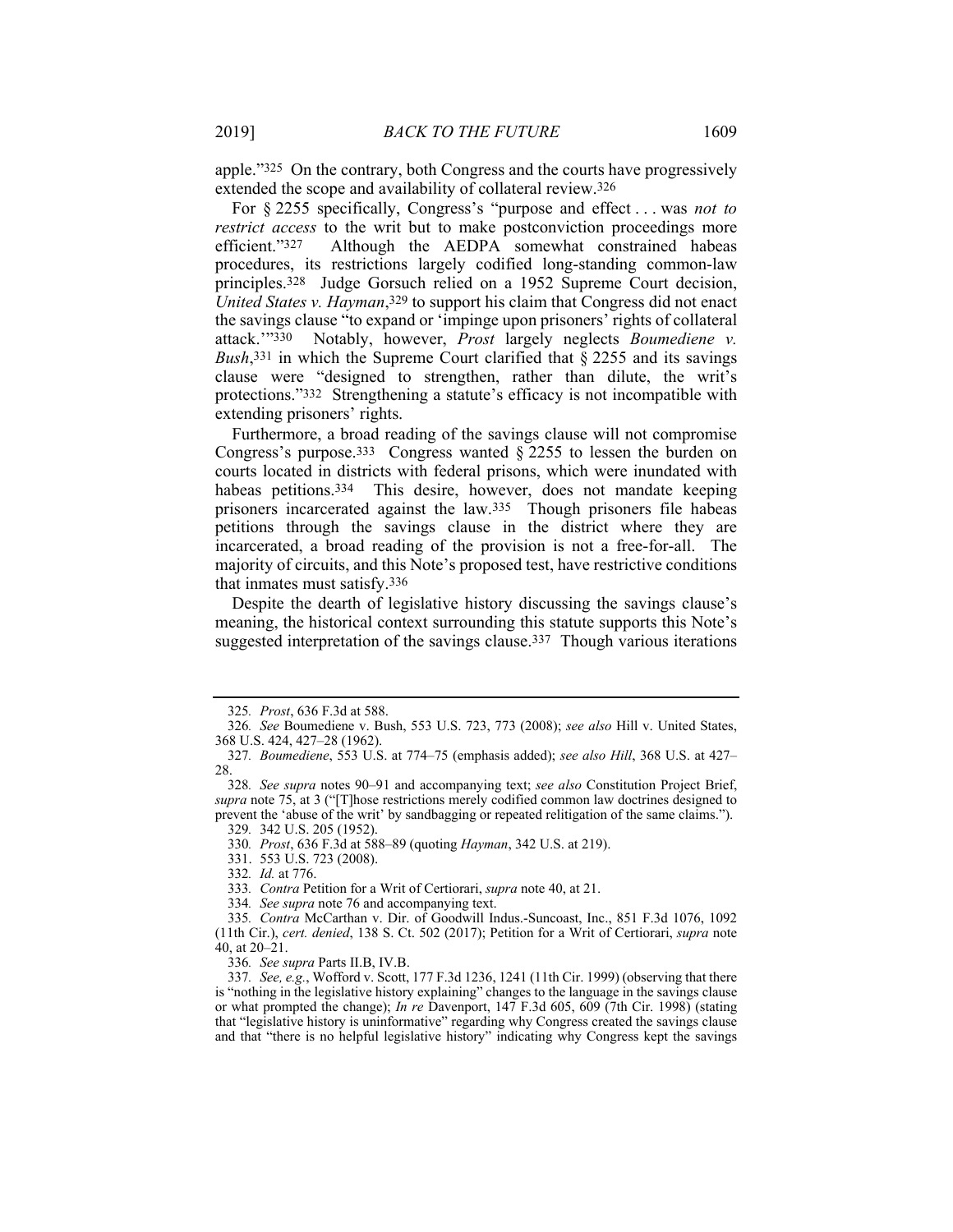of § 2255 used different language, the provision always provided federal prisoners with some access to  $\S 2241.338$  In 1943, the first version of this bill, entitled "A Bill to Regulate the Review of Judgments of Conviction in Certain Criminal Cases," appeared in the Report of the Judicial Conference of Senior Circuit Judges.339 That version of the statute prohibited a prisoner from filing a petition for a writ of habeas corpus "unless it appears that it has not been or will not be practicable to have his right to discharge from custody determined on such motion because of the necessity of his presence at the hearing, *or for other reasons*."340 A Senate report in 1948, which considered this bill with slightly different language, indicated that the "other reasons" would be viewed with significant flexibility.341

While the Senate passed the aforementioned bill, the House of Representatives failed to act.342 Nevertheless, Congress integrated that bill into a later version that it approved, albeit with different wording.343 The language that Congress first enacted is identical to the current formulation of the savings clause.344 Thus, the operative savings clause has always hinged on inadequacy or ineffectiveness, which is "broader language" than that of earlier proposals.345 Though there is no legislative history conclusively delineating the savings clause's reach, this information signals that Congress intended this clause to provide more extensive access to § 2241. Ultimately, a broad construction of the savings clause best conforms to its text, purpose, and history.

# *D. Comprehensive and Calculated: Applying the Savings Clause*

Should the Supreme Court adopt this Note's test, petitioners such as Robert Bruce and Daniel McCarthan would have the opportunity to fully dispute their imprisonments. The Eleventh Circuit, which takes the most restrictive approach,346 previously denied both of these petitioners the chance to bring habeas petitions through the savings clause.347 Robert Bruce sought

clause after the AEDPA); *see also* Litman, *supra* note 93, at 71 (stating that "there is no legislative history to suggest" the meaning of "inadequate or ineffective").

<sup>338</sup>*. See Wofford*, 177 F.3d at 1239–41 (discussing various versions of § 2255(e), which all reference situations in which a court could entertain a writ of habeas corpus).

<sup>339</sup>*. See* REPORT OF THE JUDICIAL CONFERENCE, SEPTEMBER SESSION, 1943, at 23 (1943), https://www.uscourts.gov/sites/default/files/1943-09\_0.pdf [https://perma.cc/9M4L-8JXW].

<sup>340</sup>*. Id.* at 24 (emphasis added); *see also supra* note 105 and accompanying text.

<sup>341</sup>*. See* S. REP. NO. 80-1526, at 2 (1948) (noting that there is "a wide discretion in the use of habeas corpus where" a motion is unfeasible).

<sup>342</sup>*. Wofford*, 177 F.3d at 1241.

<sup>343</sup>*. See id.*

<sup>344</sup>*. Compare id.* at 1241 (quoting the "reworded" savings clause as prohibiting prisoners from seeking relief under § 2241 "unless it also appears that the remedy by motion is inadequate or ineffective to test the legality of his detention"), *with* 28 U.S.C. § 2255(e) (2012) (also prohibiting a prisoner from bringing a § 2241 petition "unless it also appears that the remedy by motion is inadequate or ineffective to test the legality of his detention").

<sup>345</sup>*. See Wofford*, 177 F.3d at 1241; *see also supra* note 105 and accompanying text.

<sup>346</sup>*. See supra* Part II.A.

<sup>347</sup>*. See supra* notes 28–30, 209 and accompanying text.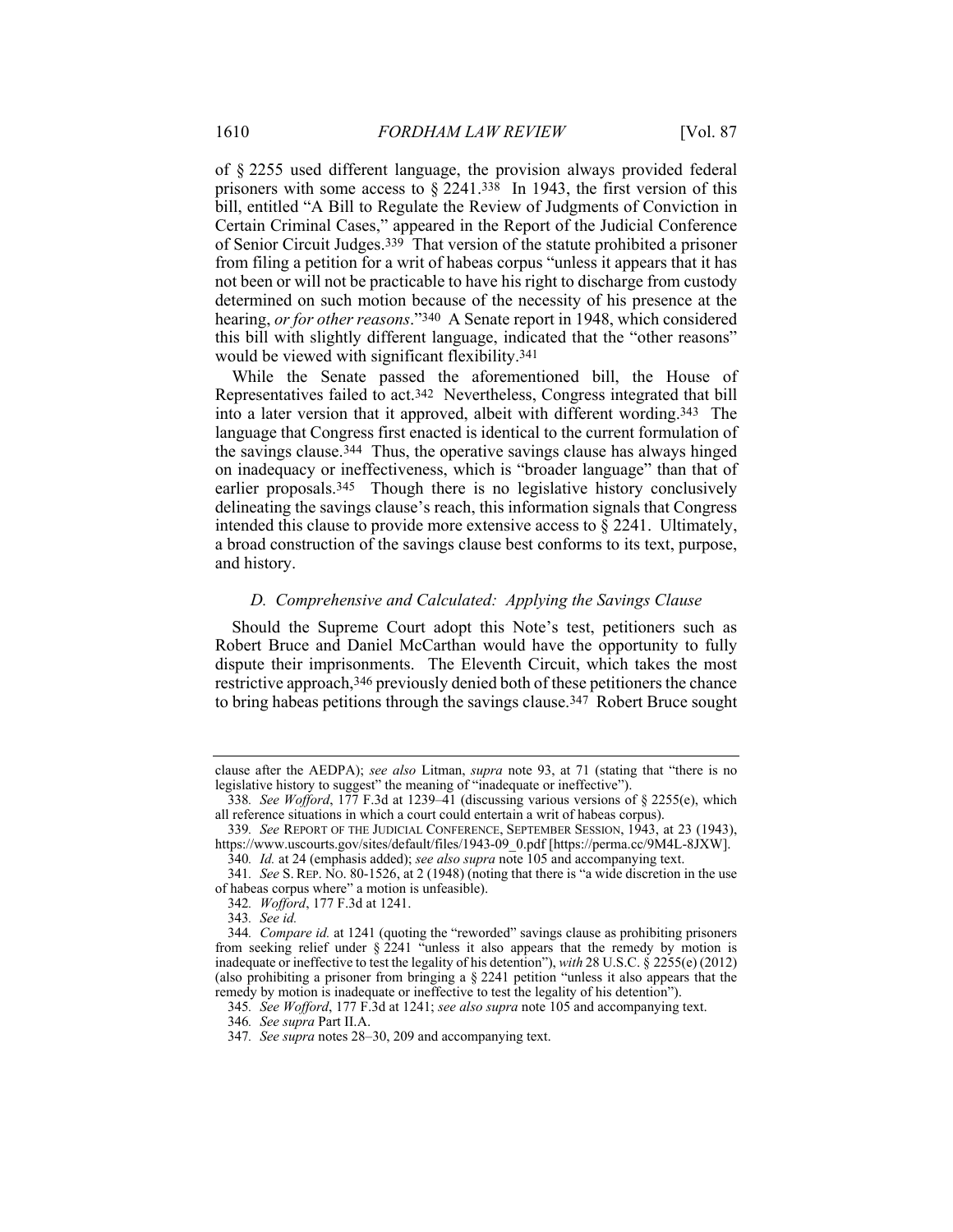to dispute his underlying conviction whereas Daniel McCarthan tried to challenge his sentence.348

If Robert Bruce's petition were to proceed, the outcome would likely correspond with the Third Circuit's decision for his brother, Gary Bruce.349 On the merits, Robert likely would not be able to show that he is actually innocent of witness-tampering murder.350 Yet, the savings clause's significance lies in the opportunity it affords petitioners, irrespective of a petition's ultimate success or rejection.351

If the Eleventh Circuit were to review McCarthan's petition, he likely would obtain full habeas relief. In 2003, McCarthan pleaded guilty to being a felon in possession of a weapon.352 The prosecution noted that McCarthan's three prior convictions were predicate offenses under the Armed Career Criminal Act (ACCA).353 Accordingly, the Middle District of Florida sentenced McCarthan to 211 months in prison with five years of supervised release.<sup>354</sup> The court imposed this sentence based on the enhanced mandatory minimum sentence of fifteen years in prison with five years of supervised relief.355 Absent the enhancement, McCarthan's maximum sentence would have been ten years' imprisonment with three years of supervised release.<sup>356</sup> After the district court sentenced McCarthan, the Supreme Court decided *Chambers v. United States*,357 which led to the Eleventh Circuit's decision in *United States v. Lee*.358 Under *Lee*, McCarthan's prior offense of walkaway escape is no longer a crime of violence and thus not an ACCA predicate offense.359

McCarthan could not contest his erroneous sentence enhancement because he had previously filed a § 2255 motion and the Eleventh Circuit foreclosed savings clause relief.<sup>360</sup> If, however, the Supreme Court adopted a broad reading of the savings clause, McCarthan would have a viable savings clause habeas petition. For example, McCarthan would argue that after he received an enhanced ACCA sentence, *Lee*—which is a retroactive statutory decision—disqualified his walkaway escape as a violent felony. Applying *Lee*, McCarthan would allege the court erroneously enhanced his sentence.

 <sup>348.</sup> McCarthan v. Dir. of Goodwill Indus.-Suncoast, Inc., 851 F.3d 1079 (11th Cir.), *cert. denied*, 138 S. Ct. 502 (2017); Bruce v. Warden, 658 F. App'x 935, 937–38 (11th Cir. 2016) (per curiam), *cert. denied*, 137 S. Ct. 683 (2017).

<sup>349</sup>*. See* Bruce v. Warden, 868 F.3d 170, 180–81 (3d Cir. 2017); *supra* notes 31–32, 34 and accompanying text.

<sup>350</sup>*. See Bruce*, 868 F.3d at 183, 188–89; *supra* note 34 and accompanying text.

<sup>351</sup>*. See supra* note 34 and accompanying text.

<sup>352</sup>*. McCarthan*, 851 F.3d at 1080; *see also* Petition for a Writ of Certiorari, *supra* note 42, at 5.

 <sup>353.</sup> Petition for a Writ of Certiorari, *supra* note 42, at 5.

<sup>354</sup>*. Id.*

<sup>355</sup>*. Id.*

<sup>356</sup>*. Id.*

 <sup>357. 555</sup> U.S. 122 (2009). In *Chambers*, the Supreme Court recognized that certain escapes are not violent felonies under the ACCA. *Id.* at 123, 130.

 <sup>358. 586</sup> F.3d 859 (11th Cir. 2009).

<sup>359</sup>*. Id.* at 874; *see also* Petition for a Writ of Certiorari, *supra* note 42, at 6.

<sup>360</sup>*. See* Petition for a Writ of Certiorari, *supra* note 42, at 8–9.